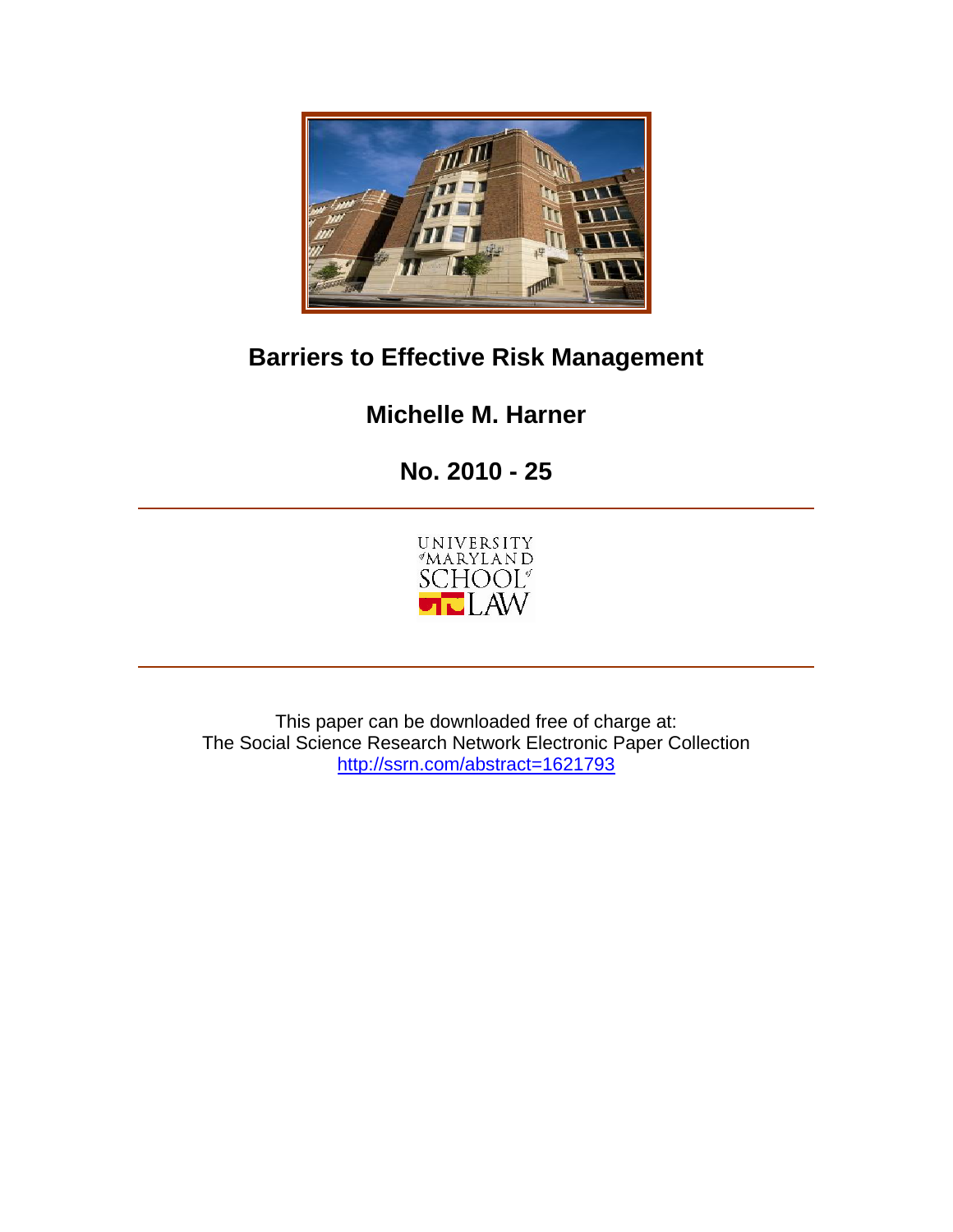## BARRIERS TO EFFECTIVE RISK MANAGEMENT Michelle M. Harner<sup>\*</sup>

#### **ABSTRACT**

*"As long as the music is playing, you've got to get up and dance. We're still dancing." \*\**

*This now infamous quote by Charles Prince, Citigroup's former Chief Executive Officer, captures the high-risk, high-reward mentality and overconfidence that permeates much of corporate America. These attributes in turn helped to facilitate a global recession and some of the largest economic losses ever experienced in the financial sector. They also represent certain cognitive biases and cultural norms in corporate boardrooms and management suites that make implementing a meaningful risk culture and thereby mitigating the impact of future economic downturns a challenging proposition.*

*The global recession highlighted significant failures in firms' risk management practices. These failures implicated weaknesses not only in firms' financial risk modeling but also the human/governance side of risk management. Unfortunately, fixing the former might be significantly easier than attending to the latter. Studies suggest that cognitive biases, including confirmation bias, overconfidence/optimism bias and framing, can impair a board's and management's ability to assess risk accurately. These problems are compounded by the typical incentive structure and the "winner-take-all" mentality adopted by many corporations in the United States.*

*This essay analyzes the potential benefits of improved risk management practices, commonly called enterprise risk management (ERM), and the potential barriers to implementing meaningful ERM at U.S. firms. ERM is an integrated risk management framework that seeks to improve knowledge of and communication about potential risks throughout the firm, starting with the board and senior management team. Indeed, the board and senior management team are vital to creating a risk culture. The essay considers the impact of boardroom dynamics and U.S. corporate culture on risk management practices. The essay further considers whether regulation or a different approach is needed to encourage U.S. corporations to invest the necessary human capital in meaningful ERM.*

<sup>\*</sup> Associate Professor of Law, University of Maryland School of Law. I would like to thank Deborah Hellman, Jeffrey Lipshaw and Robert Rhee for their comments on earlier drafts of this article. I also benefited from discussions with the participants in the Fourth Annual Law & Entrepreneurship Retreat hosted by Brigham Young University Law School and the Securities Regulation and the Global Economic Crisis Symposium hosted by Seton Hall University School of Law. In addition, I appreciate the assistance Lauren Genvert and Alice Johnson. Nevertheless, all opinions, errors and omissions in this article are my own. Finally, I thank the University of Maryland School of Law for financial support.

<sup>\*\*</sup> Michiyo Nakamoto & David Wighton, *Citigroup Chief Stays Bullish on Buy-Outs*, FT.COM, July 9, 2007, http://www.ft.com/cms/s/0/80e2987a-2e50-11dc-821c-0000779fd2ac.html.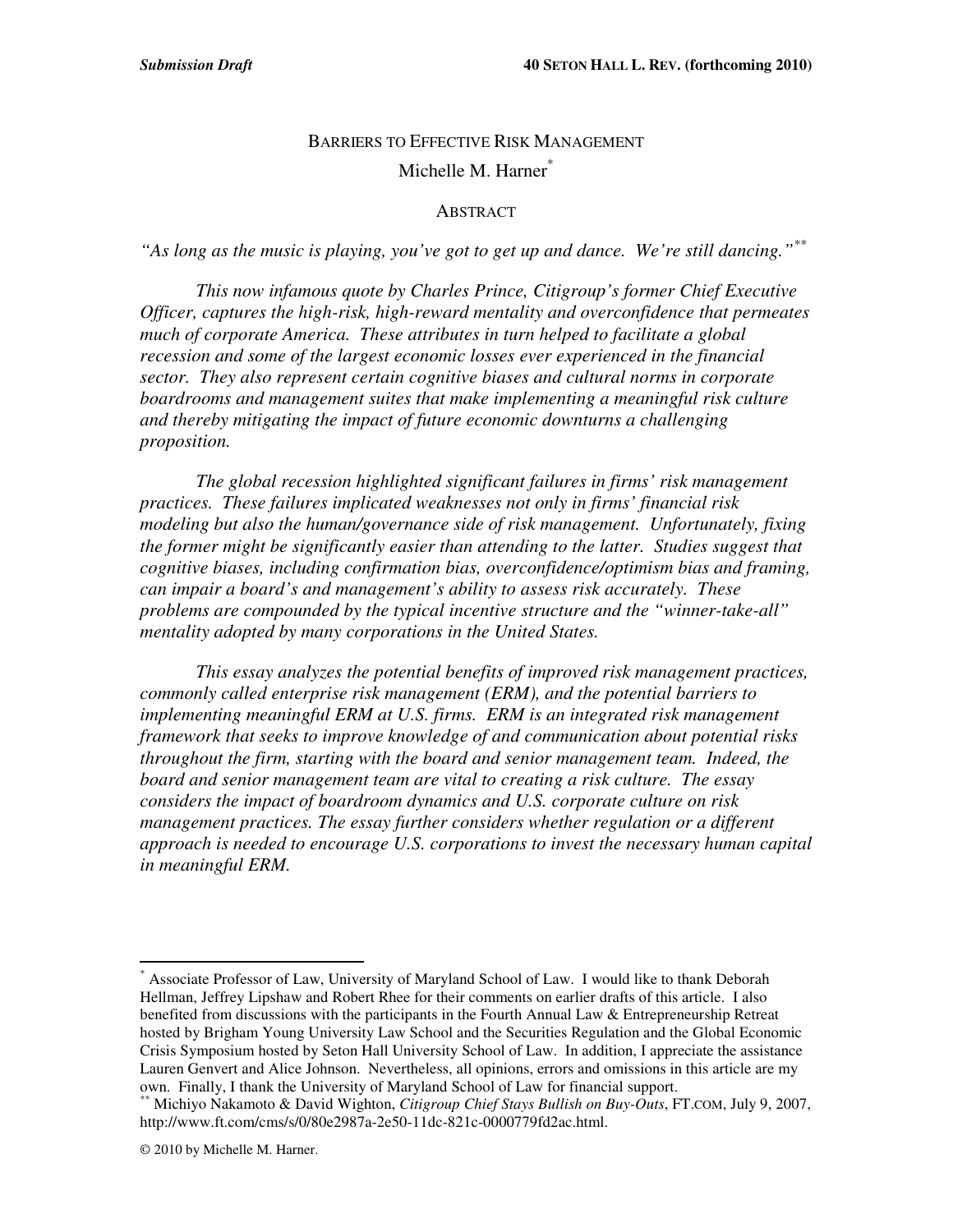#### **INTRODUCTION**

Risk management is not a new concept, but it typically garners renewed attention during periods of corporate scandals or market turmoil.<sup>1</sup> The global recession of 2008  $(2008 \text{ recession})$  is no exception.<sup>2</sup> Many commentators have highlighted significant risk management failures as contributing factors to that recession.<sup>3</sup>

The recurring nature of the risk management problem suggests that the approach to, or the implementation of, corporate risk management practices is lacking in some respect. Prior studies show that meaningful risk management practices can enhance firm

© 2010 by Michelle M. Harner.

<sup>&</sup>lt;sup>1</sup> For example, Barings Bank, Long-Term Capital Management and the Asian Crisis each are often viewed as a case study in risk management failures. *See, e.g.*, JOHN MARTHINSEN, RISK TAKERS (2003) (discussing risk management issues raised by derivatives trading and analyzing the Barings Bank and Long-Term Capital Management scenarios, among others); GEOFFREY POITRAS, RISK MANAGEMENT, SPECULATION, AND DERIVATIVE SECURITIES (2002) (same); Wing Thye Woo, *Lessons from the Asian Financial Crisis, and the Prospects for Resuming High Growth*, *in* EXCHANGE RATE REGIMES AND MACROECONOMIC STABILITY (Lok-Sanh Ho & Chi-Wa Yuen eds., 2003); Int'l Fin. Risk Inst., Case Studies,

http://riskinstitute.ch/Introduction.htm (last visited Mar. 31, 2010) (analyzing Barings Bank, Long-Term Capital Management and the Asian Crisis in the context of risk management).

 $2$  This essay uses the term "2008 recession" to reference the entire period of financial turmoil, which became widely evident in late 2007 and continued into 2009.

<sup>3</sup> *See, e.g.*, RISK & INS. MGMT. SOC'Y, INC., THE 2008 FINANCIAL CRISIS: A WAKE-UP CALL FOR ENTERPRISE RISK MANAGEMENT 3 (Bill Coffin ed., 2009), *available at* www.RIMS.org/ERMwhitepaper (follow "2008 Financial Crisis a Wake-Up Call for ERM" hyperlink) [hereinafter RIMS PAPER]; Roger Barker, *Observations on the Current Crisis from a Corporate Governance Perspective*, INST. DIRECTORS, Feb. 20, 2009, at 2, *available at*

http://www.iod.com/intershoproot/eCS/Store/en/pdfs/article\_responding\_crisis.pdf; Grant Kirkpatrick, *The Corporate Governance Lessons from the Financial Crisis*, FIN. MARKET TRENDS, Feb. 2009, at 4, *available at* http://www.oecd.org/dataoecd/32/1/42229620.pdf.; Joe Nocera, *Risk Management*, N.Y. TIMES, Jan. 4, 2009, *available at* http://www.nytimes.com/2009/01/04/magazine/04risk-t.html?\_r=1&pagewanted=print; Ben S. Bernanke, Chairman, Fed. Reserve, Address at the Federal Reserve Bank of Chicago's Annual Conference on Bank Structure and Competition (May 15, 2008) (transcript available at

http://www.federalreserve.gov/newsevents/speech/bernanke20080515a.htm). For a summary of the role of risk management in the 2008 recession, see Michelle M. Harner, *Ignoring the Writing on the Wall: The Role of Enterprise Risk Management in the Economic Crisis*, 5 J. BUS. TECH. L. 45 (2010).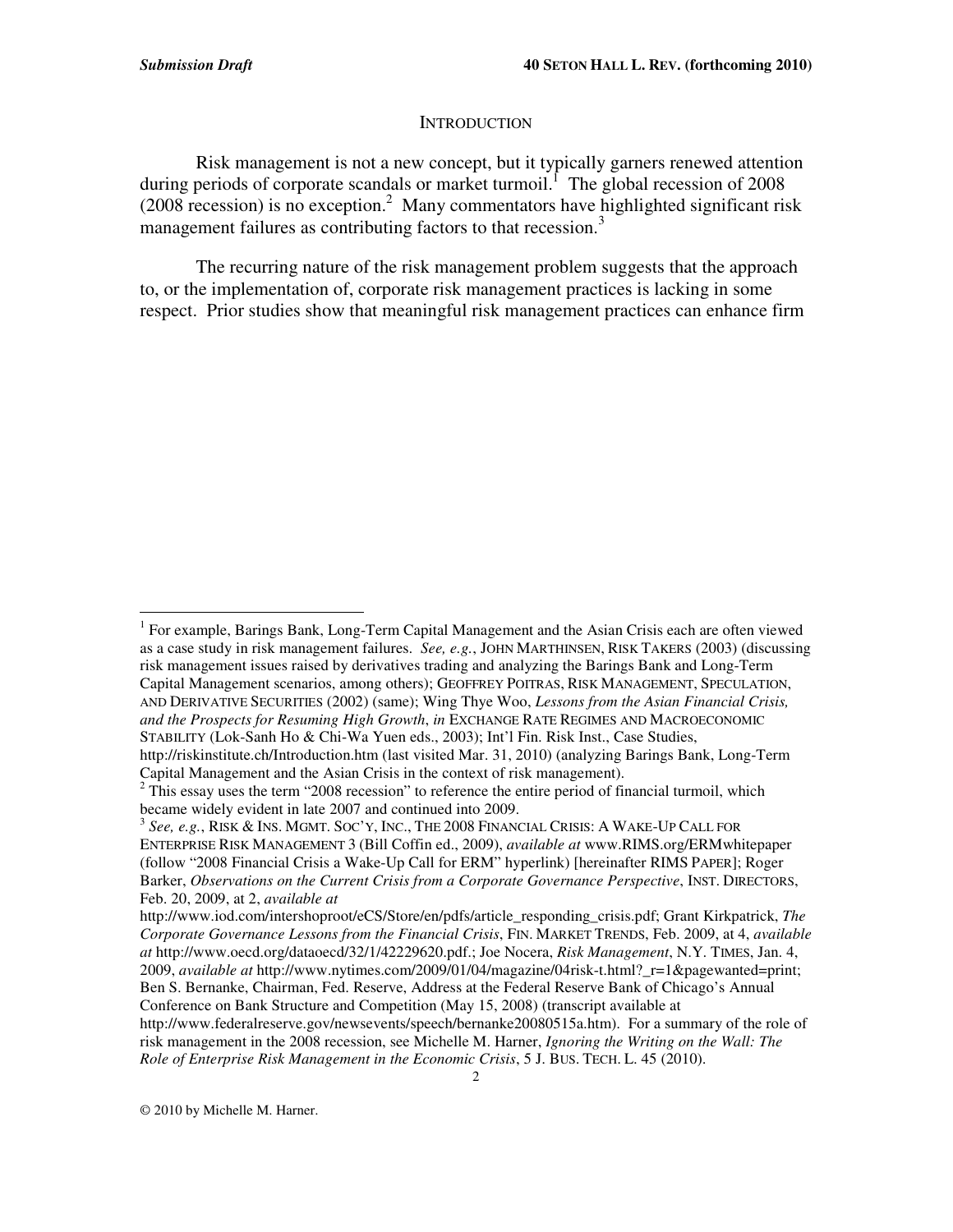performance.<sup>4</sup> Yet, U.S. corporations are slow to embrace risk management, and as evidenced by the 2008 recession, even when they do, the results are underwhelming.<sup>5</sup>

This essay examines two possible barriers to effective risk management: individual biases and cultural norms. <sup>6</sup> At its core, any risk management technique attempts to provide corporate decisionmakers with better and more accurate information to identify, assess and mitigate events that threaten firm value—i.e., risk events.<sup>7</sup> A firm certainly can adopt strict procedures instructing managers on how and what types of information to evaluate, detailing the timing and participants in risk assessment meetings and requiring periodic reports to the board of directors and senior executives. Those procedures alone, however, will not necessarily change a firm's decision regarding any particular risk, deter corporate fraud or help moderate market turmoil. 8 Individuals still make those decisions, and their possible biases and surrounding environment may be more influential than any risk assessment reports.<sup>9</sup>

This reality raises an important question: Can the law change the way individuals receive and filter information, or is the human component of risk management an inevitable limitation on its utility? The question is difficult to answer definitively, but the essay suggests that policymakers will encourage, and corporate boards will design and implement, more effective risk management practices if they acknowledge and attempt to address this limitation.

5 *See infra* Parts I.A & I.C.

7 *See infra* Parts I.A & II.A.

9 *See infra* Part IV.A.

<sup>4</sup> Lori A. Brassell-Cicchinit, *The Shareholder Value of Crisis Handling*, RISK MGMT., May 2003 (explaining 1997 study showing value in risk planning and discussing case studies); Steven M. Cassidy et al., *The Market Value of the Corporate Risk Management Function*, 57 J. RISK & INS. 664 (1990) (markets react positively to risk management); P.J. Stoh, *Enterprise Risk Management at United Health Group*, 87 STRATEGIC FIN. 26 (2005); Marcel Boyer et al., The Value of Risk Management: A Frontier Analysis (Mar. 15, 2005) (unpublished manuscript), *available at*

http://papers.ssrn.com/sol3/papers.cfm?abstract\_id=687127 (study showing that "role of financial risk management is to create flexibility to alleviate this inefficiency problem . . . [and] it does contribute indirectly to the value of the firm"); Brian W. Nocco & Rene M. Stulz, Enterprise Risk Management: Theory and Practice (July 2006) (unpublished manuscript), *available at*

http://papers.ssrn.com/sol3/papers.cfm?abstract\_id=921402 (discussing value of risk management in context of competitive advantage and shareholder wealth).

<sup>&</sup>lt;sup>6</sup> As discussed *infra* Part IV.A, many of the biases discussed in the individual context apply in the group or collective board context as well. *See also* Stephen M. Bainbridge, *Why a Board? Group Decisionmaking in Corporate Governance,* 55 VAND. L. REV. 1 (2002); James D. Cox & Harry L. Munsinger, *Bias in the Boardroom: Psychological Foundations and Legal Implications of Corporate Cohesion*, 48 LAW & CONTEMP. PROBS. 83, 83-84, 99-108 (1985) (describing bases of ingroup bias among directors); Marleen A. O'Connor, *The Enron Board: The Perils of Groupthink*, 71 U. CIN. L. REV. 1233 (2003).

<sup>8</sup> *See* Jeffrey M. Lipshaw, *The Venn Diagram of Judgment in Business Lawyering: Toward a Theory of Practical Metadisciplinarity*, 41 SETON HALL L. REV. (forthcoming 2011) (manuscript at 10-11, *available at* http://papers.ssrn.com/sol3/papers.cfm?abstract\_id=1551243) (using boardroom conference example to illustrate uncertainty in decisionmaking process and noting that, despite extensive advice provided at meeting, "when it came time to make the decision, the CEO had no authority upon which to fall back except her own").

<sup>©</sup> 2010 by Michelle M. Harner.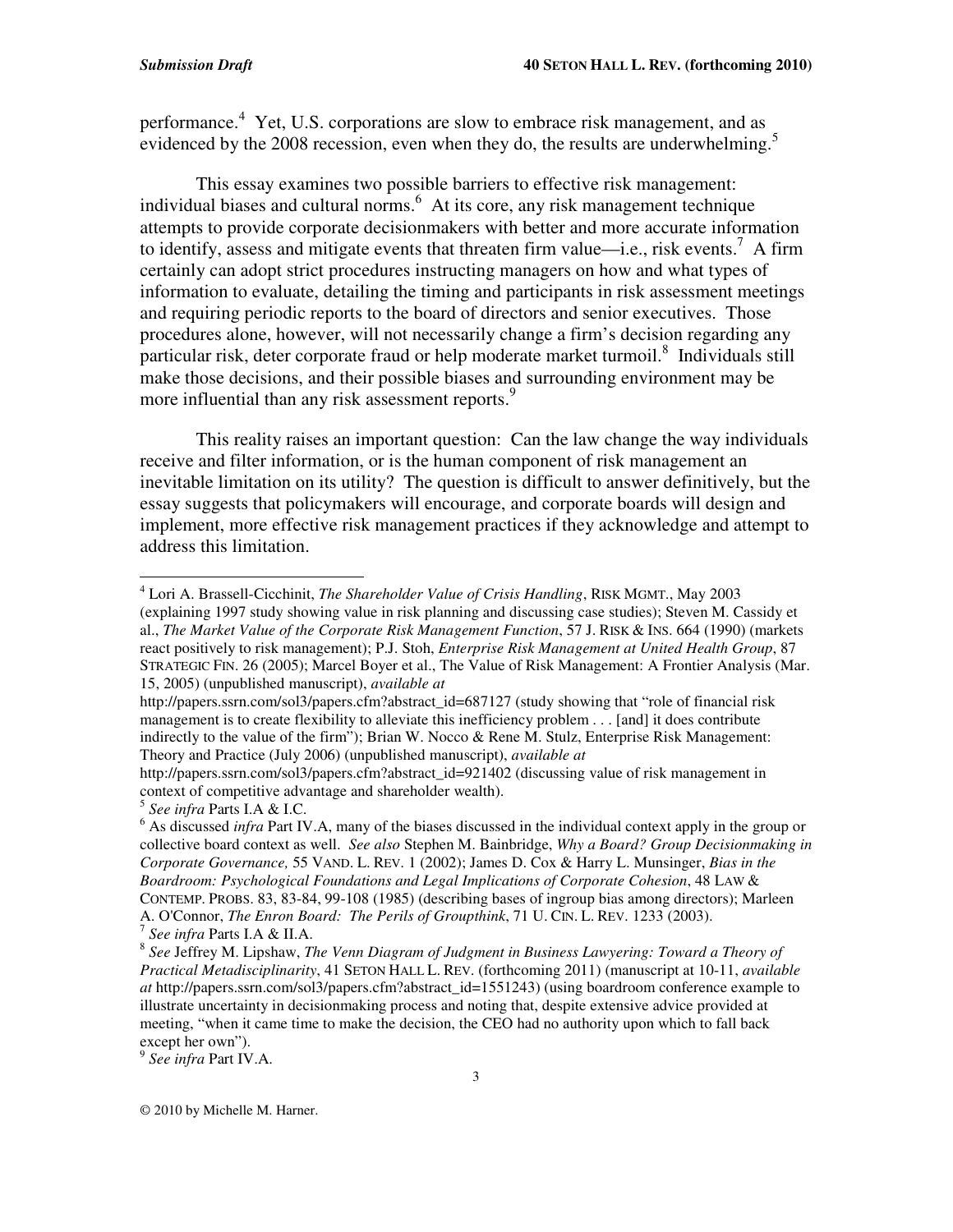To assist in this endeavor, the essay analyzes three of the cognitive biases that may impede risk assessment—confirmation bias, overconfidence/optimism bias and framing—and considers how other legal disciplines have addressed bias in decisionmaking.<sup>10</sup> The essay uses Citigroup, Inc. as a case study to highlight potential behavioral and cultural barriers to effective risk management.<sup>11</sup> The essay suggests that training and outside assessment may help corporate decisionmakers avoid some biases in risk assessment and response decisions.

The essay also considers corporate culture and whether the environment at entrepreneurial or risk-aggressive firms poses a barrier to effective risk management practices.<sup>12</sup> Most commentators acknowledge that some risk-taking is healthy and often necessary to enhancing firm performance.<sup>13</sup> The goal of risk management should not be the elimination of all risk, but rather the pursuit of prudent and informed risk profiling and decisionmaking. The challenge then is to convince firms that value and reward successful high-risk endeavors that risk management can enhance their decisions without changing their profit-oriented objectives.

The essay evaluates these complex issues in the context of enterprise risk management (ERM).<sup>14</sup> As explained below, ERM is a holistic approach to risk management that goes beyond financial risk modeling and seeks to integrate a firm's risk assessment and response practices.<sup>15</sup> It also is a form of risk management that holds value for firms outside of the financial and insurance industries. Consequently, although this essay uses financial institution examples from the 2008 recession, the analysis and

<sup>&</sup>lt;sup>10</sup> For a general discussion of cognitive biases and decisionmaking, see Amos Tversky & Daniel Kahneman, *Judgment Under Uncertainty: Heuristics and Biases*, 185 SCIENCE 1124 (1974). *See also infra* Part IV.A.

<sup>11</sup> *See infra* Parts III & IV.

<sup>12</sup> For a general discussion of corporate culture, see Alice Belcher, *Imagining How a Company Thinks: What is Corporate Culture?*, 11 DEAKIN L. REV. 1, 18 (2006). *See also infra* Part IV.B.

<sup>13</sup> *See, e.g.*, ASWATH DAMODARAN, STRATEGIC RISK TAKING: A FRAMEWORK FOR RISK MANAGEMENT 7 (2007) ("A business that decides to protect itself against all risk is unlikely to generate much upside for its owners; however, a business that exposes itself to the wrong types of risk may be even worse off, because it is more likely to be damaged than helped by the risk exposure."); Diane Brady, *Sarbanes-Oxley=a Downturn in Corporate Risk-Taking*, BUS.WEEK, Sept. 26, 2007, *available at*

http://www.businessweek.com/careers/managementiq/archives/2007/09/sarbanes-oxley.html (discussing need for risk-taking to spur economic growth and citing two academic papers suggesting that the Sarbanes Oxley Act of 2002 reduced risk-taking); Donald L. Kohn, Fed. Reserve Bank, Address at the Official Celebration of the 10th Anniversary of the Banque Centrale du Luxembourg (Nov. 12, 2008) (transcript available at http://www.federalreserve.gov/newsevents/speech/kohn20081112a.htm ("A central challenge will be to structure financial oversight to both deter unwanted and excessive risk-taking and permit the innovation that can ultimately boost economic growth.").

<sup>14</sup> *See infra* Part I.

<sup>15</sup> *See id. See also* COMM. OF SPONSORING ORGS. OF THE TREADWAY COMM'N (COSO), ENTERPRISE RISK MANAGEMENT—INTEGRATED FRAMEWORK: EXECUTIVE SUMMARY (2004), *available at* http://www.coso.org/Publications/ERM/COSO\_ERM\_ExecutiveSummary.pdf [hereinafter COSO REPORT] (describing ERM framework).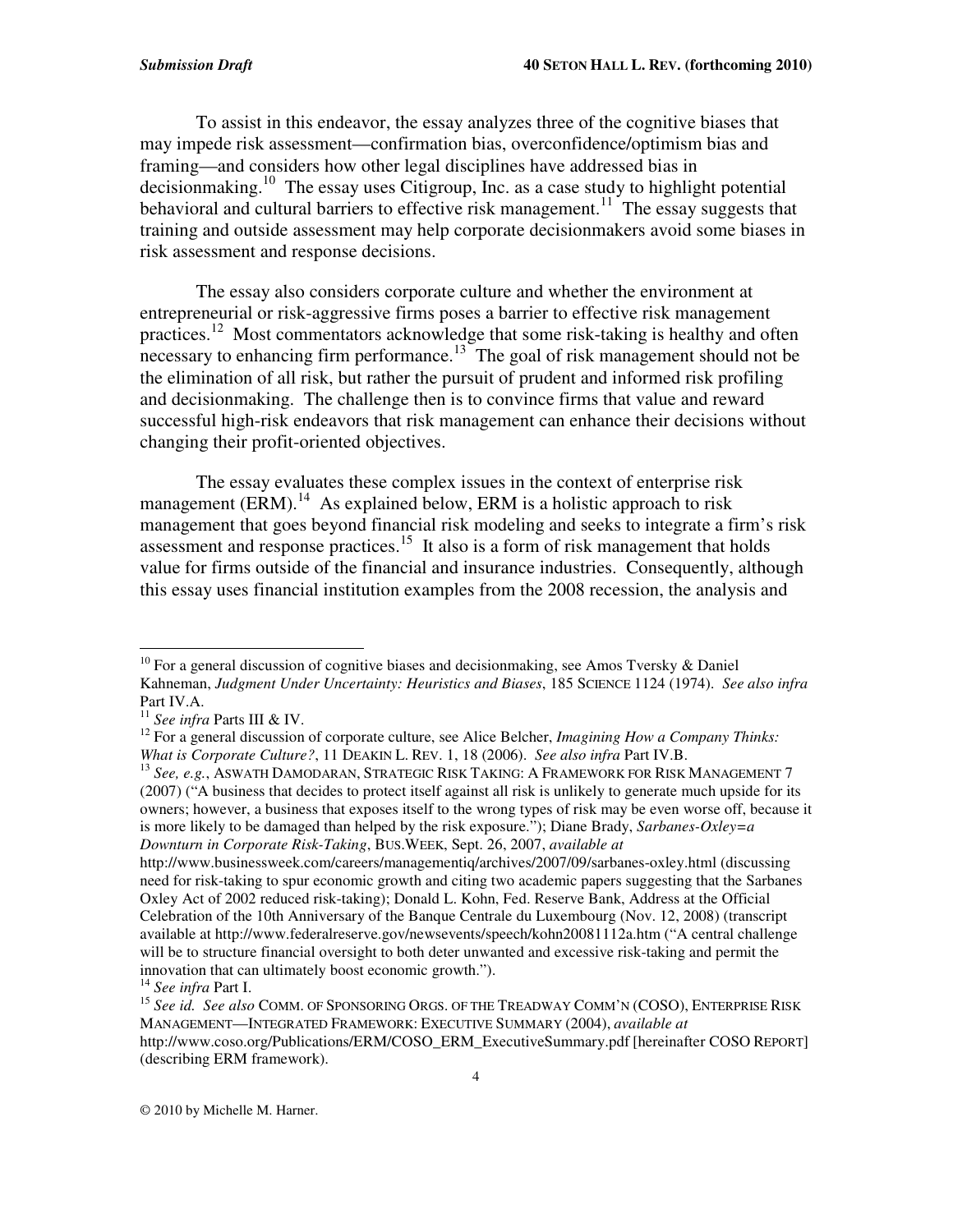suggested prescriptions apply across industries and have far broader implications than simply addressing the fallout from the recession.<sup>16</sup>

Part I of the essay provides an overview of the ERM movement, discussing its origins, key components and perceived role in the 2008 recession. Part II summarizes the various regulatory and judicial responses to the 2008 recession that involve some aspect of risk management. Part III presents a case study of Citigroup, Inc., and analyzes its decision making process during the 2008 recession in light of events and developments in its industry and the economy more generally at the time. Part IV then uses the Citigroup case study to evaluate the impact of cognitive biases and corporate culture on risk management decisions. This analysis leads to a discussion of potential regulatory and market responses to strengthen the ERM movement. The essay concludes by encouraging policymakers and corporate boards to consider cognitive biases and the importance of corporate culture as part of their risk management dialogue.

#### I. OVERVIEW OF ERM

Risk often is defined simply as "the possibility of loss or injury."<sup>17</sup> In the business context, the concept of risk includes not only the probability of loss but also the consequences of that loss or risk event.<sup>18</sup> Managing quantifiable risk is a much easier task than considering unquantifiable risk. Nevertheless, as suggested by the 2008 recession, prudent risk management needs to consider both.<sup>19</sup>

Yet, taking this type of broad, all-encompassing approach to managing business risk is a relatively new development. 20 Traditionally, financial institutions and insurance companies used risk management techniques to hedge financial risk exposures.<sup>21</sup> Risk

<sup>16</sup> *See, e.g.*, Steven J. Dreyer & Amra Balic, *Progress Report: Integrating Enterprise Risk Management Analysis into Corporate Credit Ratings*, STANDARD & POOR'S, July 22, 2009, at 2 ("In May 2008, Standard & Poor's Ratings Services announced its intention to include enterprise risk management (ERM) assessments in ratings of nonfinancial companies."); Kirkpatrick, *supra* note 3, at 17–18 (discussing broad utility of ERM and emphasizing its application in the context of non-financial firms).

<sup>17</sup> MERRIAM-WEBSTER DICTIONARY, *available at* http://www.merriam-webster.com/dictionary/risk (last visited Mar. 27, 2010).

<sup>18</sup> DAMODARAN, *supra* note 13, at 5-6.

<sup>&</sup>lt;sup>19</sup> "Everything that can be counted does not necessarily count; everything that counts cannot necessarily be counted." Albert Einstein. *See also* CROWE HORWATH, AVOIDING THE BLACK SWAN: BARRIERS TO IMPROVING RISK MANAGEMENT (2009), *available at*

http://www.cfo.com/whitepapers/index.cfm/download/14467404 (study showing challenges with risk management highlighted by the 2008 recession, including surprise risk events); NASSIM NICHOLAS TALEB, THE BLACK SWAN: THE IMPACT OF THE HIGHLY IMPROBABLE (2007) (discussing challenges of identifying and addressing surprise risk events).

<sup>&</sup>lt;sup>20</sup> As discussed below, COSO introduced its first proposal for a comprehensive risk management or ERM framework in 2004. *See* COSO REPORT, *supra* note 15. *See also infra* Part I.A.

<sup>21</sup> *See, e.g.*, DAMODARAN, *supra* note 13, at 8-9 (describing origins of risk management); DOUGLAS W. HUBBARD, THE FAILURE OF RISK MANAGEMENT 21-36 (2009) (same); THOMAS L. BARTON ET AL., MAKING ENTERPRISE RISK MANAGEMENT PAY OFF 11 (2002) (discussing silo approach to risk management); Betty Simkins & Steven A. Ramirez, *Enterprise-Wide Risk Management and Corporate Governance*, 39 LOYOLA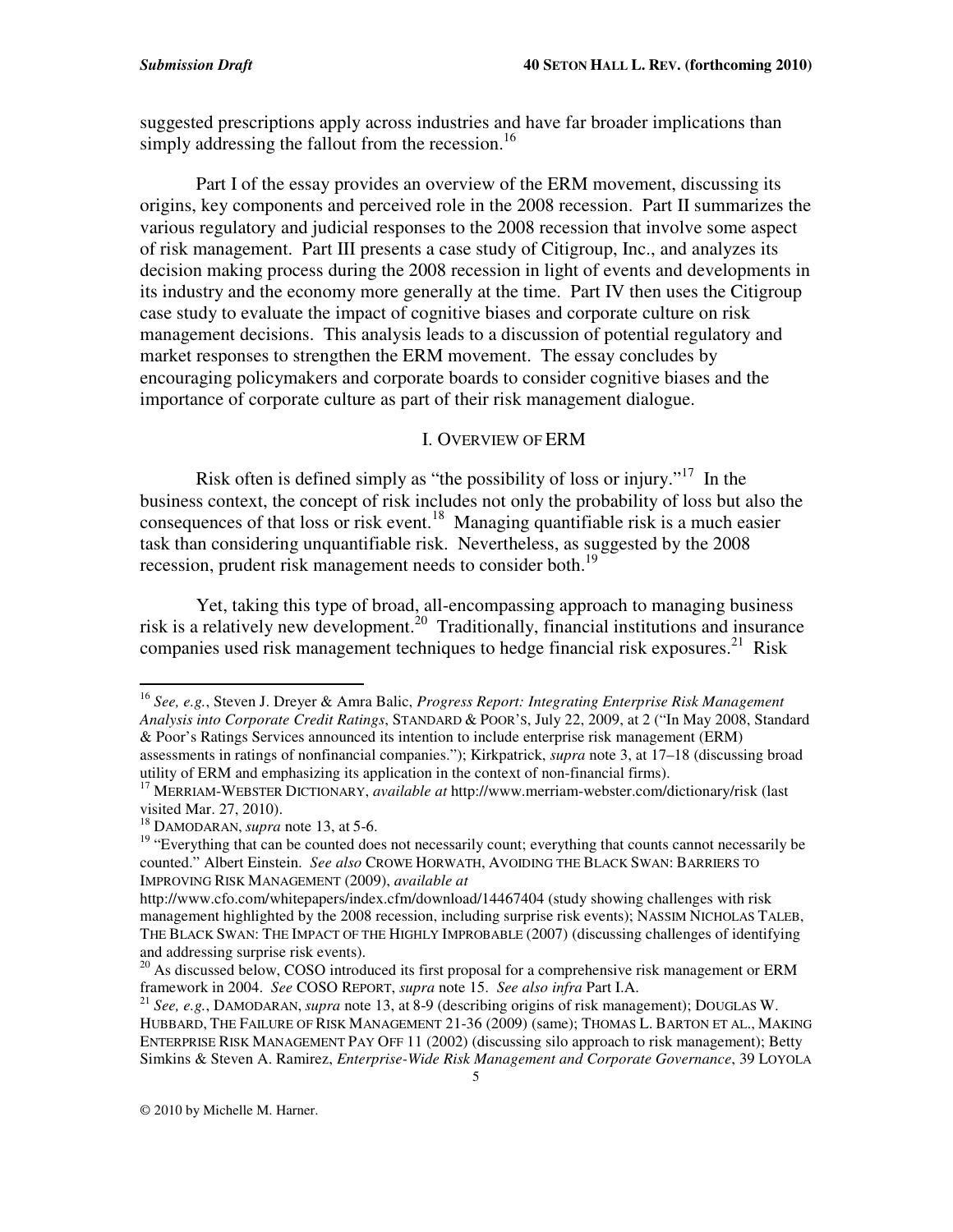managers at those companies would analyze the specific type of risk assigned to them e.g., credit, market, foreign currency, etc.—and design or purchase financial products to mitigate that risk. Risk managers rarely discussed or assessed the company's overall risk profile; rather, risk management was confined to separate and individual silos.<sup>22</sup> Any meaningful consideration of risk management was even rarer outside of the financial and insurance industries. ERM seeks to address these limitations. This Part provides an overview of the ERM theory, its application in practice and its perceived role in the 2008 recession.

### *A. Development of ERM*

Although the Barings Bank and Long-Term Capital Management meltdowns highlighted risk management flaws, it was the Enron, WorldCom and other corporate scandals of the early 2000s that sparked a call for more comprehensive risk management.<sup>23</sup> For example, in describing the internal controls adopted by Enron to manage risks associated with related-party transactions, the report of the Enron Special Investigation Committee observed that the "controls as designed were not rigorous enough, and their implementation and oversight was inadequate at both the Management and Board levels."<sup>24</sup> The report concluded that Enron's board failed "to demand more information, and . . . to probe and understand the information that did come to it."<sup>25</sup> The response to Enron and similar governance failures was swift and emerged in at least two separate forms: new risk-related disclosure regulations and redefined best practices.<sup>26</sup>

Risk-related regulations were included in the Sarbanes-Oxley Act of 2002, the listing standards for the New York Stock Exchange and the U.S. Department of Justice Sentencing Guidelines. The most extensive of these regulations is Section 404 of the Sarbanes-Oxley Act, which requires management to explain and assess the company's

<u> 1989 - Johann Stein, marwolaethau a gweledydd a ganrad y cynnwys a ganrad y ganrad y ganrad y ganrad y ganra</u>

U. CHI. L.J. 581, 584 (2008) (same). *See also* CFO RESEARCH SERVS. & IBM CORP., THINKING THROUGH UNCERTAINTY: CFOS SCRUTINIZE NON-FINANCIAL RISK 4 (2007) (exploring proposition that "[c]ompanies seek a more expansive view of the risks that place their business performance in jeopardy"). For an explanation of the financial risk modeling technique commonly used by firms, called "Value at Risk" or VaR, and viewed as flawed in the context of the 2008 recession, see Nocera, *supra* note 3, at 1-3. 22 *See supra* note 21.

<sup>23</sup> *See generally* Robert Prentice, *Enron: A Brief Behavioral Autopsy*, 40 AM. BUS. L.J. 417 (2008); Robert Rosen, *Risk Management and Corporate Governance: The Case of Enron*, 35 CONN. L. REV. 1157 (2003); J. Gregory Sidak, *The Failure of Good Intentions: The WorldCom Fraud and the Collapse of American Telecommunications After Deregulation*, 20 YALE J. REG. 207 (2003). *See also supra* note 1.

 $^{24}$  WILLIAM C. POWERS JR. ET AL., REPORT OF INVESTIGATION BY THE SPECIAL INVESTIGATION COMMITTEE OF THE BOARD OF DIRECTORS OF ENRON CORP. 10 (2002), *available at*

http://news.findlaw.com/wp/docs/enron/specinv020102rpt1.pdf.

<sup>&</sup>lt;sup>25</sup> *Id.* at 23. The United States Permanent Subcommittee on Investigations reached similar conclusions, faulting Enron's board for approving "new business ventures and complex transactions" with insufficient information and oversight. *See* Rosen, *supra* note 23, at 1.

<sup>26</sup> *See, e.g.*, Troy A. Paredes, *After the Sarbanes-Oxley Act: The Future of the Mandatory Disclosure System*, 81 WASH. U. L.Q. 229 (2003) (explaining the events leading up to the corporate scandals of the early 2000s and the regulatory and legislative responses).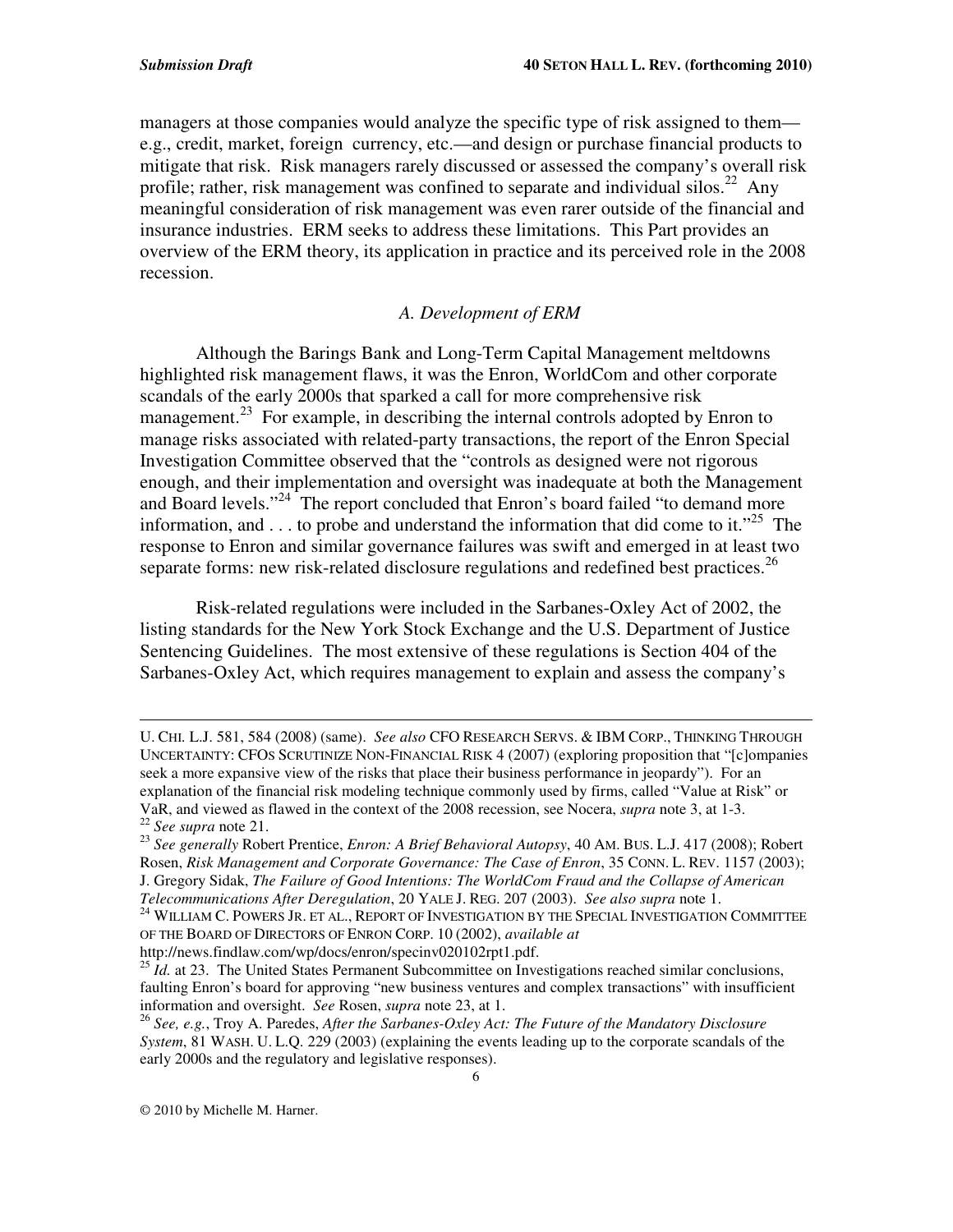internal control structure and procedures for financial reporting.<sup>27</sup> Section 406 of the Act also requires reporting companies to adopt a code of ethics for its senior officers or explain why it does not have a code.<sup>28</sup> The NYSE listing standards address both internal controls and codes of ethics and specifically identifies risk assessment as an audit committee responsibility.<sup>29</sup> Moreover, the Sentencing Guidelines offer reduced penalties for companies that demonstrate effective compliance programs that, among other things, incorporate ongoing risk assessment practices.<sup>30</sup>

To assist companies in meeting these various requirements, the Committee of Sponsoring Organisations of the Treadway Commission (COSO) developed a more comprehensive framework for risk management practices referred to as ERM.<sup>31</sup> COSO defines ERM as "a process, effected by an entity's board of directors, management and other personnel, applied in strategy setting and across the enterprise, designed to identify potential events that may affect the entity, and manage risk to be within its risk appetite, to provide reasonable assurance regarding the achievement of entity objectives."<sup>32</sup> ERM is a holistic approach to risk management that considers strategic and operational risks in

<sup>27</sup> *See* 15 U.S.C. § 7262 (2006); William J. Carney, *The Costs of Being Public After Sarbanes-Oxley: The Irony of "Going Private"*, 55 EMORY L.J. 141, 142 (2006) (explaining the impact of the Act, including Section 404, on corporations); Larry E. Ribstein, *Bubble Laws,* 40 HOUS. L. REV. 77 (2003) (same).

<sup>28</sup> *See* 15 U.S.C. § 7264 (2006); Elizabeth F. Brown, *No Good Deed Goes Unpunished: Is There a Need for a Safe Harbor for Aspirational Corporate Codes of Conduct*, 26 YALE L. & POL'Y REV. 367 (2008) (exploring the requirements of Section 406). *See also* Lawrence E. Mitchell, *The Sarbanes-Oxley Act and the Reinvention of Corporate Governance?,* 48 VILL. L. REV. 1189, 1202-03 (2003) (discussing various requirements of the Act, including the code of ethics).

<sup>29</sup> *See* NYSE, INC., LISTED COMPANY MANUAL; Robert B. Thompson, *Collaborative Corporate Governance: Listing Standards, State Law and Federal Regulation*, 38 WAKE FOREST L. REV. 961 (2003) (explaining and analyzing changes to listing standards).

<sup>30</sup> *See generally* David Hess, *A Business Ethics Perspective on Sarbanes Oxley & the Organizational Sentencing Guidelines*, 105 MICH. L. REV. 1781 (2007) (explaining and analyzing changes to sentencing guidelines); David Hess et al., *The 2004 Amendments to the Federal Sentencing Guidelines and Their Implicit Call for a Symbiotic Integration of Business Ethics*, 11 FORDHAM J. CORP. & FIN. L. 725 (2006).

<sup>&</sup>lt;sup>31</sup> A detailed explanation of the components of ERM is beyond the scope of this essay. Nevertheless, the COSO report contains those details and additional information. *See* COSO REPORT, *supra* note 15. In certain respects, ERM resembles prior organizational literature by emphasizing the need to restructure how firms conceive and utilize knowledge, information and channels of communication. *See, e.g.,* PETER M. SENGE, THE FIFTH DISCIPLINE—THE ART AND PRACTICE OF THE LEARNING ORGANIZATION (1990); PETER M. SENGE ET AL., THE DANCE OF CHANGE: THE CHALLENGES OF SUSTAINING MOMENTUM IN LEARNING ORGANIZATIONS (1999); JAMES CHAMPY & MICHAEL HAMMER, REENGINEERING THE CORPORATION: A MANIFESTO FOR BUSINESS REVOLUTION (2003). ERM tries, however, to offer a simplified process for implementing the necessary changes and improving firm culture and governance. *See infra* Part I.B. Although initial reports suggest that ERM is effective, the longevity of the movement remains to be seen. *See supra* note 4; *infra* notes 51-53.

<sup>32</sup> COSO REPORT, *supra* note 15, at 2; Kirkpatrick, *supra* note 3, at 7. Federal Reserve Bank Governor Susan Bies defined ERM as "a process that enables management to deal effectively with uncertainty and the associated risk and opportunity, enhancing the capacity to build stakeholder value." Susan Schmidt Bies, Fed. Reserve Bank, Address at the National Credit Union Administration 2007 Risk Mitigation Summit on Enterprise Risk Management and Mortgage Lending 2 (Jan. 11, 2007) (transcript available at http://www.federalreserve.gov/newsevents/speech/Bies20070111a.htm).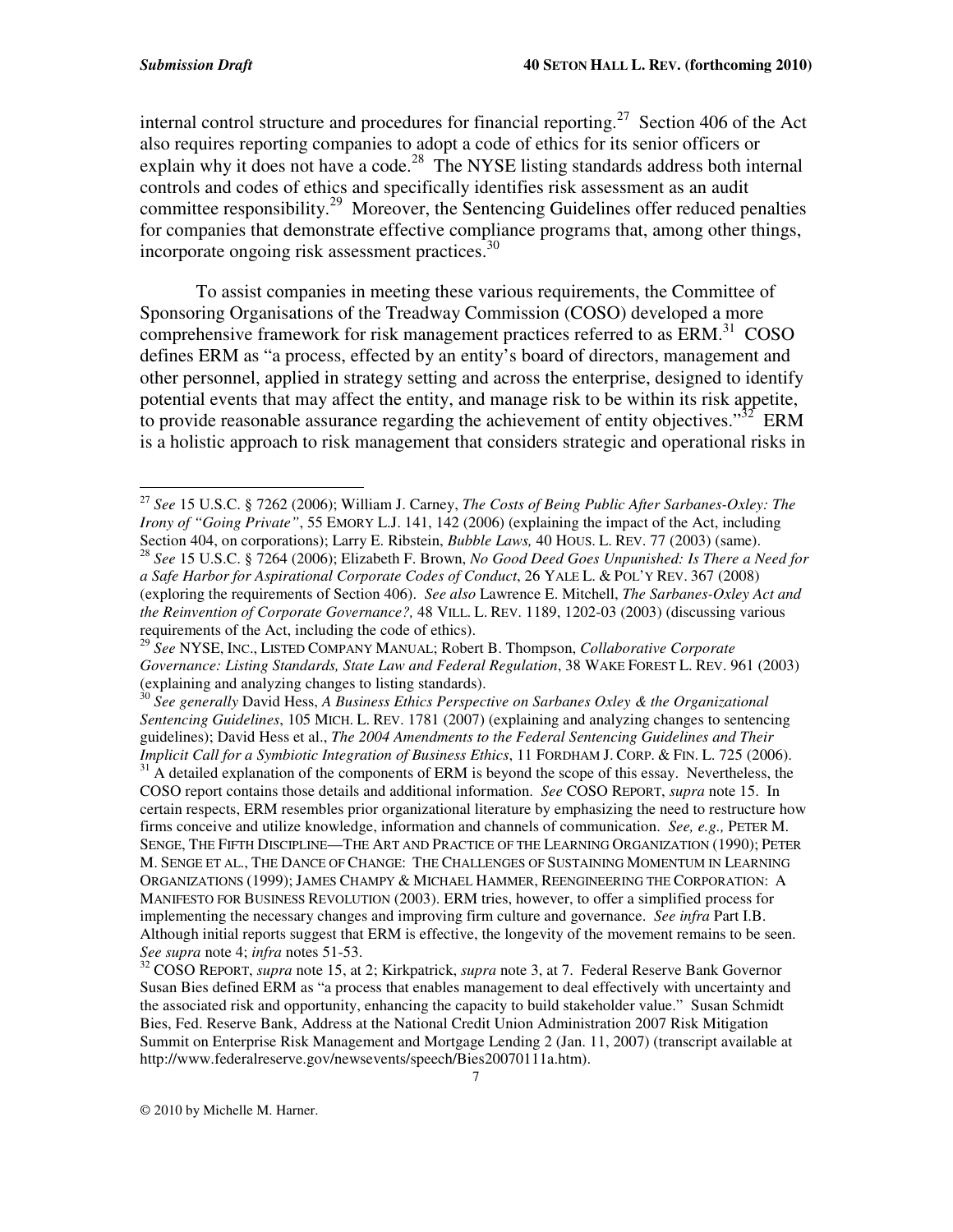addition to financial risks and focuses on identifying, assessing and responding to risk events. 33

ERM takes a top-down approach to risk management.<sup>34</sup> COSO and other commentators stress the importance of the board's and senior management's role in ERM.<sup>35</sup> Under this framework, the board and senior management are critical in creating a risk culture at the firm—i.e., a culture that values and rewards meaningful assessment and communication regarding risk events.<sup>36</sup> The board also plays an important role in setting the firm's risk appetite and designing and monitoring the firm's ERM program.<sup>37</sup> COSO's ERM framework is viewed by many commentators as best practices in business risk management practices.

Notably, despite the regulatory and industry endorsements for enhanced risk management practices, corporate boards voiced resistance to the concept.<sup>38</sup> Many

 $33$  ERM generally targets all potential risk events, including financial risks; operational risks; business risks; litigation risks; and governance and human resource risks. *See, e.g.*, CONFERENCE BD., THE ROLE OF U.S. CORPORATE BOARDS IN ENTERPRISE RISK MANAGEMENT 11 (2006) [hereinafter CONFERENCE BOARD REPORT]. *See also* Simkins & Ramirez, *supra* note 21, at 584 ("Under ERM, risks can be viewed as falling into two broad areas: core risks (risks which a firm should have a competitive advantage to handle in their business model) and non-core risks (risks which could be hedged by the business or transferred through risk management techniques)."). "ERM consists of eight interrelated components, which are derived from the way management runs an enterprise and integrated with the management process: (1) internal environment, (2) objective setting, (3) event identification, (4) risk assessment, (5) risk response, (6)

control activities, (7) information and communication, and (8) monitoring." Bies, *supra* note 32, at 2.<br><sup>34</sup> See COSO REPORT, *supra* note 15, at 3–4. See also COMM. OF SPONSORING ORGS. OF THE TREADWAY COMM'N (COSO), STRENGTHENING ENTERPRISE RISK MANAGEMENT FOR STRATEGIC ADVANTAGE 4-5 (2009), *available at*

http://www.coso.org/documents/COSO\_09\_board\_position\_final102309PRINTandWEBFINAL.pdf [hereinafter COSO PAPER]; RIMS PAPER, *supra* note 3, at 7.

 $35$  CONFERENCE BD., EMERGING GOVERNANCE PRACTICES IN ENTERPRISE RISK MANAGEMENT 4-7 (2007); CONFERENCE BOARD REPORT, *supra* note 33, at 11. *See also infra* Part II.A.

<sup>&</sup>lt;sup>36</sup> "Risk culture is the system of values and behaviors present in an organization that shapes risk decisions of management and employees." John Michael Farrell & Angela Hoon, *What's Your Company's Risk Culture?*, NAT'L ASS'N CORP. DIRECTORS DIRECTORSHIP, April 15, 2009, *available at*

http://www.mgt.ncsu.edu/erm/index.php/articles/entry/risk-culture-companies/; Peter Green & Jeremy Jennings-Mares, *IIF's Final Report on Market Best Practices for Financial Institutions and Financial Products*, BANKING & FIN. SERV. POL'Y REP., Sept. 2008, at 1 ("Cultivation of a consistent 'risk culture' throughout firms is the most important element in risk management."); COSO PAPER, *supra* note 34, at 4-

<sup>5.</sup> 37 *See, e.g.*, Barker, *supra* note 3 (explaining that boards should "evaluat[e] the risks associated with corporate strategies, defin[e] the risk appetite of the company, [and] ensur[e] that appropriate resources are devoted to risk identification, avoidance, and mitigation"); CONFERENCE BOARD REPORT, *supra* note 33, at 6–7 (recommending six primary tasks for boards considering ERM); COSO REPORT, *supra* note 15, at 7 (defining role of board in ERM).

<sup>38</sup> RIMS PAPER, *supra* note 3, at 6; Mark S. Beasley et al., *ERM: A Status Report*, INTERNAL AUDITOR, Feb. 1, 2005 (study finding that less than half of respondents adopted ERM-like procedures); Simkins & Ramirez, *supra* note 21, at 584 ("Evidence from studies and surveys indicates that, to date, only about 10% of major companies claim to have implemented many aspects of ERM, while almost all the others claim that they plan to do so in the future.").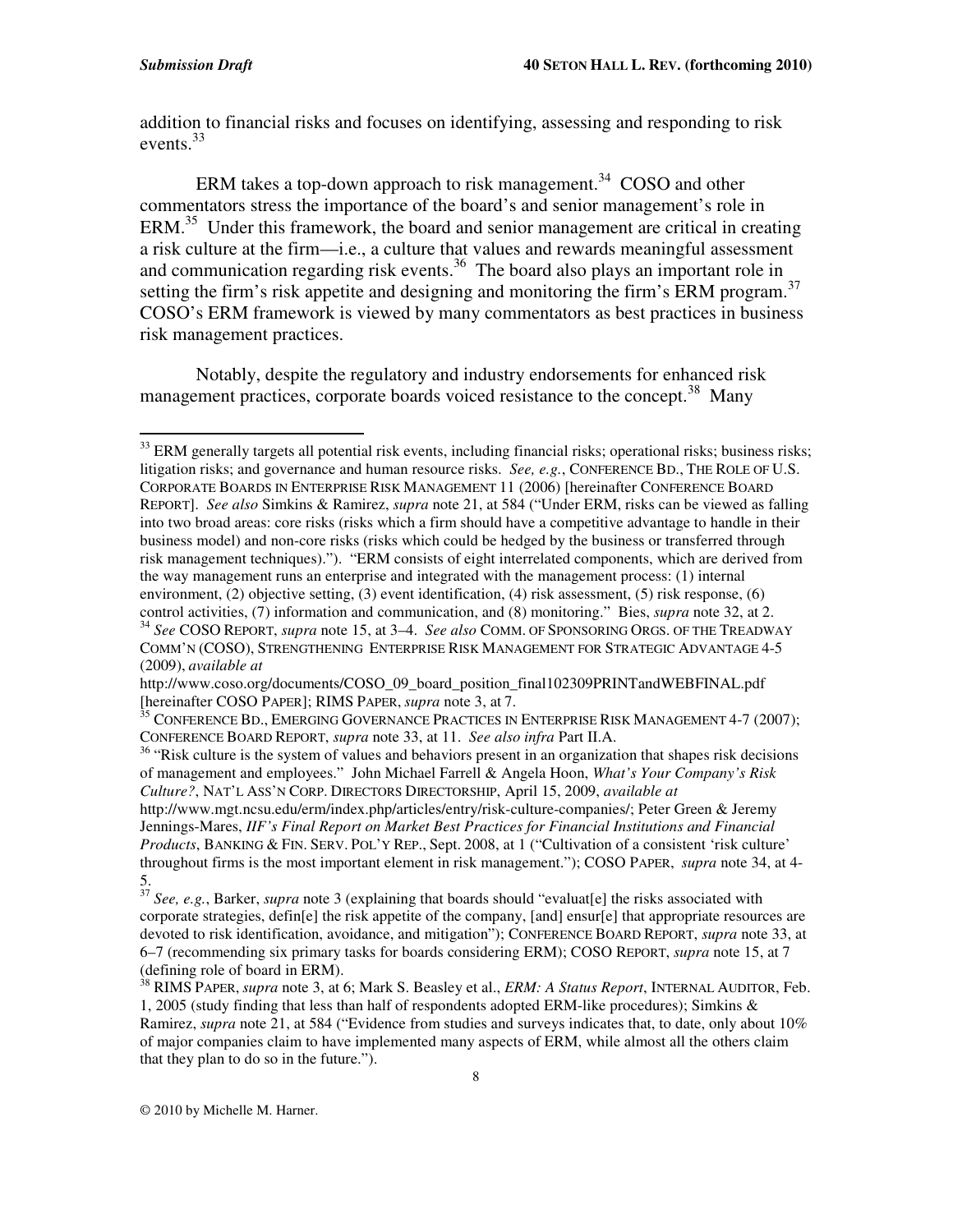directors opined that extensive risk management procedures were unnecessary or too cumbersome; others resisted any mandated approach to risk management.<sup>39</sup> Studies suggest that these sentiments linger in corporate boardrooms even after the 2008 recession. 40

#### *B. Implementation of ERM*

The design and implementation of ERM is firm-specific, but generally involves the board of directors and senior management first mapping the firm's business strategies and risks. "Developing an understanding of the linkages between top risk exposures and key strategies and objectives can help both management and risk oversight by identifying where risks are overlapping with an individual strategy and where certain risks may affect multiple strategies."<sup> $41$ </sup> With this information, the board and management can evaluate the firm's portfolio of key risks—assessing the impact and likelihood of each risk event—and set the firm's risk appetite. 42

The core elements of the ERM program then revolve around efficient and effective communication channels and active monitoring of the firm's risks against its risk portfolio and risk appetite.<sup>43</sup> Commentators stress the need for risk managers to have direct access to the board and multiple contact points to encourage the free-flow of information and reduce the likelihood that risk reports are presented but not heard.<sup>44</sup> Firms also are encouraged to develop key risk indicators that facilitate more effective monitoring of potential risk events.<sup>45</sup>

<sup>39</sup> *See, e.g.*, CONFERENCE BOARD REPORT, *supra* note 33, at 18 (noting that "many directors interviewed resisted what they termed 'an excessively formal' way to incorporate risk management into their deliberations.").

<sup>40</sup> *See, e.g.*, HORWATH, *supra* note 19, at 4 (study finding that one-third of respondents view risk management "as an unnecessary interference with business activities."); PRICEWATERHOUSECOOPERS, ENTERPRISE RISK MANAGEMENT BENCHMARKING SURVEY (2008), *available at*

http://www.pwc.com/fi\_FI/fi/julkaisut/tiedostot/erm\_benchmarking\_survey\_2008.pdf (approximately 31%) of respondents did not have risk management practices in place); *Audit Committees Put Risk Management at the Top of Their Agendas*, KPMG, June 16, 2008, http://www.kpmg.co.uk/news/detail.cfm?pr=3120 (study finding that only forty-six percent of respondents were very satisfied with risk practices); *Financial Crisis Intensifies Interest in Risk Management Among CFOs*, TOWERS PERRIN, Sept. 2008,

http://www.towersperrin.com/tp/showdctmdoc.jsp?country=global&url=Master\_Brand\_2/USA/Spotlights/ 2008/Sept/2008\_09\_30\_spotlight\_cfo\_survey.htm (seventy-two percent of respondents "expressed concern about their own company's risk management practices and ability to meet strategic plans.").

<sup>41</sup> COSO PAPER, *supra* note 34, at 13.

<sup>42</sup> *Id.* at 14-15.

<sup>43</sup> *Id.* at 16-18.

<sup>44</sup> *See supra* Part I.A and *infra* Part II.A.

<sup>&</sup>lt;sup>45</sup> COSO PAPER, *supra* note 34, at 17-18 ("Key risk indicators . . . are metrics used by some organizations to provide an early signal of increasing risk exposure in various areas of organization.").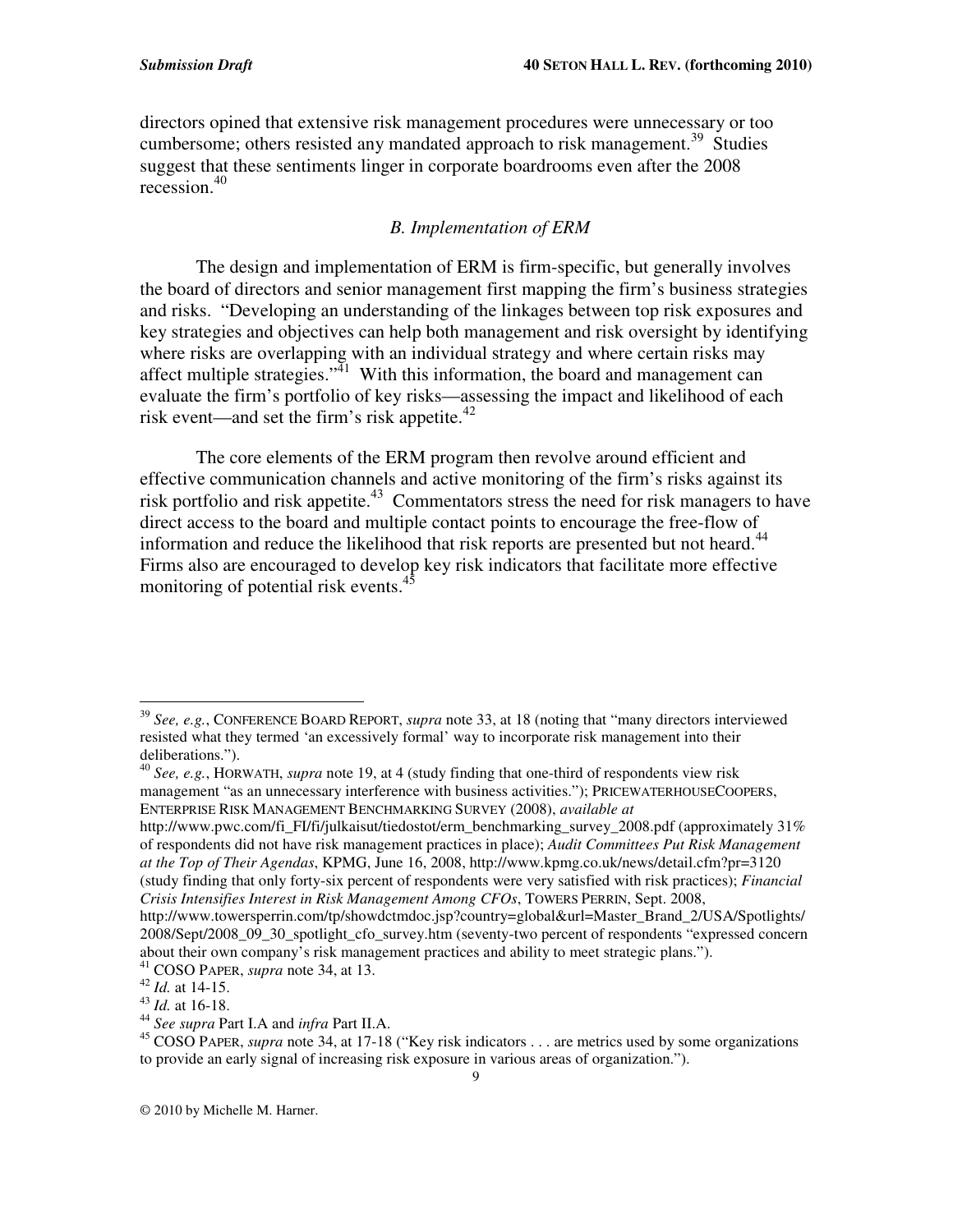#### *C. ERM and the 2008 Recession*

The 2008 recession revealed significant weaknesses in existing risk management practices. <sup>46</sup> Risk management failures alone did not trigger the recession, but many commentators identify such failures as contributing to the severity of the economic losses. For example, Chairman Bernanke stated: "Among other things, our analysis reaffirms that capital adequacy, effective liquidity planning, and strong risk management are essential for safe and sound banking; the recession revealed serious deficiencies on the part of some financial institutions in one or more of the areas."<sup>47</sup> Similarly, the Chairman of Morgan Stanley, John Mack, testified before the Financial Crisis Inquiry Commission that "[i]n retrospect, many firms were too highly leveraged, took on too much risk and did not have sufficient resources to manage those risks effectively in a rapidly changing environment."<sup>48</sup>

Although it is difficult to pinpoint one key deficiency in existing risk management practices, a lack of integration and communication appears to be one of the most significant problems.<sup>49</sup> The traditional segregated approach to risk management prevented many firms from understanding their true exposure if various identified risks converged and from communicating those risks efficiently to senior executives and directors.<sup>50</sup> Consequently, firms' responses to the changing financial landscape during 2007-2008 were slow, and in many cases, too late.

At least one study suggests that financial institutions with more integrated risk management programs performed better during the 2008 recession.<sup>51</sup> The study posits

The sum of the importance given to risk management by regulators and corporate governance principles, the financial turmoil has revealed severe shortcomings in practices both in internal management and in the role of the board in overseeing risk management systems at a number of banks." Kirkpatrick, *supra* note 3, at 7. *See also supra* note 3. For example, a study revealed that risk managers at UBS AG were aware of potential losses in the firm's subprime mortgage holdings in early 2007 but did not advise senior executives of these potential losses until July 2007. Moreover, UBS's board did not learn of the firm's financial situation until August 2007. Kirkpatrick, *supra* note 3, at 11-12. UBS subsequently acknowledged that "[a]s a result of [risk management] weaknesses, the firm failed to adequately assess correlated risks and risk concentrations." UBS AG, Form 20-F, at 120 (Mar. 11, 2009) (for the period ending Dec. 31, 2008). <sup>47</sup> Ben S. Bernanke, Chairman, Fed. Reserve, Address at the Federal Reserve Bank of Chicago's Annual Conference on Bank Structure and Competition (May 7, 2009) (transcript available at

http://www.federalreserve.gov/newsevents/speech/bernanke20090507a.htm).

<sup>48</sup> *4-Quotes from US Financial Crisis Commission Hearing*, REUTERS, Jan. 13, 2010, *available at* http://www.reuters.com/article/idUSN1315021320100113.

<sup>49</sup> Kirkpatrick, *supra* note 3, at 8-12.

<sup>50</sup> *See* Harner, *supra* note 3, at 50-51 (describing silo approach to risk management and its role in the 2008 recession).

<sup>&</sup>lt;sup>51</sup> SENIOR SUPERVISORS GROUP, OBSERVATIONS ON RISK MANAGEMENT PRACTICES DURING THE RECENT MARKET TURBULENCE (2008), *available at*

http://www.newyorkfed.org/newsevents/news/banking/2008/ssg\_risk\_mgt\_doc\_final.pdf. The study concluded that "[f]irms that avoided [significant] problems demonstrated a comprehensive approach to viewing firm-wide exposures and risk, sharing quantitative and qualitative information more efficiently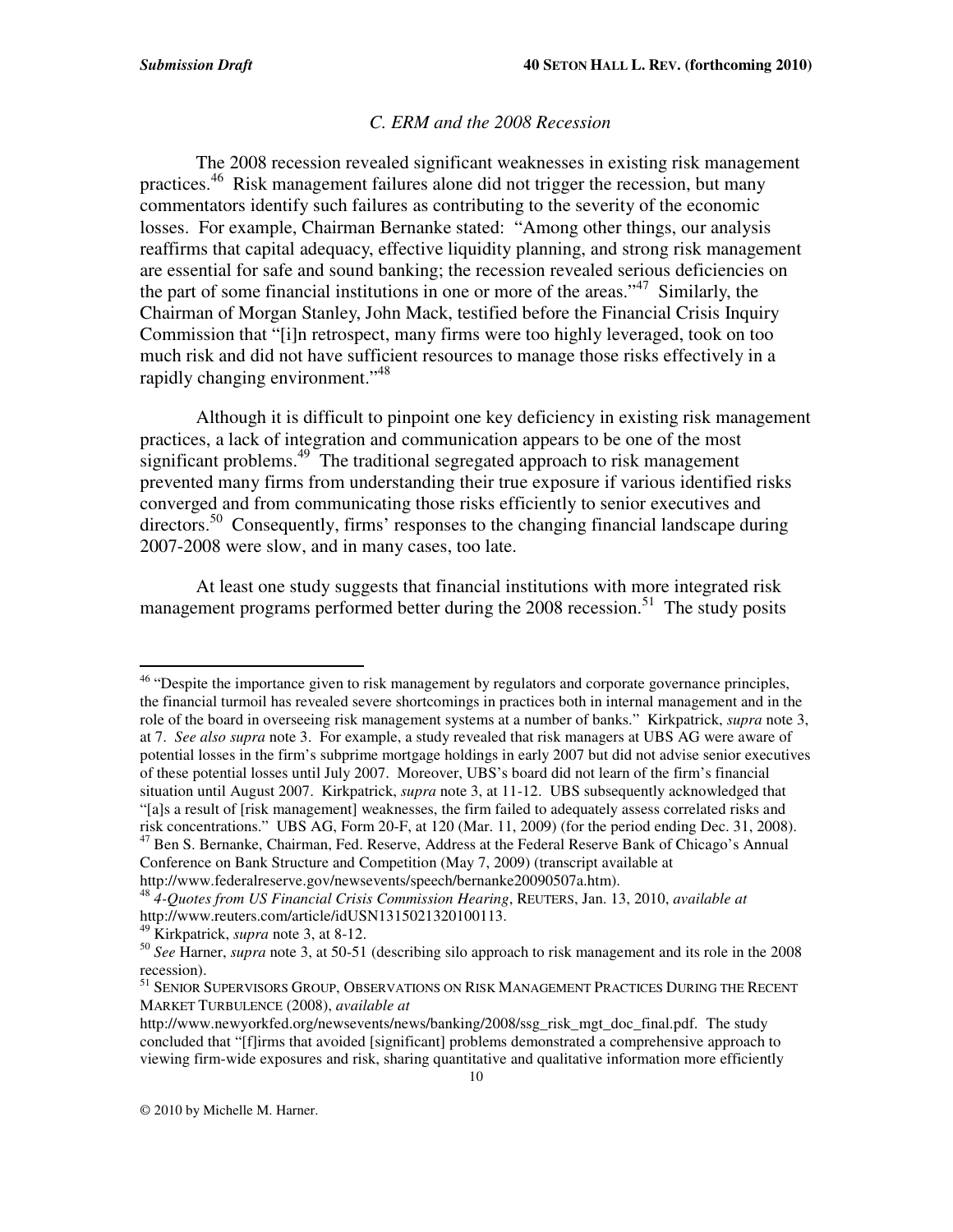that these firms communicated information throughout the organization more efficiently and were able to implement necessary changes more effectively. A nimble response to a risk event can preserve significant value. <sup>52</sup> More studies and data are needed to evaluate fully the impact of ERM, but initial studies and anecdotal evidence suggest that ERM provides more timely information to boards and senior management and thus may better equip them to respond both proactively and reactively to risk events.<sup>53</sup>

#### II. RISK MANAGEMENT REPONSES TO THE 2008 RECESSION

By most accounts, the 2008 recession was the most significant recession since the Great Depression of the 1930s.<sup>54</sup> The economic losses were steep and the recovery slow. The International Monetary Fund estimates that global financial institutions lost approximately \$4.05 trillion in value, with \$2.7 trillion of that relating to loans originating in the United States. 55 The U.S. Bureau of Labor Statistics estimates that the United States lost approximately 8.4 million jobs during the recession, with the U.S. unemployment rate hovering between 9 to 10 percent since 2009.<sup>56</sup>

Not surprisingly, policymakers and commentators are scrutinizing the causes of the 2008 recession and searching for ways to avoid or at least mitigate the next economic downturn. 57 Some of this discussion has focused on risk management and improving

<sup>&</sup>lt;u> 1989 - Johann Stein, marwolaethau a gweledydd a ganrad y cynnwys a ganrad y ganrad y ganrad y ganrad y ganra</u> across the firm and engaging in more effective dialogue across the management team." Kirkpatrick, *supra* note 3, at 8 (summarizing findings of the Senior Supervisors Group Study).

<sup>52</sup> *See, e.g.*, RIMS Paper, *supra* note 3, at 3-4 (explaining impact of risk management failures on firms

during the 2008 recession and how to address those issues). 53 *See, e.g.*, Kurt A. Desender, The Influence of Board Composition on Enterprise Risk Management Implementation (Oct. 2007) (unpublished manuscript), *available at*

http://papers.ssrn.com/sol3/papers.cfm?abstract\_id=1025982 (exploring value components of ERM); Robert E. Hoyt & Andre P. Liebenberg, The Value of Risk Management (July 29, 2009) (unpublished manuscript), *available at* http://papers.ssrn.com/sol3/papers.cfm?abstract\_id=1440947 (study finds "a

positive relation between firm value and the use of ERM"). *See also supra* notes 38-40.<br><sup>54</sup> "The financial market crisis that erupted in August 2007 has developed into the largest financial shock since the Great Depression, inflicting heavy damage on markets and institutions at the core of the financial system." INT'L MONETARY FUND, WORLD ECONOMIC OUTLOOK: HOUSING AND THE BUSINESS CYCLE 4 (2008), *available at* http://imf.org/external/pubs/ft/weo/2008/01/pdf/text.pdf.

<sup>55</sup> Mark Landler, *I.M.F. Puts Bank Losses from Global Financial Crisis at \$4.1 Trillion*, N.Y. TIMES, Apr. 21, 2009, *available at* http://www.nytimes.com/2009/04/22/business/global/22fund.html.

<sup>&</sup>lt;sup>56</sup> News Release, Bureau of Labor Statistics, The Employment Situation—February 2010, at 1-2 (Mar. 5, 2010), *available at* http://www.bls.gov/news.release/pdf/empsit.pdf.

<sup>57</sup> *See, e.g.*, Patrice Hill, *CEOs Trade Blame with Congress over Financial Crisis*, WASH. TIMES, Jan. 14, 2010, *available at* http://www.washingtontimes.com/news/2010/jan/14/ceos-trade-blame-with-congressover-finance-crisis/ ("Wall Street clashed with Washington on Wednesday over the causes of the biggest financial crisis since the Great Depression, with political leaders and financial chieftains trying to cast the blame on each other."); Dawn Kopecki & Matthew Leising, *Derivatives Industry Gets Second Look from Congress*, BLOOMBERG.COM, June 22, 2009,

http://www.bloomberg.com/apps/news?pid=20601087&sid=aTZhIZJYCeS8 ("Congress will take a second shot at the derivatives industry after its decision nine years ago to forgo regulations led to a \$592 trillion market that brought some financial firms to their knees.").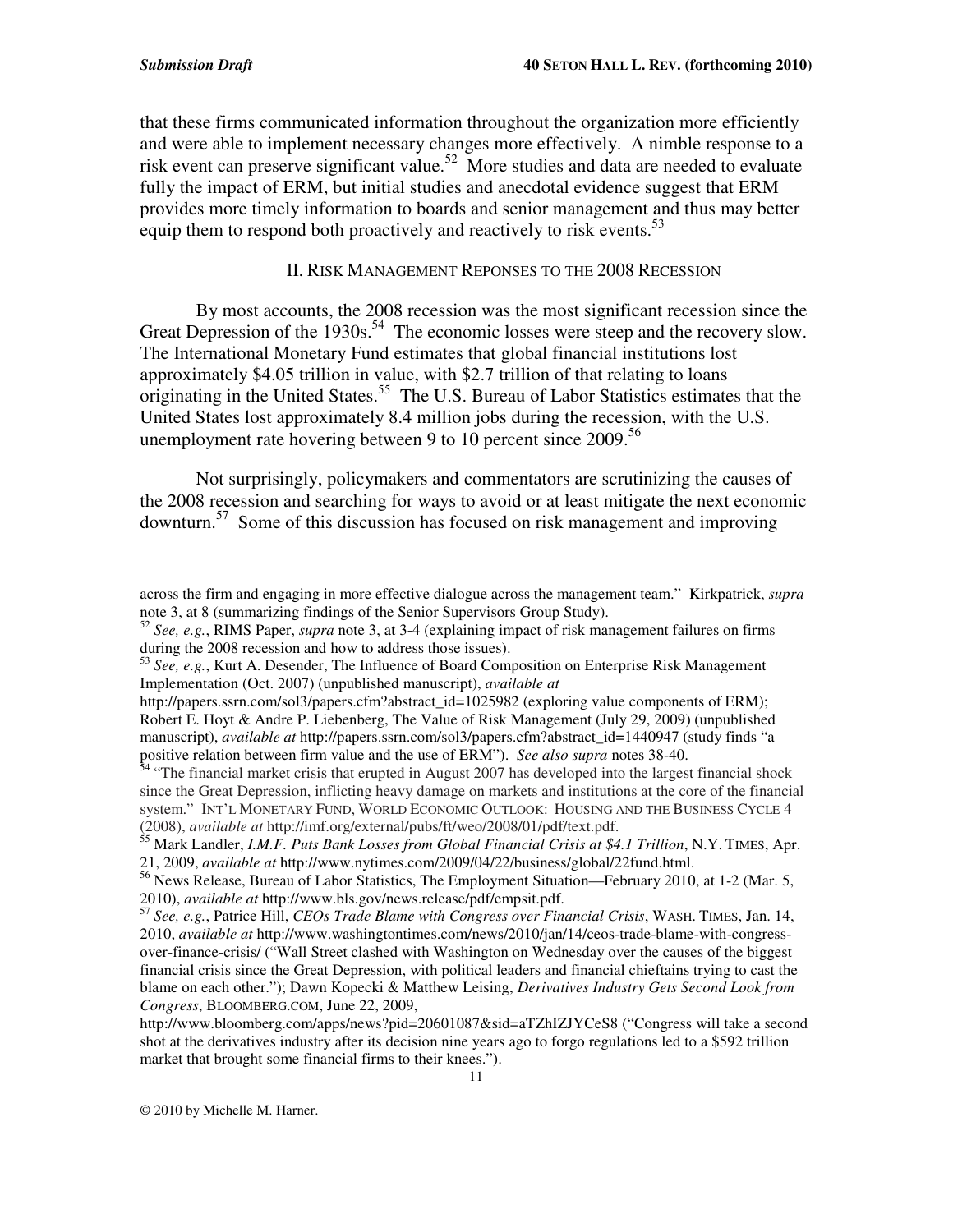firms' risk management practices.<sup>58</sup> This Part highlights the developments regarding risk management as a result of the 2008 recession. As discussed below, industry proponents are encouraging more attention to ERM, while regulatory responses focus on enhanced disclosure regarding risk management and governing risk through executive compensation schemes. Part IV then considers how neither approach fully accounts for the behavioral and cultural barriers to effective risk management.

#### *A. ERM as a Potential Solution*

In a speech in January 2007, Federal Reserve Bank Governor Susan Bies stated, "A successful enterprise risk-management process can help an organization meet many of [its] challenges by providing a framework within which managers can explicitly consider how the organization's risk exposures are changing." <sup>59</sup> Governor Bies discussed the importance of ERM not only in the context of large financial institutions and subprime lending practices, but also as universal principles valuable to firms of all sizes in all industries. As she explained, "[W]hether someone is designing a new branch office, shipping tapes to a backup site for storage, developing the layout for a newspaper ad, or training new employees, they [should] consciously think about risk as one of the elements of that business activity. Increased risk awareness by staff throughout the enterprise is integral to managing risk successfully."<sup>60</sup>

Many commentators agree with Governor Bies' focus on firm-wide risk responsibility and the creation of a risk culture within firms as a response to the 2008 recession. In 2009, COSO issued a thought paper, titled *Strengthening Enterprise Risk Management for Strategic Advantage*, to assist boards in strengthening risk management practices and complying with anticipated regulatory mandates on risk management, such as the SEC rule on proxy disclosure enhancement.<sup> $61$ </sup> Much of the thought paper discusses the importance of the board's role in ERM and provides guidance for boards in fulfilling that role. COSO explains that "[b]ecause management is accountable to the board of directors, the board's focus on effective risk oversight is critical to setting the tone and culture towards effective risk management through strategy setting, formulating highlevel objectives, and approving broad-based resource allocation."<sup>62</sup>

<sup>58</sup> *See, e.g.*, Mary Schapiro, Sec. & Exch. Comm'n, Address at the Council of Institutional Investors (Apr. 6, 2009) ("The Commission will be considering whether greater disclosure is needed about how a company — and the company's board in particular — manages risks, both generally and in the context of setting compensation").

<sup>59</sup> Bies, *supra* note 32, at 1. Governor Bies identified those challenges as including "emerging technologies and business processes, new financial instruments, the growing scale and scope of financial institutions, and changing regulatory frameworks." *Id.*

<sup>60</sup> *Id.* at 3.

<sup>61</sup> *See* COSO PAPER, *supra* note 34. For a discussion of the SEC rule on proxy disclosure enhancement, see *infra* Part II.B.1.

<sup>62</sup> COSO PAPER, *supra* note 34, at 4.

<sup>©</sup> 2010 by Michelle M. Harner.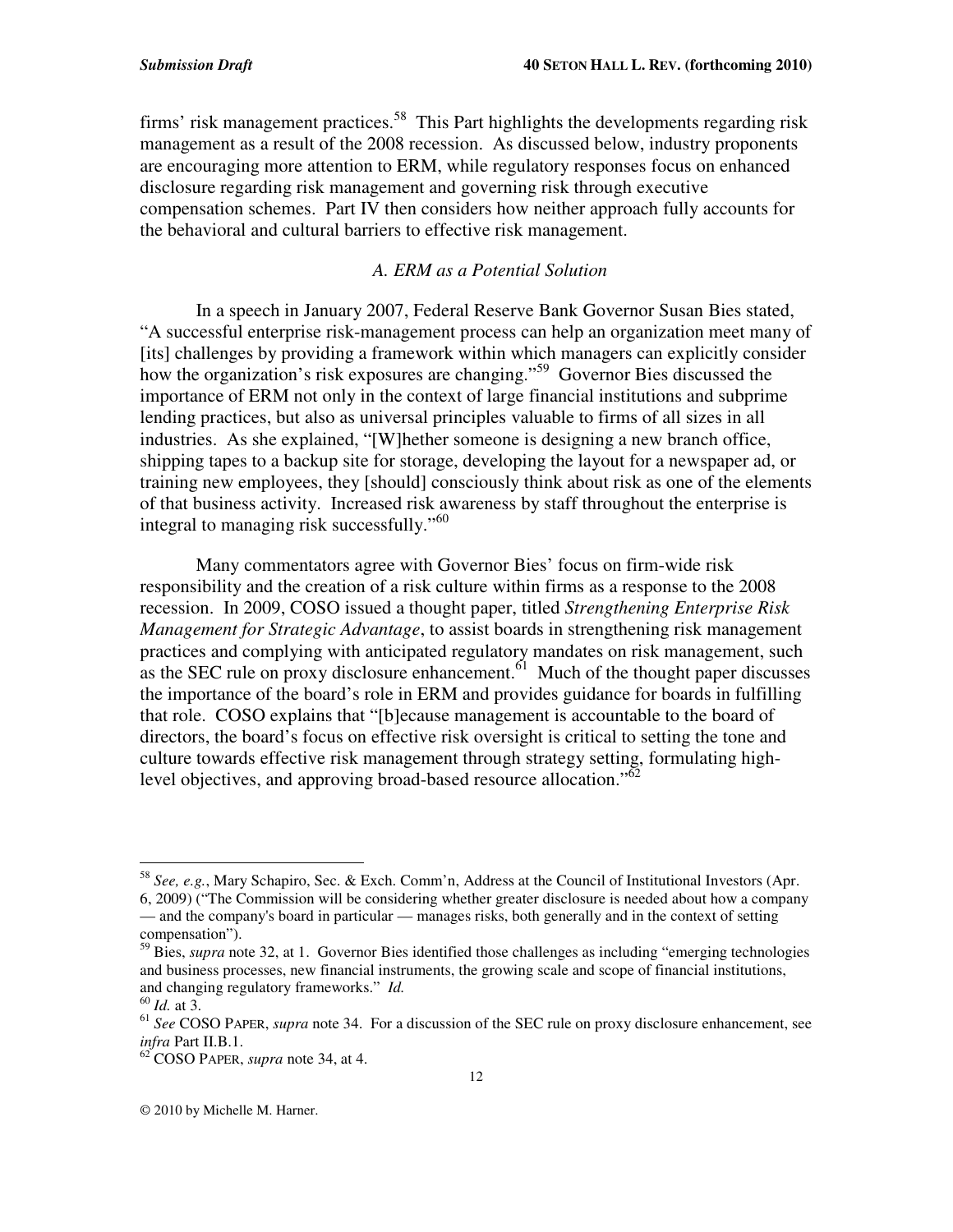Specifically, COSO identifies four areas of risk-related tasks for boards: (1) "[d]iscuss risk management philosophy and risk appetite;" (2) "[u]nderstand enterprise risk management practices;" (3) "[r]eview portfolio of risks in relation to risk appetite;" and (4) "[b]e apprised of the most significant risks and related responses."<sup>63</sup> This type of board involvement provides more information to directors and can help them better understand the overall business enterprise. It also signals to management and others at the firm the importance of risk responsibility and the need to align the firm's risk appetite with its business strategies.

Other commentators suggest that ERM, as opposed to more traditional financial risk management, can facilitate a more complete risk assessment that captures at some level what generally is viewed as unquantifiable risk. Speaking to this point, the Risk and Insurance Management Society, Inc. (RIMS) observed, "A number of actuaries, financial managers and consultants regularly advocate a primarily 'scientific' and quantifiable approach for enterprise risk management. Certain financial institutions seem to have replaced sound business judgment with this 'scientific' approach." <sup>64</sup> RIMS perceives ERM as a means of reintroducing sound business judgment to the risk management process, allowing firms to identify and respond more effectively and efficiently to both quantifiable and unquantifiable risks.

A report prepared for the Organisation for Economic Co-operation and Development reached similar conclusions regarding the 2008 recession and the value of ERM in that context.<sup>65</sup> The report urges more emphasis on the corporate governance or human component of risk management and suggests ERM as a technique for achieving that objective. <sup>66</sup> Among other things, the report stresses the need for better understanding of and communication regarding risks, noting that "[e]ven if risk management systems in the technical sense are functioning, it will not impact the company unless the transmission of information is through effective channels, a clear corporate governance issue." 67

<sup>63</sup> *Id.* at 5.

<sup>64</sup> RIMS PAPER, *supra* note 3, at 5. RIMS faults overreliance on historic controls and risk metrics for some of the losses experienced during the 2008 recession. It posits that "[t]here was a failure to embed enterprise risk management best practices from the top all the way down to the trading floor, with the mistaken assumption that there is only one way to view a particular risk." *Id.* at 7. *See also* Nocera, *supra* note 3, at 9 (discussing flaws in relying solely on VaR and noting that, in the context of the 2008 recession, "[i]nstead of scrutinizing VaR for signs of impending trouble, they took comfort in a number and doubled down, putting more money at risk in the expectation of bigger gains").

<sup>65</sup> *See* Kirkpatrick, *supra* note 3, at 4.

<sup>&</sup>lt;sup>66</sup> *Id.* at 2 ("The risk management systems have failed in many cases due to corporate governance procedures rather than the inadequacy of computer models alone: information about exposures in a number of cases did not reach the board and even senior levels of management, while risk management was often activity rather than enterprise-based.").

<sup>67</sup> *Id.* at 11.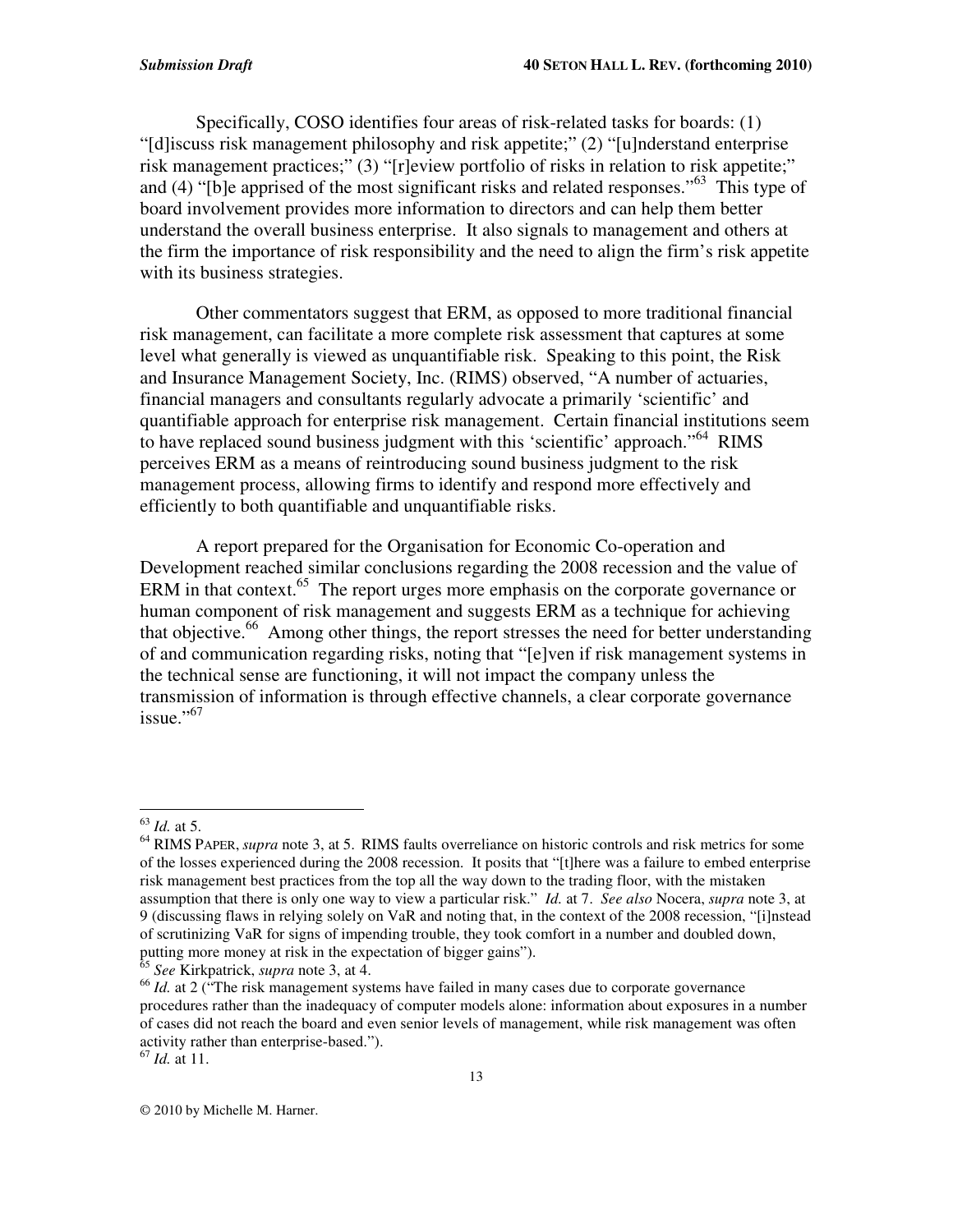In addition, Standard & Poor's has integrated ERM assessment into its ratings analysis.<sup>68</sup> For example, Standard & Poor's is interviewing its rated, non-financial issuers regarding their ERM practices.<sup>69</sup> The questions asked during these interviews concern the company's process for identifying top risks; how often that process takes place; how those risks are managed; who is responsible for risk management; the board's role in risk management; and how the company has responded to unexpected information in its industry.<sup>70</sup> Standard & Poor's and ERM proponents generally view the ERM framework as an important tool for mitigating future economic downturns through better information flow and core cultural changes.<sup>71</sup>

#### *B. Risk-Related Policy*

Even before the extent of the 2008 recession was apparent, U.S. federal financial regulatory agencies issued Interagency Guidance on Nontraditional Mortgage Product Risks (Interagency Guidance) that emphasized the importance of risk management with respect to nontraditional mortgage products, including subprime mortgages.<sup>72</sup> The Interagency Guidance, dated September 29, 2006, observed that "risk layering, combined with the broader marketing of nontraditional mortgage loans, exposes financial institutions to increased risk relative to traditional mortgage loans."<sup>73</sup> It urged financial institutions to adopt rigorous risk management practices that closely monitor the volume and volatility of nontraditional mortgage loan originations and investments. Among other guidelines, it suggested that financial institutions "[m]aintain capital at levels that reflect portfolio characteristics and the effect of stressed economic conditions on collectability." 74

68 Standard & Poor's, Big Changes in Standard & Poor's Rating Criteria,

http://www.standardandpoors.com/ratings/erm/en/us (last visited Mar. 27, 2010) ("Standard & Poor's Ratings Services has expanded its review of the financial service industry's enterprise risk management (ERM) practices.").

<sup>69</sup> *See, e.g.*, Dreyer & Balic, *supra* note 16, at 2 ("Since the third quarter of last year, our analysts have begun to incorporate specific ERM discussions into their regular meetings with the companies we rate, focusing on risk-management culture and strategic risk management as two universally applicable aspects of ERM."); AON GLOBAL RISK CONSULTING, ENTERPRISE RISK MANAGEMENT: S&P ENHANCEMENT WHITE PAPER 3 (2009), *available at* http://www.aon.com/about-aon/intellectual-

capital/attachments/risk-services/enterprise\_risk\_management\_enhancement\_white\_paper.pdf [hereinafter AON PAPER].

<sup>70</sup> *See, e.g.*, Dreyer & Balic, *supra* note 16, at 2-3 (identifying seven key questions for company interviews and noting that Standard & Poor's "analysts have explored managements' views of the most consequential risks that their firms face, their likelihood of occurring, how these top risks are identified, monitored, and updated, and the influence of risk sensitivity on liability management and financing decisions"); AON PAPER, *supra* note 69.

<sup>71</sup> *See, e.g.*, Dreyer & Balic, *supra* note 16, at 2 (explaining purpose of ERM consideration); AON PAPER, *supra* note 69.

 $72$  Office of the Comptroller of the Currency et al., Interagency Guidance on Nontraditional Mortgage Product Risks (Sept. 29, 2006).

<sup>73</sup> *Id.* at 2.

<sup>74</sup> *Id.* at 6.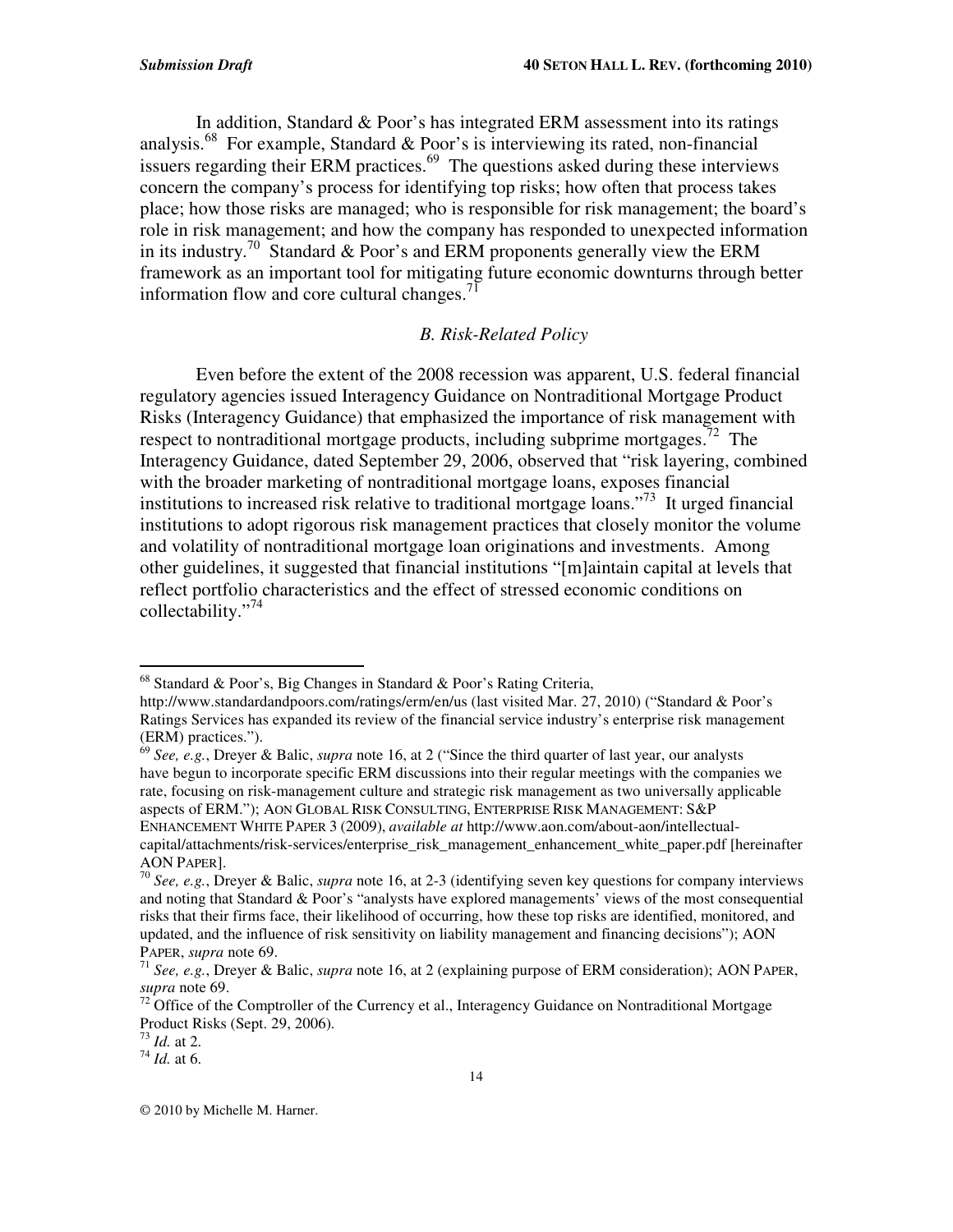Nevertheless, many financial institutions failed to implement the types of controls, monitoring and communication procedures recommended by the Interagency Guidance. For example, despite the warning that nontraditional mortgage products may not perform well in a stressed environment, and that firms should consider collectability issues, many financial institutions did not account for a decline in the housing market in their financial risk modeling.<sup>75</sup> Likewise, communication between risk managers and senior management was delayed, incomplete or both.

In response, policymakers introduced several risk-related initiatives, and the courts weighed in on the issue as well. As discussed below, many of the regulatory responses focus on increased disclosure regarding risk management practices and regulating risk through restrictions on executive compensation schemes. This Part also discusses the Delaware Court of Chancery's decision in the *Citigroup* litigation, which posits a low threshold for boards' risk oversight responsibilities and, consequently, may underscore the need to explore disclosure, executive compensation and other alternative means to help regulators and markets monitor firms' risk management practices.

#### 1. Proposed or Adopted Regulatory Responses

In May 2009, Senator Charles Schumer introduced the Shareholder Bill of Rights Act of 2009 in the Senate (Shareholder Bill).<sup>76</sup> The stated purpose of the Shareholder Bill was "[t]o provide shareholders with enhanced authority over the nomination, election, and compensation of public company executives."<sup>77</sup> Section 5 of the Shareholder Bill provides that reporting companies shall "establish a risk committee, comprised entirely of independent directors, which shall be responsible for the establishment and evaluation of the risk management practices of the issuer."<sup>78</sup>

In addition, in December 2009, the SEC addressed risk management practices in its final rule on proxy disclosure enhancement.<sup>79</sup> The rule requires reporting companies

75 *See, e.g.*, Eric Dash & Julie Creswell, *Citigroup Saw No Red Flags Even as It Made Bolder Bets*, N.Y. TIMES, Nov. 22, 2008, *available at*

http://www.nytimes.com/2008/11/23/business/23citi.html?pagewanted=1 ("Citigroup's risk models never accounted for the possibility of a national housing downturn, this person said, and the prospect that millions of homeowners could default on their mortgages."); Nocera, *supra* note 3, at 10 ("The fact that [risk models] didn't measure the possibility of an extreme event was a blessing to the executives. It made black swans all the easier to ignore."); Eric S. Rosengren, Fed. Reserve Boston, Address at The Global Interdependence Center's Conference on Financial Interdependence in the World's Post-Crisis Capital Markets (Mar. 3, 2010) (transcript available at

http://www.bos.frb.org/news/speeches/rosengren/2010/030310/index.htm) ("There is evidence that financial institutions understood the risks that would arise if house prices fell, but assigned too low a probability to this potential outcome. Thus they were woefully unprepared to weather the consequences when prices did indeed fall.").

<sup>&</sup>lt;sup>76</sup> Shareholder Bill of Rights Act of 2009, S. 1074, 111th Cong. (2009).

<sup>77</sup> *Id.* § 5.

<sup>78</sup> *Id.*

<sup>&</sup>lt;sup>79</sup> Sec. & Exch. Comm'n, Final Rule: Proxy Disclosure Enhancements, Release No. 33-9089 (74 Fed. Reg. 68334-01, 17 CFR Parts 229, 239, 240, 249 and 274 (Dec. 16, 2009).

<sup>©</sup> 2010 by Michelle M. Harner.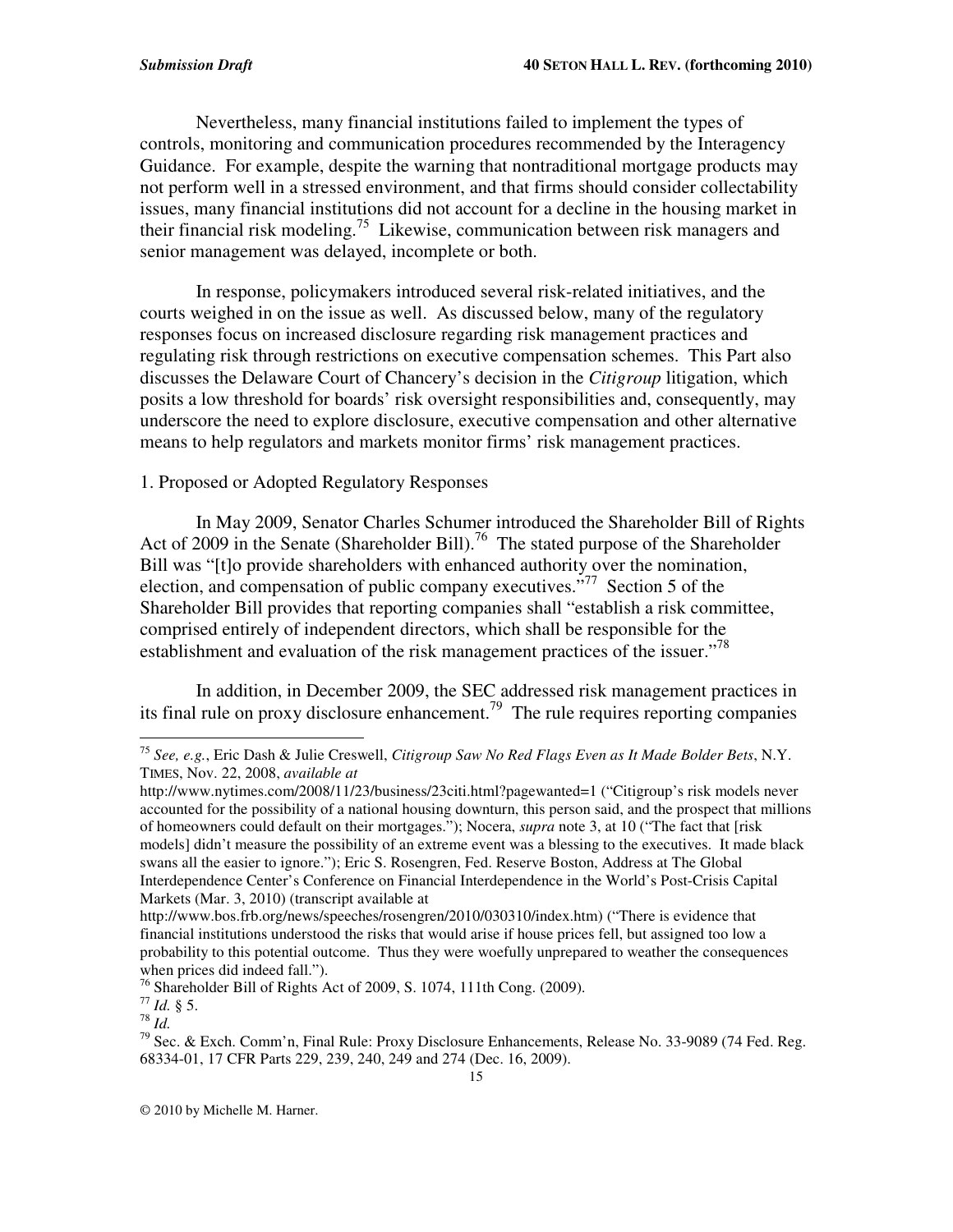to discuss their general risk management practices and how their compensation schemes relate to risk profiles.<sup>80</sup> It also mandates a disclosure regarding the board's role in and oversight of risk management.<sup>81</sup> The SEC posits that "disclosure about the board's involvement in the oversight of the risk management process should provide important information to investors about how a company perceives the role of its board and the relationship between the board and senior management in managing the material risks facing the company."<sup>82</sup>

Also in December 2009, the U.S. House of Representatives approved the Wall Street Reform Act and Investor Protection Act of 2009 (Wall Street Act).<sup>83</sup> The Wall Street Act addresses risk management in the context of executive compensation. Specifically, it grants regulators extensive authority to assess whether a firm's compensation scheme "is aligned with sound risk management" and "to jointly prescribe regulations that prohibit any incentive-based payment arrangement, or any feature of any such arrangement, that the regulators determine encourages inappropriate risks."<sup>84</sup> Other regulations relate risk to executive compensation and seek to control risk through firms' compensation schemes. 85

#### 2. The Judicial Response

As discussed above, several proposed regulatory responses to the 2008 recession focus on executive compensation. The relation between risk and executive compensation is an important component of any risk management program, including ERM.<sup>86</sup> Several

82 *Id.* at 44.

84 *Id.* § 2004.

http://papers.ssrn.com/sol3/papers.cfm?abstract\_id=1562018&utm\_source=twitterfeed&utm\_medium=twit ter. Although this essay does not focus on the relation between risk and compensation structures, that factor is an important consideration in designing and evaluating any risk management program, including ERM. Several commentators have addressed this relationship. *See, e.g.*, Lucian A. Bebchuk & Holger Spamann, *Regulating Bankers' Pay*, 98 GEO. L.J. 247 (2010); Douglas O. Edwards, Comment, *An Unfortunate "Tail": Reconsidering Risk Management Incentives After the Financial Crisis of 2007–2009*, 81 U. COLO. L. REV. 247 (2010); Karl S. Okamoto, *After the Bailout: Regulating Systemic Moral Hazard*, 57 UCLA L. REV. 183 (2009); Okamoto & Edwards, *supra*; Frederick Tung, Pay for Banker Performance: Structuring Executive Compensation for Risk Regulation (Mar. 13, 2010) (unpublished manuscript), *available at* http://papers.ssrn.com/sol3/papers.cfm?abstract\_id=1546229.

86 *See* Daniel K. Tarullo, Fed. Reserve, Address at the University of Maryland's Robert H. Smith School of Business Roundtable on Executive Compensation: Practices and Reforms (Nov. 2, 2009) (transcript available at http://www.federalreserve.gov/newsevents/speech/tarullo20091102a.htm) (explaining that "some firms gave loan officers incentives to write a lot of loans, or traders incentives to generate high levels of trading revenues, without sufficient regard for the risks associated with those activities," and that

80 *Id.* at 6-7.

<sup>81</sup> *Id.* at 42-44.

<sup>&</sup>lt;sup>83</sup> Wall Street Reform and Consumer Protection Act, H.R. 4173, 111th Cong. (2009).

<sup>&</sup>lt;sup>85</sup> For example, the TARP legislation and the Federal Reserve Bank's proposed guidance on incentive compensation practices also seek to ensure that compensation incentives do not encourage inappropriate risk-taking. For a thoughtful discussion of those and other regulations governing risk through compensation practices, see Karl S. Okamoto & Douglas O. Edwards, Risk-Taking 13-21 (Mar. 1, 2010) (unpublished manuscript), *available at*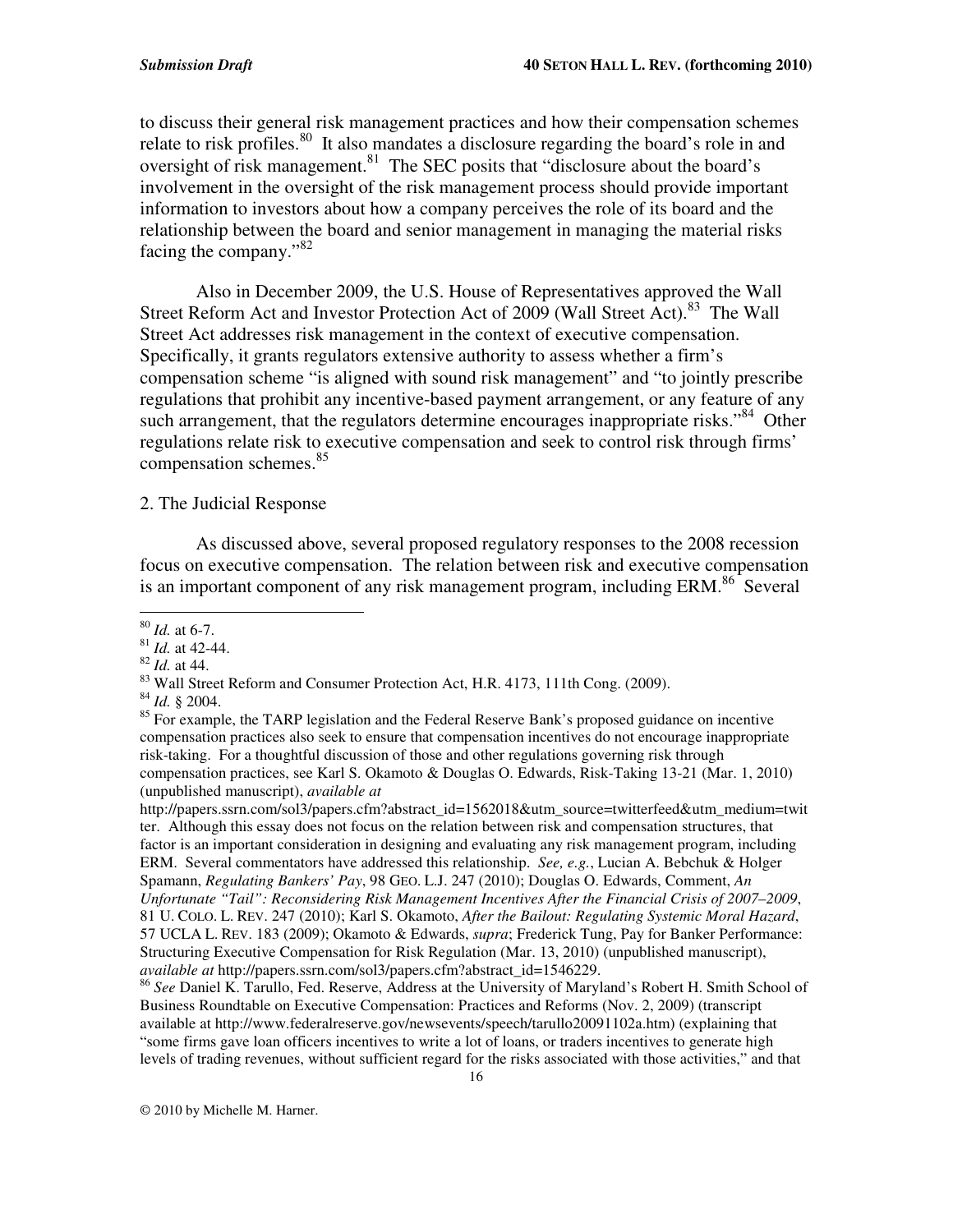commentators, however, have observed significant flaws in trying to reduce risk and achieve financial stability through compensation reform.<sup>87</sup> In fact, such an approach appears incomplete at best.<sup>88</sup> Nonetheless, public outrage over executive compensation during the 2008 recession and the perceived difficulty in enhancing board oversight duties under state law likely influenced the compensation-reform approach.

Consider the views of the Delaware Chancery Court in the *Citigroup* litigation. 89 The court granted the defendants' motion to dismiss with respect to the plaintiffs' allegations that "director defendants breached their duty of oversight either because the oversight mechanisms were not adequate or because the director defendants did not make a good faith effort to comply with the established oversight procedures."<sup>90</sup> The court discussed those allegations under the standard articulated in *Caremark*, *Guttman* and Stone.<sup>91</sup> The court explained that "[t]he presumption of the business judgment rule, the protection of an exculpatory  $\S 102(b)(7)$  provision, and the difficulty of proving a *Caremark* claim together function to place an extremely high burden on a plaintiff to state a claim for personal director liability for a failure to see the extent of a company's business risk."<sup>92</sup>

The Delaware Chancery Court's reluctance to impose liability on Citigroup's directors for allegedly failed or inadequate risk management practices is consistent with the general notion that business decisions should be made in the boardroom and not the

<u> 1989 - Johann Stein, marwolaethau a gweledydd a ganrad y cynnwys a ganrad y ganrad y ganrad y ganrad y ganra</u>

those incentives undermine "the very foundation of sound risk management"); Kirkpatrick, *supra* note 3, at 14 (discussing components of compensation that might encourage short-termism and risk-taking and noting that "the system of bonuses in investment banking provides incentives for substantial risk taking while also allowing no flexibility for banks to reduce costs when they have to: at the upper end, the size of the bonus is unlimited while at the lower end it is limited to zero"). *See also Aligning Risk Management and Executive Compensation*, ENTERPRISE RISK MGMT. INITIATIVE, Dec. 1, 2008 ("A 2008 study conducted by The Wall Street Journal and ERI Economic Research Institute found that the median CEO salary of a Standard and Poor's 500 company increased 20.5 percent from the previous year while corporate revenues increased only 2.8 percent."); Okamoto & Edwards, *supra* note 85, at 21-25 (discussing additional empirical studies analyzing links between executive compensation and firm performance).

87 *See* Okamoto & Edwards, *supra* note 85, at 26-44 (criticizing prevailing views that "excessive" risk can be controlled through compensation-related reform on both functional and completeness grounds; authors also discuss difficulty with defining excessive risk and when regulating that risk might be socially desirable).

88 *See* Kirkpatrick, *supra* note 3, at 14-15 (explaining that alignment between compensation practices and long-term interests of firm does not necessarily improve risk assessment and noting that "one study . . . reports that financial institutions that collapsed had a CEO with high stock holdings so that they should normally have been risk averse, whereas the ones that survived had strong incentives to take risks"). 89 *In re* Citigroup Inc. S'holder Derivative Litig., 964 A.2d 106 (Del. Ch. 2009).

90 *Id.* at 127.

<sup>91</sup> Stone v. Ritter, 911 A.2d 362 (Del. 2006); Guttman v. Huang, 823 A.2d 492 (Del. Ch. 2003); *In re* Caremark Int'l Inc. Derivative Litig., 698 A.2d 959 (Del. Ch. 1996). Under this precedent, plaintiffs generally must show "a sustained or systematic failure of the board to exercise oversight—such as an utter failure to attempt to assure a reasonable information and reporting system exists." *Caremark*, 698 A.2d at 971. For an excellent discussion of these three cases and their relation to failure to monitor claims, see Stephen M. Bainbridge, Caremark *and Enterprise Risk Management*, 34 J. CORP. L. 967 (2009). <sup>92</sup> *Citigroup*, 964 A.2d at 125.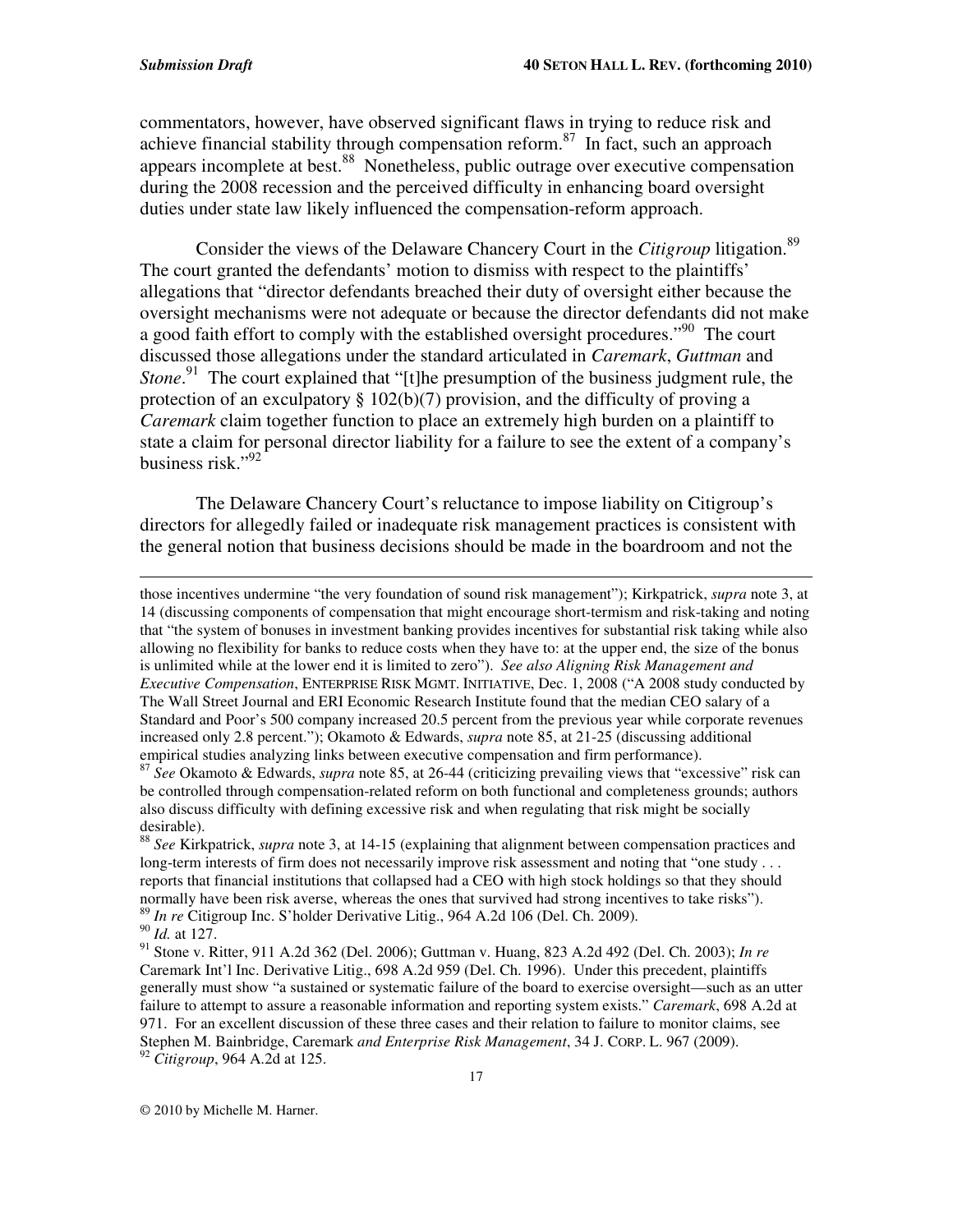courtroom.<sup>93</sup> It also reflects the complexity of assessing business risk and the delicate balance between risk and return. As Chancellor Chandler stated, "Business decisionmakers must operate in the real world, with imperfect information, limited resources, and an uncertain future. To impose liability on directors for making a 'wrong' business decision would cripple their ability to earn returns for investors by taking business risks." 94

Although no liability resulted in the *Citigroup* case, the conduct of Citigroup and the individuals responsible for its risk management activities prior to and during the 2008 recession make for a compelling case study. The information available to Citigroup's executives and how they used that information provide insight into corporate risk assessment and highlight cultural norms that may impede meaningful ERM.

#### III. A CASE STUDY: *CITIGROUP, INC.*

Citigroup, Inc. is a storied financial services firm. With roots dating to 1812, Citigroup "has approximately 200 million customers and does business in more than 140 countries." 95 It provides a variety of financial products and service to its customers, including "consumer banking, credit cards, corporate and investment banking, securities brokerage and wealth management."<sup>96</sup> Citigroup carries approximately \$1.857 trillion of assets and approximately \$1,702 trillion of liabilities on its balance sheet.<sup>97</sup>

Notwithstanding, or perhaps because of, its massive scope and size, Citigroup was hit hard by the 2008 recession. It experienced losses of approximately \$10 billion in the last three months of 2007, and the losses continued into 2009.<sup>98</sup> Citigroup's stock price dropped precipitously as well, falling to below \$4 per share in November 2008 and below \$1 per share in March 2009.<sup>99</sup>

As a result, Citigroup accepted assistance from the U.S. government under the Troubled Asset Relief Program (TARP). Specifically, Citigroup received over

<sup>93</sup> See, e.g., Capital Bancshares, Inc. v. Federal Deposit Ins. Corp., 957 F.2d 203, 207 (5th Cir. 1992) ("under this familiar rule of American jurisprudence, the courts refrain from second guessing business decisions made by corporate directors in the absence of a showing of fraud, unfairness or overreaching"); Dodge v. Ford Motor Co., 204 Mich. 459, 170 N.W. 668, 684, 3 A.L.R. 413 (1919) ("[t]he judges are not business experts"). *See also* Stephen M. Bainbridge, *The Business Judgment Rule as Abstention Doctrine*, 57 VAND. L. REV. 83, 95-100 (2004) (discussing development of business judgment rule). 94 *Id.* at 126.

 $95$  Citigroup Inc., Annual Report (Form 10-K), at 4 (Feb. 26, 2010) (for the period ending Dec. 31, 2009).

<sup>96</sup> *Id.* at 7.

<sup>97</sup> *Id.* at 39.

<sup>98</sup> *See* Eric Dash, *After Year of Heavy Losses, Citigroup Finds a Profit*, N.Y. TIMES, Apr. 17, 2009, *available at* http://www.nytimes.com/2009/04/18/business/18bank.html.

<sup>99</sup> Dash & Creswell, *supra* note 75 ("Citigroup's stock has plummeted to its lowest price in more than a decade, closing Friday [November 2008] at \$3.77."); Laurie Kulikowski, *Citigroup Shares in Rally Mode*, THESTREET.COM, Mar. 9, 2010, http://www.thestreet.com/story/10698901/1/citigroup-shares-in-rallymode.html.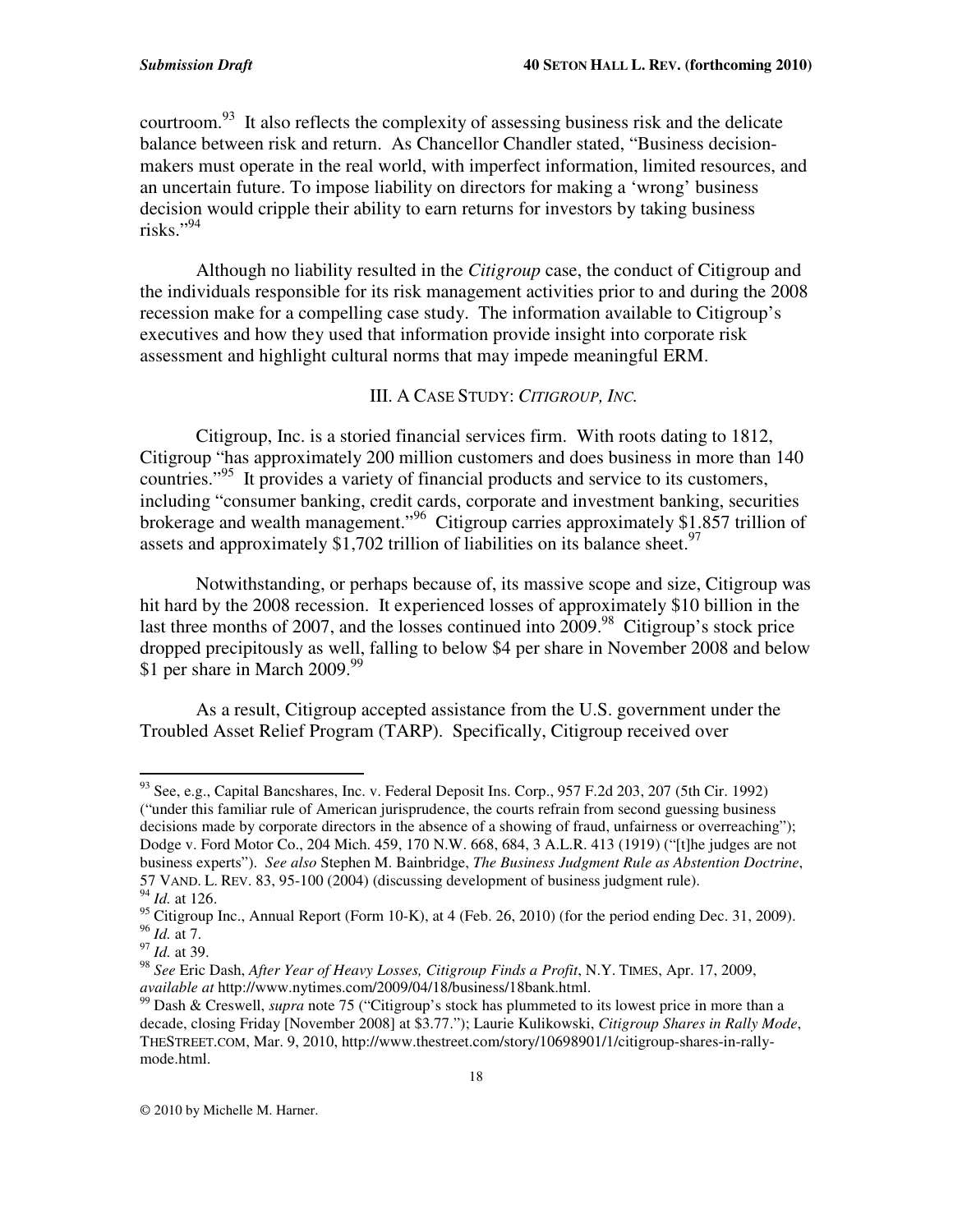\$45 billion in capital infusions from the government, and the government agreed to guarantee approximately \$306 billion in loans and securities.<sup>100</sup> The government converted \$25 billion of its investment into Citigroup common stock.<sup> $I01$ </sup> Citigroup also repaid the remaining \$20 billion in December 2009.<sup>102</sup>

Prior to its participation in TARP, Citigroup; its CEO, Charles Prince; its risk managers; and its board of directors made interesting decisions. Despite various market and industry indications that the subprime mortgage market was deteriorating quickly in early 2007, Citigroup stayed firmly committed to its large subprime mortgage and collateralized debt obligation (CDO) portfolios and related investment strategies.<sup>103</sup> In fact, in July 2007, Mr. Prince brushed aside these warnings and stated, "As long as the music is playing, you've got to get up and dance. We're still dancing."<sup>104</sup>

Mr. Prince's statement is not the only evidence that Citigroup as an institution failed to appreciate or ignored the significance of the subprime mortgage crisis. Following the Bear Stearns collapse in the summer of 2007, Citigroup assured the Securities and Exchange Commission (SEC) that it anticipated no subprime mortgage losses.<sup>105</sup> One report suggests that Citigroup indicated that "the probability of those mortgages defaulting was so tiny that they excluded them from their risk analysis."<sup>106</sup> That approach proved devastating in October 2007 when Citigroup announced that "third-quarter profit would fall 60% from the prior year after huge write-downs for unsold debt it issued to finance corporate takeovers and for big losses on the value of subprime mortgage-backed securities."<sup>107</sup>

Standing alone, Citigroup's position would not appear unreasonable. When placed in context with the other events of late 2006 and early 2007, however, the position becomes more troubling. Consider the following sampling of information known by or available to Citigroup executives<sup>108</sup>:

http://www.marketwatch.com/story/citigroup-says-quarterly-profit-to-drop-60-but-shares-gain.

<sup>100</sup> *See, e.g.*, David Enrich et al., *U.S. Agrees to Rescue Struggling Citigroup*, WALL STREET J., Nov. 24, 2008, *available at* http://online.wsj.com/article/SB122747680752551447.html?mod=djemalertNEWS (explaining \$45 capital infusion and structure of U.S. loan guaranty).

<sup>101</sup> *See, e.g.,* Eric Dash, *U.S. Agrees to Raise Its Stake in Citigroup*, N.Y. TIMES, Feb. 27, 2009, *available at* http://www.nytimes.com/2009/02/28/business/28deal.html.

<sup>102</sup> *See, e.g.,* Matthias Rieker, *Citi, Wells Repay TARP Funds*, WALL STREET J., Dec. 24, 2009, *available at*

http://online.wsj.com/article/SB10001424052748704254604574614082322331944.html. 103 *See, e.g.*, Dash & Creswell, *supra* note 75 (explaining events leading up to Citigroup's announcement of significant losses in October 2007).

<sup>104</sup> Michiyo Nakamoto & David Wighton, *Citigroup Chief Stays Bullish on Buy-Outs*, FT.COM, July 9,

<sup>2007,</sup> http://www.ft.com/cms/s/0/80e2987a-2e50-11dc-821c-0000779fd2ac.html. 105 *See* Dash & Creswell, *supra* note 75.

<sup>106</sup> *Id.*

<sup>107</sup> Greg Morcroft, *Big Write-Downs to Slash Citi's Quarterly Net 60%*, WSJ.COM, Oct. 1, 2007,

<sup>&</sup>lt;sup>108</sup> In addition to the sources noted below, information regarding this sample and other events relating to the 2008 recession during this and additional periods is provided in several excellent sources. *See, e.g.*, Edward Harrison, *Banking Crisis Timeline*, CREDIT WRITEDOWNS, *available at*

<sup>©</sup> 2010 by Michelle M. Harner.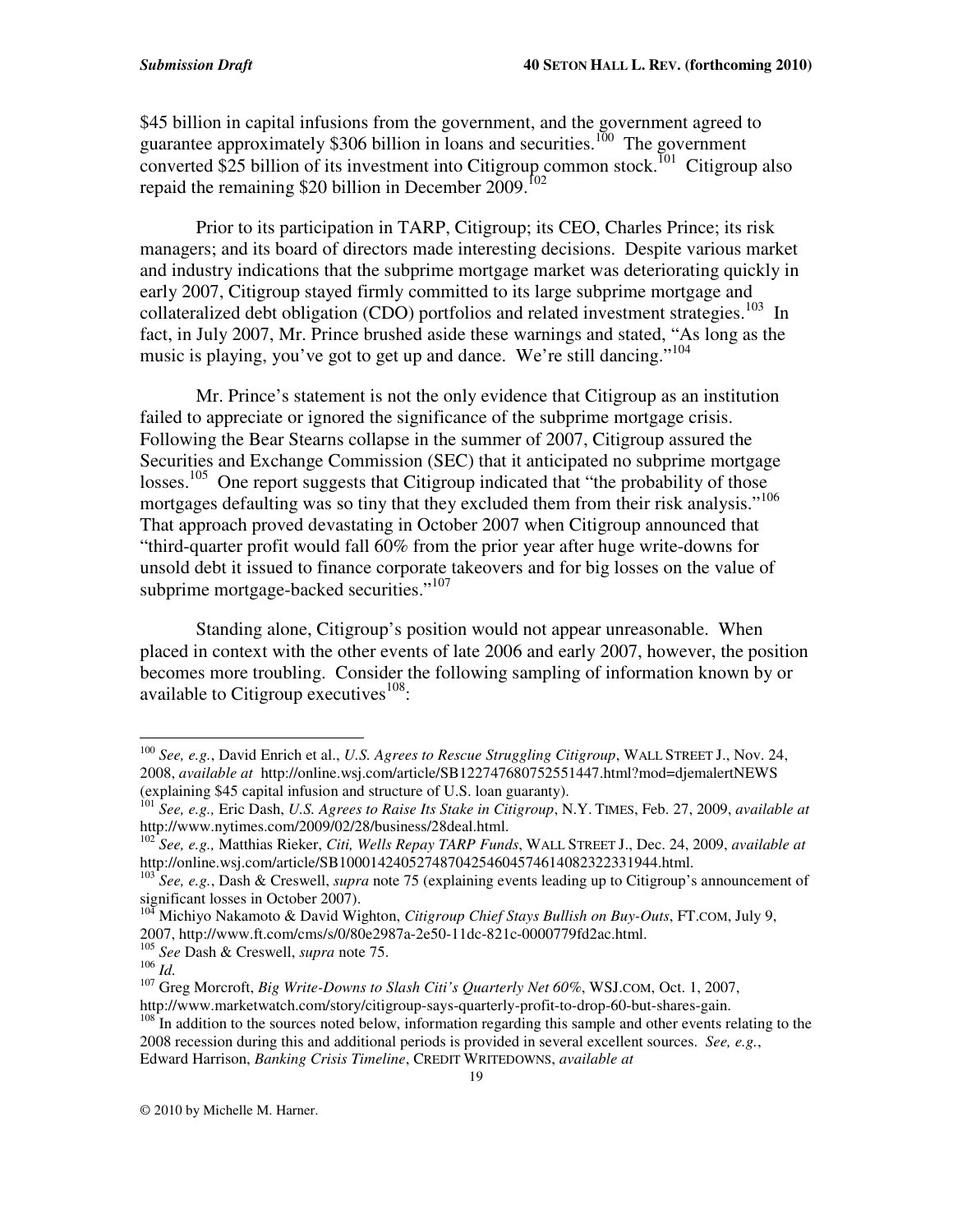- February 8, 2007: HSBC Holdings Plc and New Century Financial Corp. announce concerns regarding performance of their subprime mortgage portfolios and perceived risks are reflected in ABX's credit-default swap index.<sup>109</sup>
- February 20, 2007, Federal Reserve Board Governor Susan Bies observes that "'[o]ne segment of [the mortgage market] . . . is starting to behave in a very problematic way and that is the subprime adjustable rate mortgages."<sup>110</sup>
- February 21, 2007: NovaStar Financial Inc. loses one-third of its stock value due to subprime mortgage issues.<sup>111</sup>
- March 4, 2007: HSBC Holdings Plc forced to take a \$11 billion write-off to cover subprime mortgage losses.<sup>112</sup>
- March 12, 2007: Reports predict a significant surge in home foreclosures and that "[t]he deepest housing decline in 16 years is about to get worse."<sup>113</sup>
- March 2007: Fremont General and New Century Financial stop making loans, and "People's Choice files for bankruptcy."<sup>114</sup>
- April 6, 2007: "American Home Mortgage writes down the value of risky mortgages rated one step above subprime."<sup>115</sup>

<u> 1989 - Johann Stein, marwolaethau a gweledydd a ganrad y cynnwys a ganrad y ganrad y ganrad y ganrad y ganra</u>

<sup>110</sup> *Bad Mortgage Debt Not Widespread Problem, Fed Official Says*, USATODAY.COM, Feb. 20, 2007,

http://www.usatoday.com/money/economy/housing/2007-02-20-mortgage-debts-problems\_x.htm.<br><sup>111</sup> Jody Shenn & Elizabeth Hester, *NovaStar Sheds One-Third of Value After Posting Loss*, BLOOMBERG.COM, Feb. 21, 2007,

http://www.creditwritedowns.com/credit-crisis-timeline/banking-crisis-timeline (last visited Mar. 23, 2010); *Timeline: Banking Crisis*, CNN.COM, Oct. 16, 2008,

http://edition.cnn.com/2008/BUSINESS/09/30/us.bailout.timeline/index.html; Joint Econ. Comm., Subprime Mortgage Market Crisis Timeline (July 2008), *available at*

http://jec.senate.gov/public/?a=Files.Serve&File\_id=4cdd7384-dbf6-40e6-adbc-789f69131903 [hereinafter Economic Committee Timeline].

<sup>109</sup> Jody Shenn & Shannon D. Harrington, *Subprime Mortgage Bond Risks Surge, Index Suggests*, BLOOMBERG.COM, Feb. 8, 2007,

http://www.bloomberg.com/apps/news?pid=20601103&sid=a3ztUp9Z6\_UE&refer=us.

http://www.bloomberg.com/apps/news?pid=conewsstory&refer=conews&tkr=NFI:US&sid=aKFh3Eockz2

k. 112 John Waples & Grant Ringshaw, *US Triggers \$11bn HSBC Fall-Out*, SUNDAY TIMES, Mar. 4, 2007, *available at*

http://business.timesonline.co.uk/tol/business/industry\_sectors/banking\_and\_finance/article1465662.ece. <sup>113</sup> Bob Ivry, *Foreclosures May Hit 1.5 Million in U.S. Housing Bust*, BLOOMBERG.COM, Mar. 12, 2007,

http://www.bloomberg.com/apps/news?pid=20601087&sid=ahwzaBwuNaII&refer=home.

<sup>114</sup> Economic Committee Timeline, *supra* note 108, at 24.

<sup>115</sup> *Id.*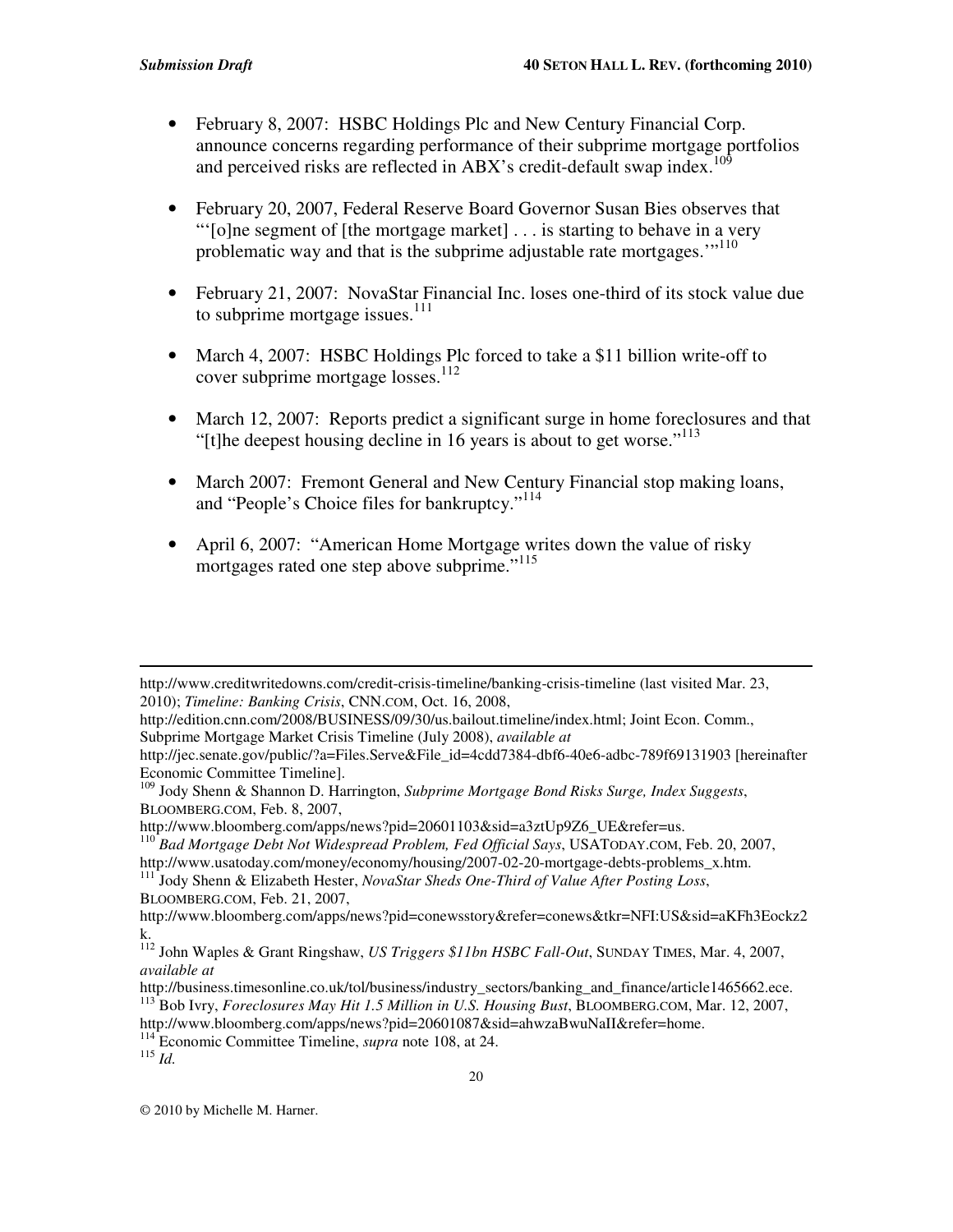- April 2007: New Century Financial files for bankruptcy, and GMAC LLC and General Electric Co. announce massive reductions in workforce relating to subprime mortgage businesses.<sup>116</sup>
- May 3, 2007: UBS announces the closing of its hedge fund, Dillon Read Capital Management, due to U.S. subprime mortgage losses.<sup>117</sup>
- May 30, 2007: Report suggests manipulation in subprime mortgage market and notes that "[s]ince the beginning of 2006, more than 50 U.S. mortgage companies have put themselves up for sale, closed or declared bankruptcy."<sup>118</sup>
- June 12, 2007: Bear Stearns suspends redemptions at its hedge funds, which posted an 18.97 percent loss in April 2007, and "RealtyTrac announces U.S. foreclosure filings surge 90 percent in May from May 2006."<sup>119</sup>
- July 2007: Standard & Poor's, Moody's and Fitch "downgrade bonds backed by subprime mortgages," and Bear Stearns announces that its hedge funds are essentially worthless.<sup>120</sup>
- July 18-19, 2007: Federal Reserve Bank Chairman Bernanke acknowledges that "there will be 'significant losses' due to subprime mortgages" and that "the problems 'likely will get worse before they get better.'"<sup>121</sup>

Admittedly, hindsight reveals information not always visible in the moment, but Citigroup faced fairly stark evidence in early to mid-2007.<sup>122</sup> Citigroup's inaction is

estimat[ing] the extent to which they could have predicted some future event (i.e., its foreseeability) once

<sup>116</sup> Rachel Layne & Greg Bensinger, *GMAC, GE Will Cut 1,400 Job Cuts on Subprime Decline*, BLOOMBERG.COM, Apr. 19, 2007,

http://www.bloomberg.com/apps/news?pid=20601103&sid=ammC8WlswFTQ&refer=news; *Top Lender in Chapter 11* Move, BBC NEWS, Apr. 2, 2007, http://news.bbc.co.uk/2/hi/business/6519051.stm. <sup>117</sup> *UBS to Close Its Hedge Fund Arm*, BBC NEWS, May 3, 2007,

http://news.bbc.co.uk/2/hi/business/6619033.stm.

<sup>118</sup> Seth Lubove & Daniel Taub, *Subprime Fiasco Exposes Manipulation by Mortgage Brokerages*, BLOOMBERG.COM, May 30, 2007,

http://www.bloomberg.com/apps/news?pid=20601109&refer=home&sid=a8VFwgtdQ9FM. In addition, in April and June 2007, Standard & Poor's issued warnings about the acceleration in subprime mortgage payment defaults delinquencies. *See Insurance and Government Sponsored Enterprises Before the H. SubComm. on Capital Markets*, 109th Cong. 22 (2006) (testimony of Vickie A. Tillman, Executive Vice President, Standard & Poor's Credit Market Services).

<sup>119</sup> Matthew Goldstein, *Bear Stearns' Subprime Bath*, BUSINESSWEEK, June 12, 2007, *available at* http://www.businessweek.com/bwdaily/dnflash/content/jun2007/db20070612\_748264.htm; Economic Committee Timeline, *supra* note 108, at 23.

<sup>120</sup> Economic Committee Timeline, *supra* note 108, at 22-23.

<sup>&</sup>lt;sup>121</sup> *Id.* at 22. Chairman Bernanke did observe that the subprime mortgage problems "have not spilled over into the greater system" and opined that the problems were "'bumps' in 'market innovations.'" *Id.* 122 *See* Donald C. Langevoort, *The Legal Implications of Psychology: Human Behavior, Behavioral Economics, and the Law*, 51 VAND. L. REV. 1499, 1504 (1998) (explaining hindsight bias as "people over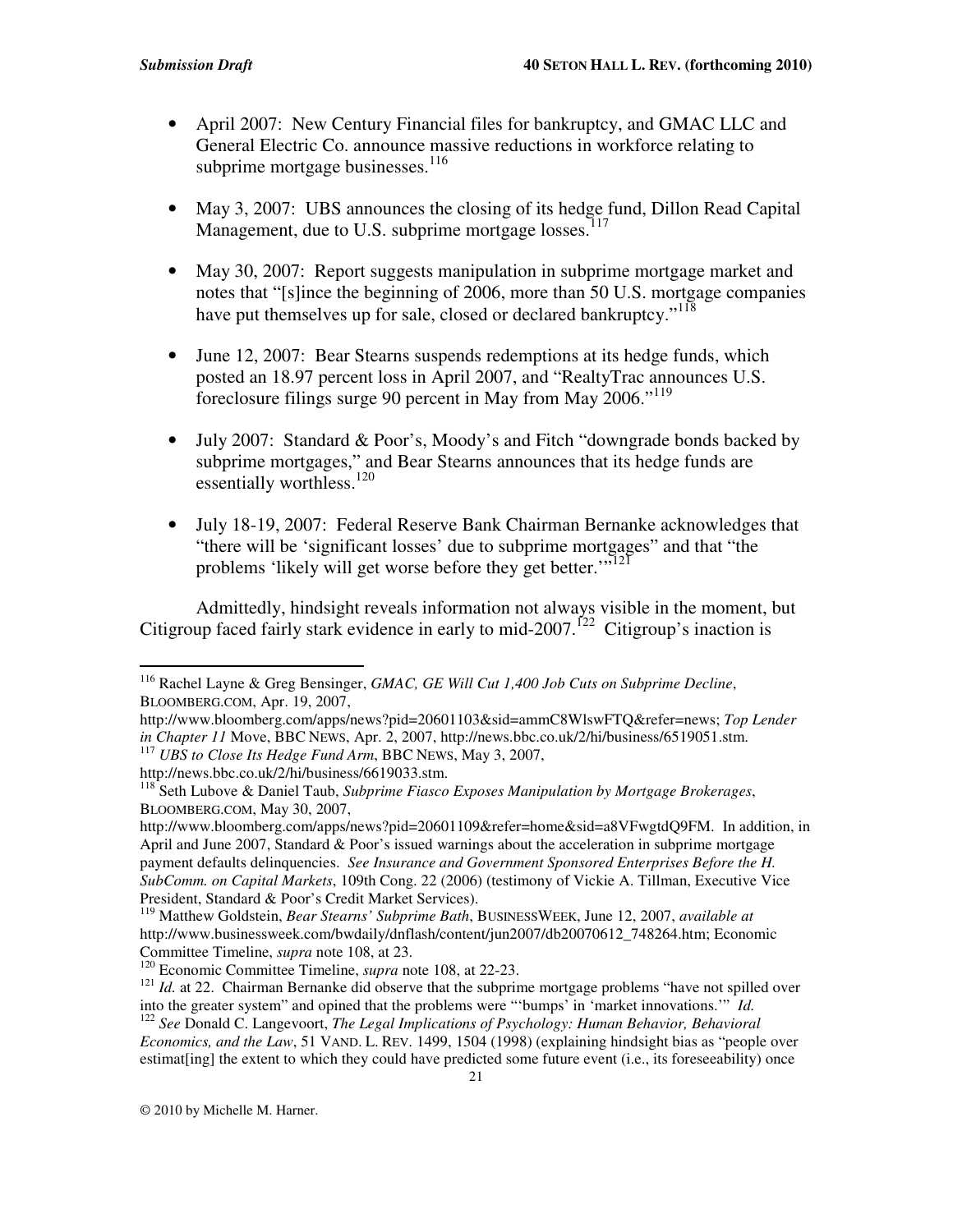perhaps even more striking given that it held approximately \$55 billion in U.S. subprime mortgage assets at the time.<sup> $123$ </sup> In addition, "Citigroup was the biggest CDO underwriter, responsible for \$46.9 billion of the securities sold in the first nine months" of 2007. 124 Those holdings also led to significant write-downs in 2007.<sup>125</sup>

The remainder of this essay considers the Citigroup scenario in the context of ERM and proposed and potential regulatory responses to the perceived risk management failures associated with the 2008 recession. It is easy to posit that better or more rigorous risk management procedures would have prevented the losses suffered by Citigroup shareholders and the markets more generally, but much harder to prove that proposition.<sup>126</sup> That challenge is intensified by the existing law governing corporate boards' compliance obligations and basic behavioral and cultural barriers that impede many decisionmaking processes.<sup>127</sup>

#### IV. POTENTIAL BARRIERS TO THE ERM SOLUTION

At its core, ERM strives to change corporate culture and improve information and communication regarding risk events.<sup>128</sup> Those objectives alone, however, will not necessarily result in better risk management.<sup>129</sup> Indeed, a firm could implement a process that projects an ERM façade but does nothing substantive to change the way decisionmakers consider and resolve risk issues. Moreover, that process likely would satisfy existing and proposed risk regulations.<sup>130</sup> As discussed above, those regulations focus primarily on disclosure regarding risk management practices and do not prescribe the content or scope of those practices.

Accordingly, before firms adopt or policymakers mandate ERM or any other risk management protocol, all participants need to consider whether more process alone will improve risk management and enhance firm value or whether something else is needed. Specifically, will more reporting and information necessarily result in different or better

<u> 1989 - Johann Stein, marwolaethau a gweledydd a ganrad y cynnwys a ganrad y ganrad y ganrad y ganrad y ganra</u>

they learn what actually happened"). *See also* Jeffrey J. Rachlinski, *A Positive Psychological Theory of Judging in Hindsight*, 65 U. CHI. L. REV. 571, 576 (1998) (explaining that "[r]esearch by cognitive psychologists has shown that the folk wisdom on hindsight is correct—past events seem more predictable than they really were"). *See also* Joy v. North, 692 F.2d 880, 886 (2d Cir. 1982) ("[A]fter-the-fact litigation is a most imperfect device to evaluate corporate business decisions.").

<sup>123</sup> Susan Pulliam & Randall Smith, *Citi, SEC Are in Talks to Settle Asset Probe*, WALL STREET J., May 28, 2009, *available at* http://online.wsj.com/article/SB124347855330961363.html.

<sup>124</sup> Bradley Keoun, *Citigroup Fires CDO Bankers After Mortgage Losses*, BLOOMBERG.COM, Dec. 19, 2007, http://www.bloomberg.com/apps/news?pid=20601087&sid=aQmPC4T4g8Uo&refer=home. 125 *Id.*

<sup>126</sup> *See infra* Part IV.

<sup>127</sup> *See supra* Part II.B.2 and *infra* Part IV.

<sup>128</sup> *See supra* Parts I.A and II.A.

<sup>&</sup>lt;sup>129</sup> See Lipshaw, *supra* note 8, at 19 ("The problem with any reduction to rules . . . is the illusion of objectivity, something fostered by the particular construct of concepts that constitutes law generally."). 130 *See supra* Part II.B.

<sup>©</sup> 2010 by Michelle M. Harner.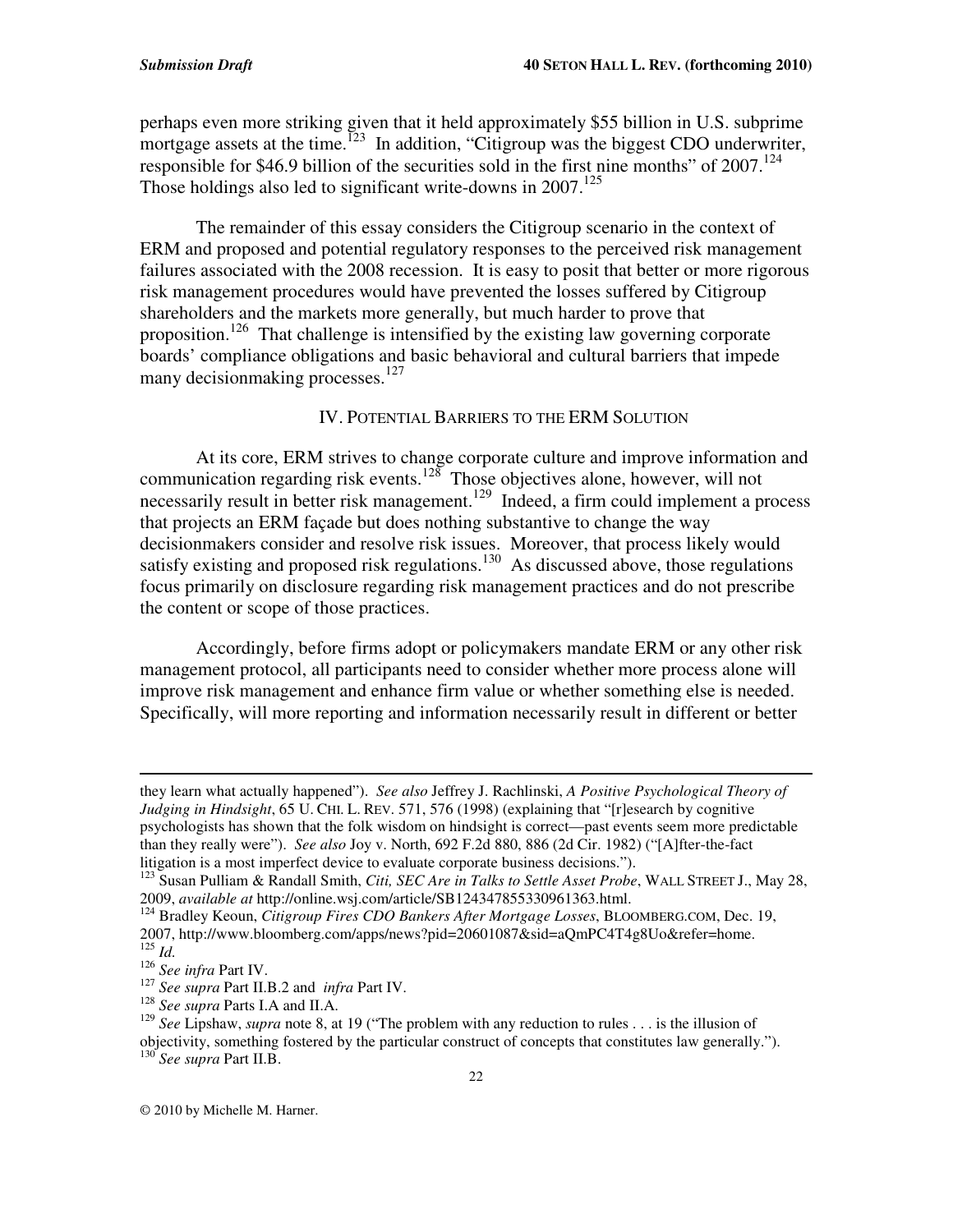decisions? If not, how do we improve risk management and does the law have a role to play in that process?

#### *A. Behavioral Barriers to Effective ERM*

Why did Citigroup keep dancing well into 2007? Several key indicators in its industry and the economy more generally suggested that caution was warranted.<sup>131</sup> Some of its competitors observed these indicators and instituted responsive measures. For example, J.P. Morgan observed red flags in late 2006 and "exited the business of securitizing subprime mortgages when it was still booming."<sup>132</sup> Other investors actually grossed large profits during 2007 by shorting mortgage-backed securities.<sup>133</sup> But Citigroup remained committed to its investment strategy, with little meaningful hedging, until arguably it was too late.

It is difficult to discern with any precision the motivation for Citigroup's conduct. Nevertheless, analyzing its course of action through the lens of behavioral economics provides an interesting perspective on risk management.<sup>134</sup> Citigroup, like most financial

http://money.cnn.com/2008/08/29/news/companies/tully\_dimon.fortune/. J.P. Morgan reportedly embraces ERM, focusing on structure and culture. *See Enterprise Risk Management,* The Centennial Global Business Summit Report, Harvard Business School, at 3-4 (2008) (explaining that, at J.P. Morgan, "[r]isk management starts with tone set at the very top" and includes "a culture of collaboration"), *available at* http://www.hbs.edu/centennial/businesssummit/global-business/enterprise-risk-management.pdf.; *see also Cinderella's Moment*, THE ECONOMIST, Feb. 11, 2010 (observing that financial institutions like J.P. Morgan that survived the recession better than their peers "relied largely on giving their risk-managing roundheads equal status with the risk-taking cavaliers"), *available at*

131 *See supra* Part III.

<sup>132</sup> Shawn Tully, *Jamie Dimon's Swat Team: How J.P. Morgan's CEO and His Crew Are Helping the Big Bank Beat the Credit Crunch*, CNNMONEY.COM, Sept. 2, 2008, *available at*

http://www.economist.com/specialreports/displaystory.cfm?story\_id=15474145.

<sup>133</sup> *See, e.g.*, RIMS PAPER, *supra* note 3, at 4 ("Goldman Sachs adjusted its positions in mortgage-backed securities beginning in 2006, differentiated itself from the rest of the market at a time when some might have criticized the move as excessively cautious."); Nocera, *supra* note 3, at 1 (Goldman Sachs' CFO explained that "In December [2006] our mortgage business lost money for 10 days in a row. It wasn't a lot of money, but by the 10th day we thought that we should sit down and talk about it."; this recognition reportedly led Goldman Sachs to rein in risk in its subprime mortgage portfolio.); Carol Loomis, *Robert Rubin on the Job He Never Wanted*, CNNMONEY.COM, Nov. 28, 2007,

http://money.cnn.com/2007/11/09/news/newsmakers/merrill\_rubin.fortune/index.htm?postversion=200711 1119. Notably, Goldman Sachs has been criticized for, and is the subject of a lawsuit concerning, its products and investment decisions leading up to the 2008 recession. *See, e.g.*, Press Release, SEC Charges Goldman Sachs with Fraud in Structuring and Marketing of CDO Tied to Subprime Mortgages, Apr. 16, 2010, *available at* http://www.sec.gov/news/press/2010/2010-59.htm; John D. McKinnon, *Senate Probes Bank for Meltdown Fraud*, WALL STREET J., July 30, 2009, *available at* http://online.wsj.com/article/SB124890898142691729.html.

<sup>&</sup>lt;sup>134</sup> "Behavioral economics is the combination of psychology and economics that investigates what happens in markets in which some of the agents display human limitations and complications." Sendhil Mullainathan & Richard H. Thaler, *Behavioral Economics* (Nat'l Bureau of Econ. Research, Working Paper No. 7948, 2000), *available at* https://www.msu.edu/course/aec/810/clippings/Thalerbehavioral%20economics.pdf. *See also* Craig Lambert, *The Marketplace of Perceptions*, HARV. MAG., Apr. 2006, *available at* http://harvardmagazine.com/2006/03/the-marketplace-of-perce.html (explaining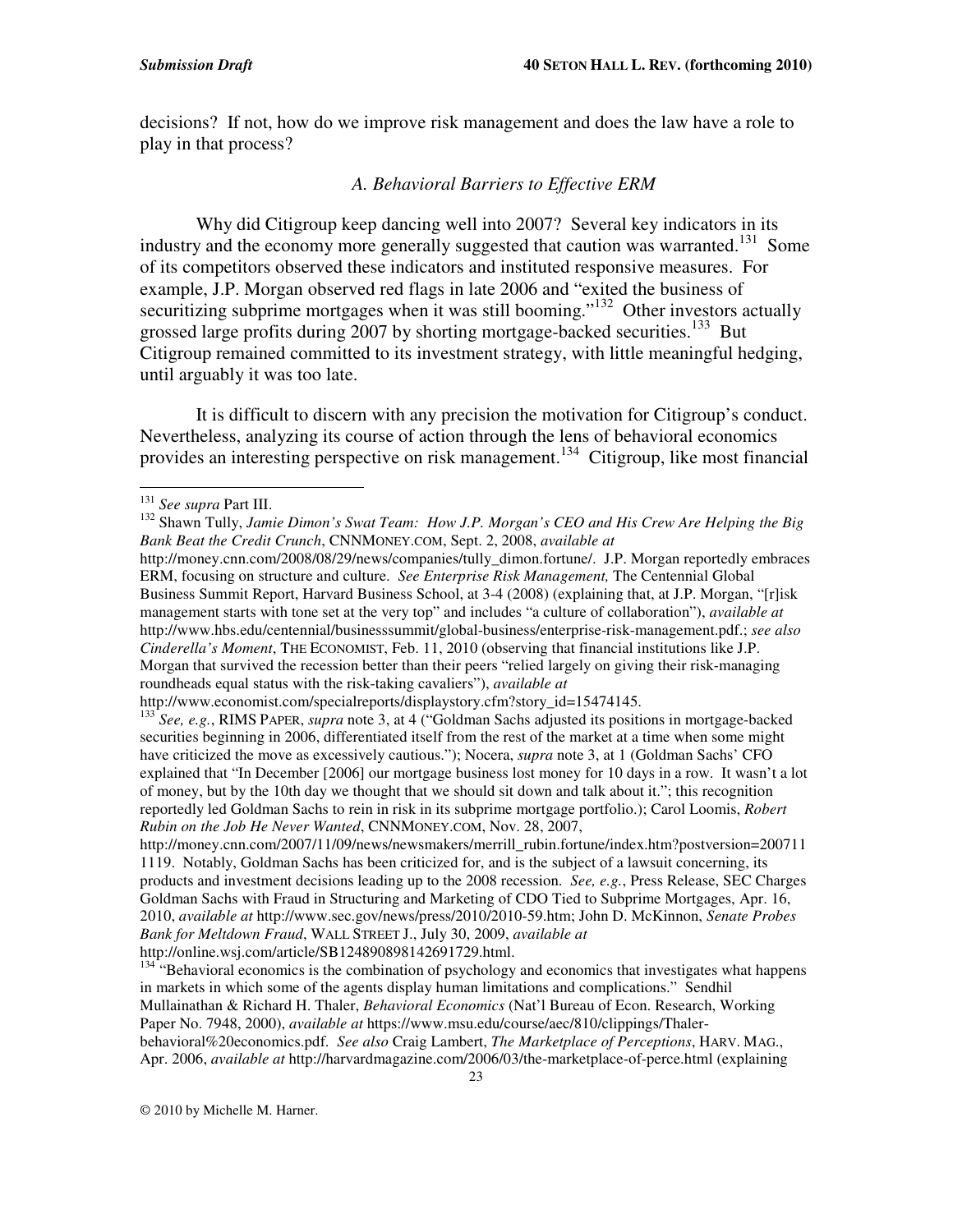institutions, had risk management procedures in place prior to the 2008 recession.<sup>135</sup> Its risk managers and executives had access to information that suggested significant potential risk to its major asset portfolios.<sup>136</sup> Yet, Citigroup consistently asserted its risk exposure was nominal.

The behavioral economics literature documents unconscious cognitive biases that might account for the Citigroup scenario.<sup>137</sup> Many commentators have thoughtfully analyzed the impact of individual and group biases on decisions by and relations among boards of directors and senior management.<sup>138</sup> This essay considers three of those biases in the risk management context: confirmation bias, overconfidence/optimism bias and framing.

Confirmation bias commonly is defined as "the tendency to ascribe too much weight to evidence that confirms [individuals' or groups'] views and too little weight to

<u> 1989 - Johann Stein, marwolaethau a gweledydd a ganrad y cynnwys a ganrad y ganrad y ganrad y ganrad y ganra</u>

development of behavioral economics); Langevoort, *supra* note 122 (explaining role of behavioral economics in legal profession). *But see, e.g.*, Richard A. Posner, *Rational Choice, Behavioral Economics, and the Law*, 50 STAN. L. REV. 1551, 1556-57 (1998) (criticizing behavioral economics); Victor Fleischer, *The Rational Exuberance of Structuring Venture Capital Start-ups*, 57 TAX L. REV. 137, 141 (2003) ("The broader point is that cognitive biases, though sometimes enlightening, should be used as a last resort rather than as a primary or all-purpose explanation for seemingly irrational behavior."). This essay suggests that behavioral economics can help create a more complete picture of the risk management problem and in turn a more complete solution; it is just one of several analytical tools that policymakers can and should utilize in this analyze.

<sup>&</sup>lt;sup>135</sup> See Citigroup Inc., Annual Report (Form 10-K), at 39-60 (Feb. 27. 2008) (for the period ending Dec. 31, 2007) (describing risk management practices).

<sup>136</sup> *See supra* Part III.

<sup>137</sup> *See, e.g.*, Inga Chira et al., *Behavioral Bias Within the Decision Making Process*, 6 J. BUS. & ECON. RESEARCH 11 (2008) (explaining that behavioral economics "draws on the psychology and cognitive science literatures to examine why individual decision-making often deviates from rational choices in systematic ways"); Tversky and Kahneman, *supra* note 10, at 1124 ("[P]eople rely on a limited number of heuristic principles which reduce the complex tasks of assessing probabilities and predicting values to simpler judgmental operations. In general, these heuristics are quite useful, but sometimes they lead to severe and systematic errors.").

<sup>138</sup> *See, e.g.*, Regina F. Burch, *The Myth of the Unbiased Director*, 41 AKRON L. REV. 509 (2008); Lawrence A. Cunningham, *Beyond Liability: Rewarding Effective Gatekeepers*, 92 MINN. L. REV. 323 (2007); Lynn Dallas, *A Preliminary Inquiry into the Responsibility of Corporations and Their Officers and Directors for Corporate Climate: The Psychology of Enron's Demise*, 35 RUTGERS L.J. 1 (2003) [hereinafter *Psychology of Enron's Demise*]; Lynne Dallas, *Two Models of Corporate Governance: Beyond Berle and Means*, 22 U. MICH. J.L. REFORM 19, 73-77 (1988); Kent Greenfield, *Using Behavioral Economics to Show the Power and Efficiency of Corporate Law as Regulatory Tool*, 35 U.C. DAVIS L. REV. 581 (2002); Donald C. Langevoort,, *Resetting the Corporate Thermostat: Lessons from the Recent Financial Scandals About Self-Deception, Deceiving Others and the Design of Internal Controls*, 93 GEO. L.J. 285 (2004); Donald C. Langevoort, *The Human Nature of Corporate Boards: Law, Norms, and the Unintended Consequences of Independence and Accountability*, 89 GEO. L.J. 797, 812–13 (2001); Donald C. Langevoort, *Organized Illusions: A Behavioral Theory of Why Corporations Mislead Stock Market Investors (and Cause Other Social Harms)*, 146 U. PA. L. REV. 101 (1997); Oliver Marnet, *Behavior and Rationality in Corporate Governance,* 34 J. ECON. ISSUES 613 (2005); Anthony Page, *Unconscious Bias and the Limits of Director Independence*, 2009 ILL. L. REV. 237.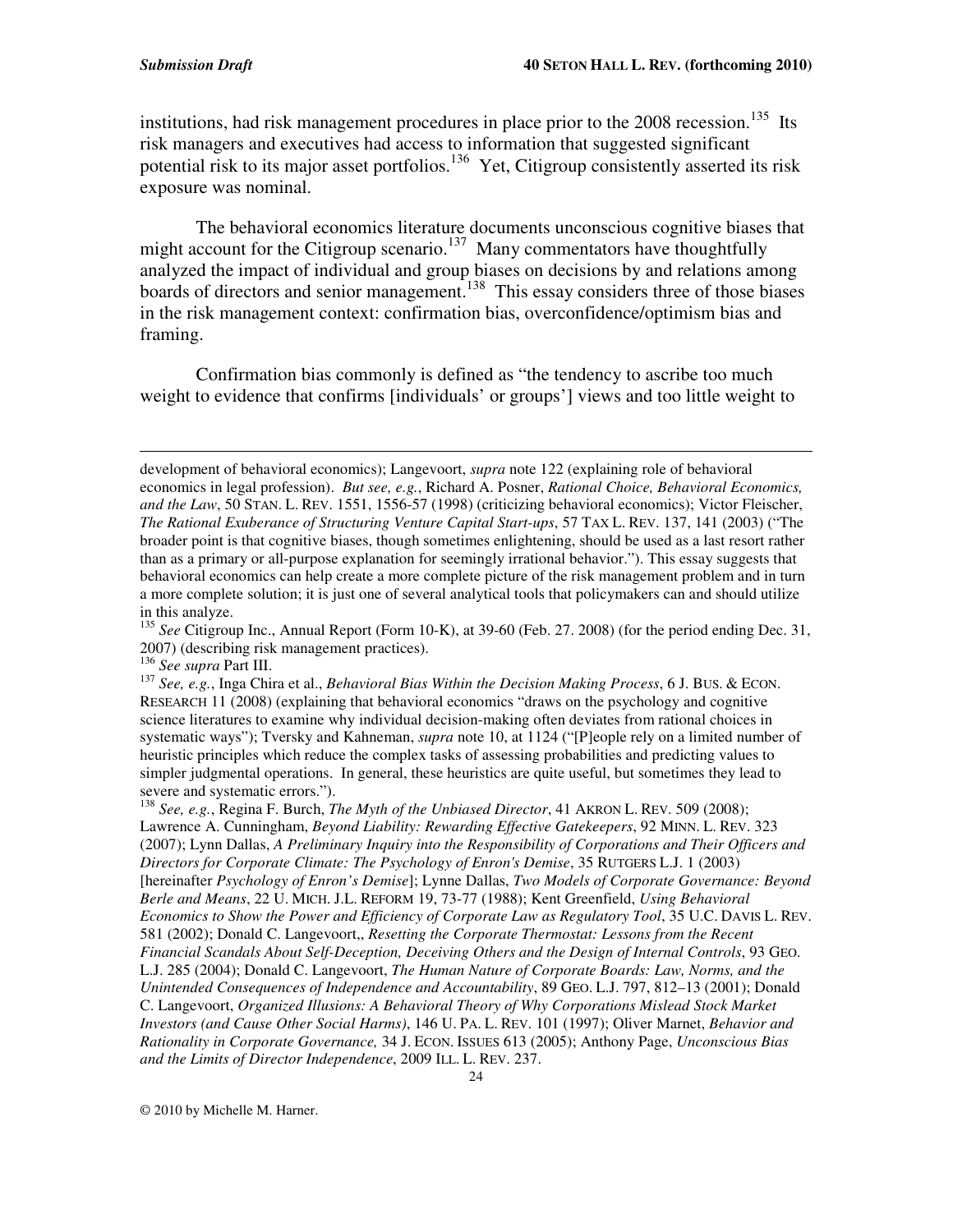evidence that invalidates their views."<sup>139</sup> Several commentators have identified instances of confirmation bias in corporate boardrooms, including in the decision of Sun Microsystems to continue an aggressive investment strategy in the face of an economic downturn. 140 This hubris encourages individuals on an unconscious level to seek out information supporting their position and discount opposing views.

Citigroup's risk supervisors were operating in an environment that fostered confirmation bias. Reports suggest that Citigroup's trading supervisor, Thomas Maheras, relied on Citigroup's ratings from the ratings agencies to bolster his position that "the bank 'would never lose a penny."<sup>141</sup> Likewise, statements from Chairman Bernanke and others during this period provided support for his position. For example, in May 2007, Chairman Bernanke repeated his March statements that "the Fed does not foresee a broader economic impact from the growing number of mortgage defaults."<sup>142</sup> Moreover, Mr. Prince, colleagues and subordinates at Citigroup blindly relied on Mr. Maheras' projections to continue their public statements that the bank was financially sound.<sup>143</sup>

In addition, Citigroup's executives' willingness to buy into rosy projections despite the realities surrounding its industry demonstrates overconfidence and an optimism bias. 144 Several studies have identified overconfidence as a trait affecting corporate CEOs.<sup>145</sup> Individuals in these powerful positions tend to overestimate their own abilities; they often believe that they are the exception to the rule.<sup>146</sup> Other financial

141 *See* Dash & Creswell, *supra* note 75.

<sup>139</sup> Hersh Shefrin, *Behavioral Corporate Finance*, 14 J. APPLIED CORP. FIN. 113, 118 (2001). *See also* Chira et al., *supra* note 137, at 12.

<sup>&</sup>lt;sup>140</sup> HERSH SHEFRIN, BEHAVIORAL CORPORATE FINANCE: DECISIONS THAT CREATE VALUE 3-10 (2007).

<sup>142</sup> Economic Committee Timeline, *supra* note 108, at 22.

<sup>143</sup> *See* Dash & Creswell, *supra* note 75. A related, but distinct bias, is commitment bias. I. JANIS & L. MANN, DECISION MAKING: A PSYCHOLOGICAL ANALYSIS OF CONFLICT, CHOICE AND COMMITMENT (1977). That hubris makes it difficult to change course or exit a failing business strategy. In Citigroup's scenario, Mr. Prince committed to aggressive growth in Citigroup's CDO products early in his tenure. "From 2003 to 2005, Citigroup more than tripled its issuing of CDO's, to more than \$20 billion from \$6.28 billion, . . . meaning Citigroup made up to \$500 million in fees from the business in 2005 alone." Dash & Creswell, *supra* note 75. Here, "the subsequent discovery of information that indicates harmful consequences flowing from that commitment directly threatens their self-concept as good, worthwhile individuals. Thus, cognitive processes will work to suppress such information if at all possible." Donald C. Langevoort, Where Were the Lawyers? A Behavioral Inquiry Into Lawyers' Responsibility for Clients' Fraud, 46 Vand. L. Rev. 75, 102-03 (1993).

<sup>144</sup> *See, e.g.*, Inga Chira et al., *Behavioral Bias Within the Decision Making Process*, J. BUS. & ECON. RESEARCH (2008); Dan Lovallo & Daniel Kahneman, *Delusions of Success: How Optimism Undermines Executives Decisions*, HARVARD BUS. R. (2003).<br><sup>145</sup> "Every CEO who goes into [an acquisition] thinks he is different–that he will be able to pull it off."

Edward Teach, *Watch How You Think: Insights from Behavioral Finance Could Change the Way Companies Approach Mergers and Acquisitions*, CFO MAG., Jan. 2004. *See also* Ribstein, *supra* note 27, at 81 ("Executives also are susceptible to overconfidence, particularly those who have the highest selfesteem and who may also be the most successful."); Paredes, *supra* note 26, at 697-701.

<sup>146</sup> *See, e.g.*, Chira et al., *supra* note 137, at 12; Prentice, *supra* note 23. *See also* PAUL C. NUTT, WHY DECISIONS FAIL: AVOIDING THE BLUNDERS AND TRAPS THAT LEAD TO DEBACLES (2002) (describing overconfidence and commitment bias present in Disney's decision to open Euro Disney).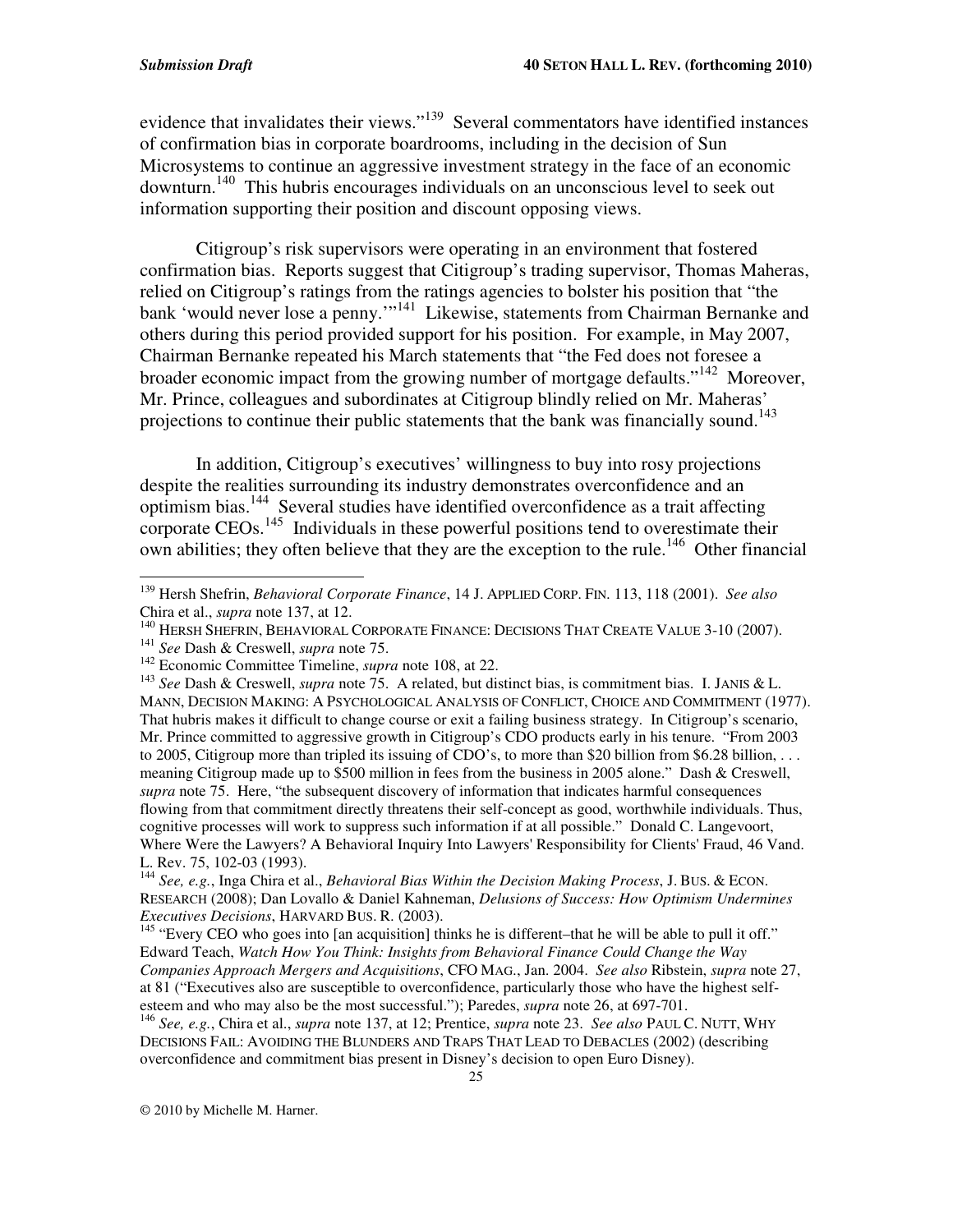companies may be affected by the 2008 recession, but their company will be the lone standing survivor. As one commentator observes, "[M]any companies may unintentionally engage in excessive optimism, especially when their existence depends on favorable forecasts."<sup>147</sup>

Finally, framing can play a significant role in risk management decisions.<sup>148</sup> "Studies on framing of legal risks find, for example, that taxpayers who owe money are more likely to cheat on their taxes than taxpayers who expect a refund."<sup>149</sup> Although some of Citigroup's decisions in 2007 arguably were infected by framing, a framing bias likely had a much larger impact in creating the situation in which Citigroup found itself at that time.

Consider the following account: "In 2005, stung by regulatory rebukes and unable to follow Mr. Weill's penchant for expanding Citigroup's holdings through rapidfire takeovers, Mr. Prince and his board of directors decided to push even more aggressively into trading and other businesses that would allow Citigroup to continue expanding the bank internally."<sup>150</sup> As Mr. Prince searched for ways to regain Citigroup's prowess, he and his colleagues likely were operating in a loss frame, making them more risk seeking. 151 "This risk taking might be conscious, but decision makers can also

<sup>147</sup> Chira et al., *supra* note 137, at 12.

<sup>&</sup>lt;sup>148</sup> "[F]raming bias is the tendency to view a given problem in different terms depending on the perspective from which the problem is viewed." Ian Weinstein, *Don't Believe Everything You Think: Cognitive Bias in Legal Decision Making*, 9 CLINICAL L. REV. 783, 797 (2002). *See also* Jeffrey J. Rachlinski, *Gains, Losses, and the Psychology of Litigation*, 70 S. CAL. L. REV. 113 (1996) (explaining framing bias); X.T. Wang, *Framing Effect: Dynamics and Task Domains*, 68 ORGANIZATIONAL BEHAV. & HUMAN DECISION PROCESSES 145 (same).

<sup>149</sup> Richard W. Painter, *Governance and Competition in Rules Governing Lawyers*, 29 J. CORP. L. 397, 404 (2004). *See also* Robert B. Thompson, *Securities Regulation in an Electronic Age: The Impact of Cognitive Psychology,* 75 Wash. U. L.Q. 779, 784 (1997) ("But I think that there are enough examples where framing leads investors to violate simple economic principles that the SEC and the courts would want to recognize it.").

<sup>150</sup> Dash & Creswell, *supra* note 75. *See also Can Chuck Prince Clean Up Citi?*, BUSINESSWEEK.COM, Oct. 4, 2004, http://www.businessweek.com/magazine/content/04\_40/b3902049\_mz011.htm (describing many challenges facing Mr. Prince in turning around Citigroup). For example, one commentator observes, "'[Mr. Prince] came in at a time when you know a famous leader had been yanked away and there were a lot of problems in the past. All sorts of market disruptions occurred. And he wasn't a charismatic leader who could rally the troops necessarily.'" Jim Zarroli, *Citigroup CEO Prince Falls to Subprime Debacle*, NPR, Mar. 26, 2010 (quoting Professor Roy Smith) (transcript available at

http://www.npr.org/templates/story/story.php?storyId=15995002).

<sup>151</sup> *See, e.g.*, Painter, *supra* note 149, at 403 ("Some psychological studies suggest that decision makers are risk averse when deciding between two alternatives that they perceive to result in a gain, but risk preferring when deciding between two alternatives that they perceive to result in a loss."); Wang, *supra* note 148, at 146 (describing loss framing in context of Tversky and Kahneman's prospect theory and explaining that, under this theory, "people code the possible choice outcomes as gains and losses, and tend to be risk averse when choosing among prospects seen as gains but risk seeking when choosing among prospects seen as losses"). *See also* Richard H. Thaler et al., *The Effect of Myopia and Loss Aversion on Risk Taking: An Experimental Test*, 112 Q. J. ECON. 647, 648 (1997) (explaining myopic loss aversion and noting that "[e]mpirical estimates find that losses are weighted about twice as strongly as gains").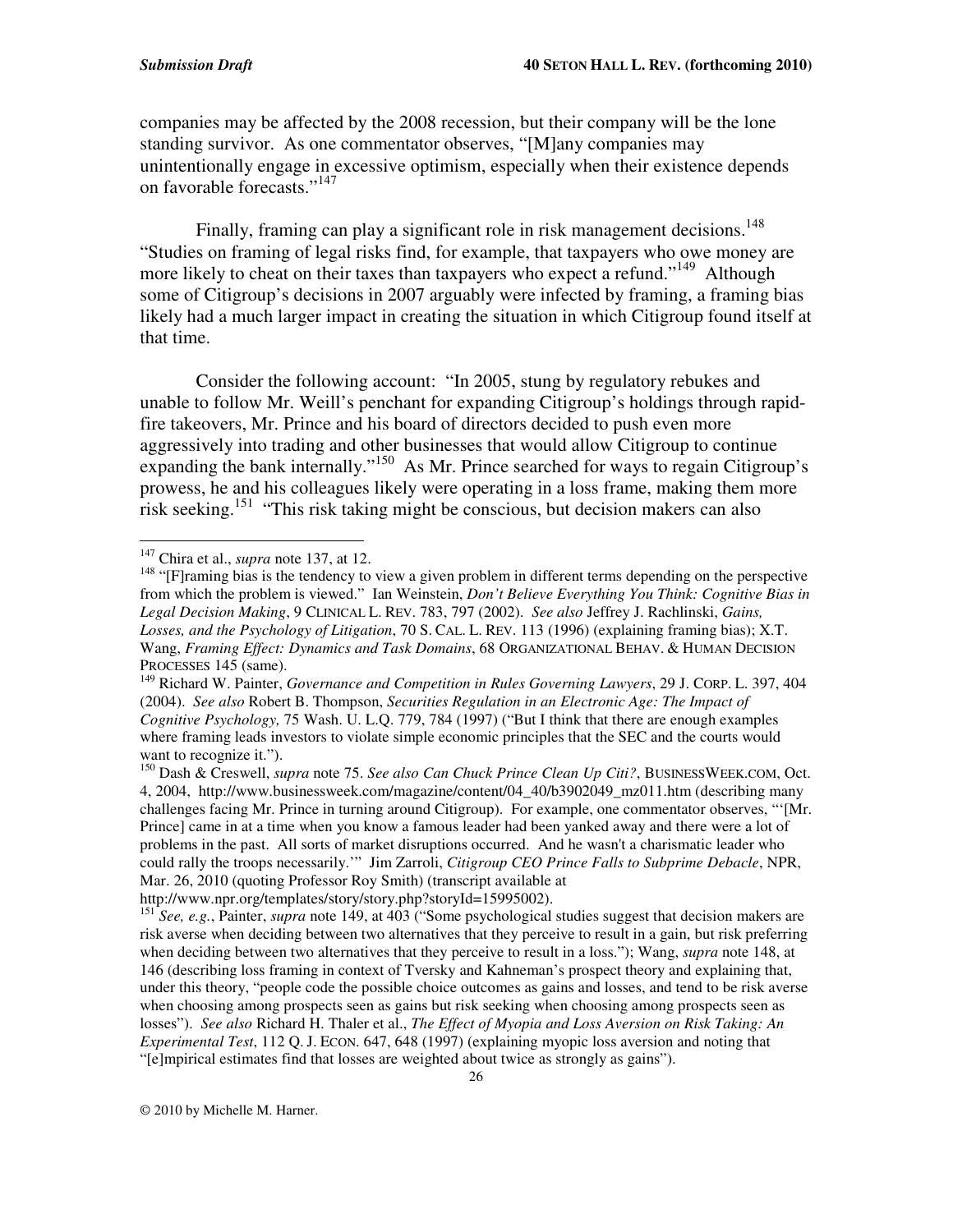conceal risk preferring behavior from themselves by adjusting their estimates of risk artificially downwards." 152

Notably, cognitive biases can overlap and often enable each other. For example, the loss framing that might have influenced Mr. Prince's initial decision to invest aggressively in the CDO market likely made him susceptible to confirmation and commitment biases with respect to the success of that strategy (as well as his overall strategic plan for Citigroup).<sup>153</sup> Moreover, cognitive biases were not the only factors contributing to Citigroup's scenario. It certainly had weak controls and risk management, and admittedly was dealing with a very difficult economic environment. 154

The presence of cognitive biases in the decisionmaking process, however, cautions against blind reliance on more internal controls and risk management as the solution. As discussed below, in designing any ERM program, cognitive biases should be considered. <sup>155</sup> Reflecting on the Citigroup scenario, having more high-level individuals responsible for risk assessment and having direct access to individuals on the ground gathering the risk-related information might have shattered the confirmation bias sooner. Part of Citigroup's problem appears to be that most risk information and decisions funneled through Mr. Maheras.<sup>156</sup>

#### *B. Cultural Barriers to Effective ERM*

When Mr. Prince took over as CEO of Citigroup, the firm had a reputation for being aggressive and obsessed with maximizing short-term gains.<sup>157</sup> At the time, Citigroup was under intense scrutiny for its roles in Enron and Worldcom, as well as questionable trading practices in Japan and Europe. Mr. Prince vowed to change corporate culture but ultimately remained aggressive in his pursuit of profits, creating a

152 Painter, *supra* note 149, at 404.

<sup>&</sup>lt;sup>153</sup> Indeed, even after announcing huge losses in October 2007, Mr. Prince continued to pronounce his confidence in Citigroup and his vision for the firm, stating: "'No one can be happy with the results in our fixed-income business or with the results that relate to that. But, I think if you are able to look at other parts of the business, if you look at the strategic plan we're executing on, I think any fair-minded person would say that strategic plan is working.'" Jim Zarroli, *Citigroup CEO Prince Falls to Subprime Debacle*, NPR, Nov. 5, 2007, http://www.npr.org/templates/story/story.php?storyId=15995002.

<sup>154</sup> *See, e.g.*, Citigroup Inc., Annual Report (Form 10-K), at 49 (Feb. 27, 2009) (for the period ending Dec. 31, 2008) ("Recent market conditions, particularly during the latter part of 2007 and 2008, have involved unprecedented dislocations and highlight the limitations inherent in using historical data to manage risk."); Eric Dash, *Citigroup Acknowledges Poor Risk Management*, N.Y. TIMES, Oct. 16, 2007, *available at* http://www.nytimes.com/2007/10/16/business/16citi.html ("Citigroup acknowledged yesterday that its risk management models did not function properly during this summer's credit crisis, contributing to the company's 57 percent drop in third-quarter profit."). 155 *See infra* Part IV.C.

<sup>156</sup> *See* Dash & Creswell, *supra* note 75.

<sup>157</sup> *See, e.g.*, Louise Cooper, *Scandal-hit Citigroup Rebuilds Its Image*, BBC NEWS, Mar. 14, 2005, http://news.bbc.co.uk/2/hi/business/4318333.stm.

<sup>©</sup> 2010 by Michelle M. Harner.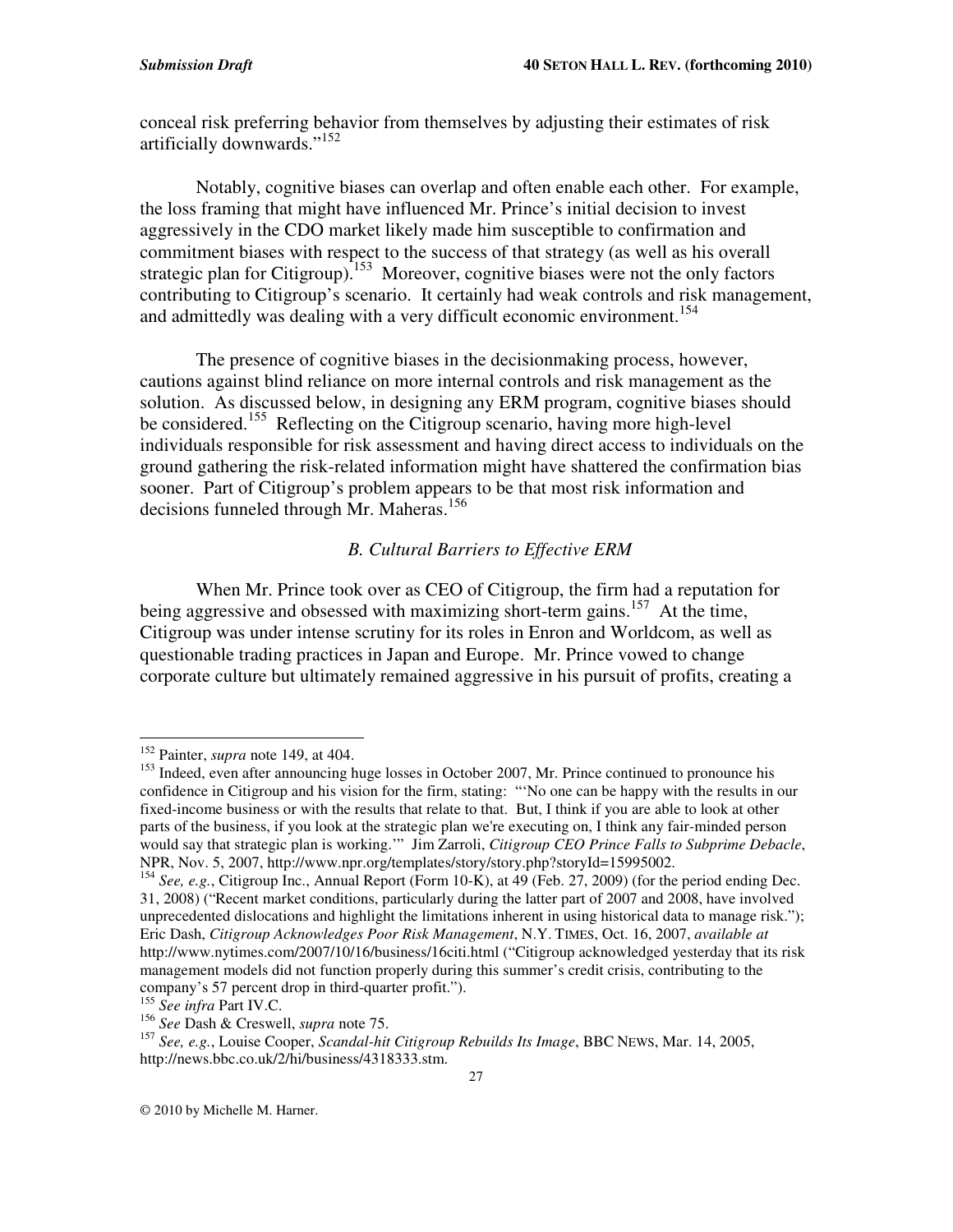culture where "senior managers got addicted to the revenues and arrogant about the risks they were running."<sup>158</sup>

Citigroup is not alone in promoting an aggressive, win-at-all-cost corporate culture. That culture arguably is the norm in the United States.<sup>159</sup> The utility of the culture has been called into question by the 2008 recession, and many policymakers and commentators, including ERM proponents, are pushing for an overhaul of corporate culture. <sup>160</sup> But change is hard and slow, and memories of tragic events like the 2008 recession are short. Moreover, pressure in the boardroom to increase the bottom line remains.

Notably, studies suggest a strong link between corporate culture and risk management practices.<sup>161</sup> For example, one study of firms in 35 different countries shows a strong negative association between harmonious corporate cultures and risktaking, and a strong positive association between individual-centric corporate cultures and risk-taking.<sup>162</sup> The study defines "harmony" in the context of cultures that are "more accepting of traditional ways of doing business rather than striving for innovation."<sup>163</sup> It defines "individualism" in the context of cultures that "focus on individual freedom and personal challenge."<sup>164</sup> Perhaps not surprisingly, the United States scored the highest on cultures exhibiting individual-centric characteristics. 165

159 *See, e.g.*, Francesco Guerrera et al., *Damning Insight into Corporate Culture Sheds Light on Fall of a Wall Street Giant*, FT.COM, Mar. 13, 2010, http://www.ft.com/cms/s/0/d0441982-2e40-11df-85c0- 00144feabdc0.html (noting that the examiner report on Lehman Brothers describes the firm as an "organisation prepared to take short cuts and huge risks to boost earnings, where control and accounting procedures were found to be sorely lacking"); Cynthia Webster & Allyn White, *Exploring the National and Organizational Culture Mix in Service Firms*, J. ACAD. MARK. SCI. (2009) (study analyzing corporate cultures in United States and Japan and observing that the "U.S. is characterized by such values as assertiveness, decisiveness, innovativeness, and risk-taking which stem from its frontier-conquering history"); *Psychology of Enron's Demise*, *supra* note 137, at 54 ("Enron has been described as having an arrogant climate. Such a climate is prone to greater homogeneity because differing views are not valued. This homogeneity can result in exaggerating the impact of various decision-making biases."). Interestingly, J.P. Morgan's corporate culture has been described as "'extremely cautious, ultraconservative,' and bureaucratic." Liz Wolgemuth, *JPMorgan and Bear Stearns: A Culture Challenge*, U.S.News.com, Mar. 31, 2008, *available at*

162 *Id.* at 7, 28-29.

158 *See* Dash & Creswell, *supra* note 75; Zarolli, *supra* note 147 (noting that Citigroup under Mr. Prince has "been very aggressive and ... pushing profit growth very hard in a lot of areas").

*http://www.usnews.com/money/careers/articles/2008/03/31/jpmorgan-and-bear-stearns-a-culturechallenge.html.* This difference may reflect J.P. Morgan's earlier embrace of general ERM principles. *See*

*supra* note 132. 160 *See supra* Parts I.A & II.A.

<sup>&</sup>lt;sup>161</sup> See Griffin et al., Cultural Values and Corporate Risk Taking 1-4 (Oct. 2009) (unpublished manuscript), *available at* http://papers.ssrn.com/sol3/papers.cfm?abstract\_id=1362163 (describing prior studies on culture and risk-taking).

<sup>163</sup> *Id.* at 7.

<sup>164</sup> *Id.*

<sup>165</sup> *Id.* at 13.

<sup>©</sup> 2010 by Michelle M. Harner.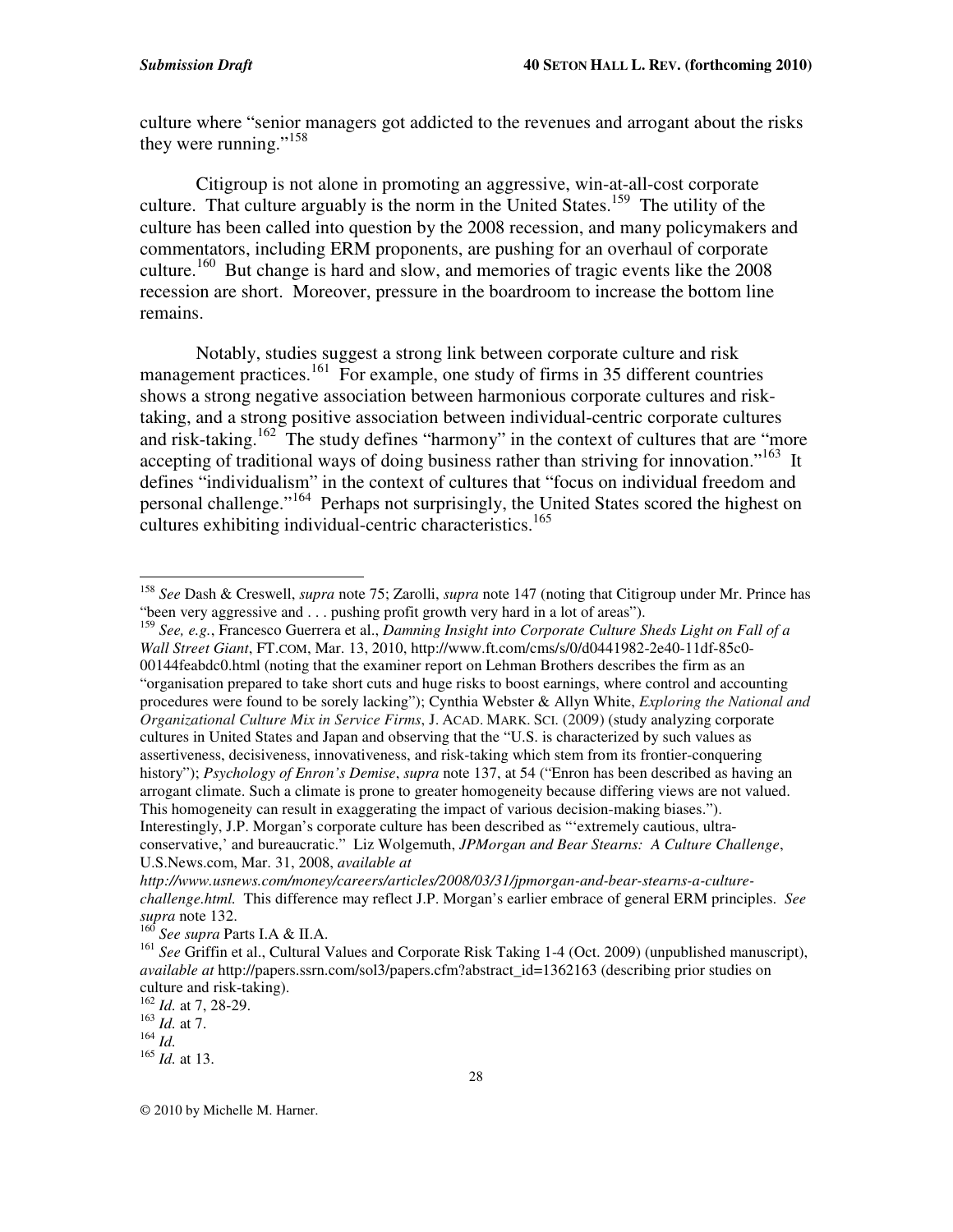Although this study focuses on corporate culture in relation to country of origin, its data provide helpful insight into the values that enhance or detract from cultivating a risk culture. <sup>166</sup> As demonstrated by the Citigroup scenario, a win-at-all-costs culture might be an impediment to a firm embracing ERM beyond a pure process approach. ERM proponents recognize this limitation, which drives in part their strong emphasis on corporate culture. "Enterprise risk management—to be effective—must fundamentally change the way organizations think about risk."<sup>167</sup> Accordingly, in addition to mechanisms to mitigate cognitive biases, policymakers and ERM proponents must create incentives for U.S. boards and management to buy into a risk culture.

### *C. Strengthening ERM Proposals*

More people knowing more information and accepting responsibility for risk decisions is a good first step in addressing risk management failures. ERM provides a useful framework to achieve those objectives. But a firm adopting ERM or even just more rigorous risk management procedures will not necessarily improve risk management decisions.<sup>168</sup> Risk-related regulations and best practices need to account for cognitive biases and the challenges in creating true risk cultures, and whether through regulation or the markets, firms need incentives to commit the time and resources necessary to develop effective ERM.

#### 1. Breaking Down the Behavioral Barrier

Overcoming cognitive bias is a tricky endeavor. One popular approach is training to sensitize individuals to their potential biases. This technique is used in a variety of settings, including discrimination in the workplace and strategic decisions in the courtroom. 169 Studies are split regarding the utility of training, and some commentators observe the risk of the training itself being biased or creating new biases.<sup>170</sup> Nevertheless, as boards and management consider ERM and reflect on risk-related

<sup>166</sup> *Id*. at 17-23.

<sup>167</sup> RIMS PAPER, *supra* note 3, at 9.

<sup>168</sup> *See supra* Part IV.A.

<sup>169</sup> *See, e.g.*, Alafair Burke, *Neutralizing Cognitive Bias: An Invitation to Prosecutors*, 2 N.Y.U. J. L. & LIBERTY 512 (2007) (discussing debiasing training in prosecutor/litigation context); Susan Bisom-Rapp, *An Ounce of Prevention Is a Poor Substitute for a Pound of Cure: Confronting the Developing Jurisprudence of Education and Prevention in Employment Discrimination Law*, 22 BERKELEY J. EMP. & LAB. L. 1, 20-29 (2001); Tristin K. Green, *Discrimination in Workplace Dynamics: Toward a Structural Account of Disparate Treatment Theory*, 38 HARV. C.R-C.L. L. REV. 91 (2003).

<sup>&</sup>lt;sup>170</sup> See Bisom-Rapp, *supra* note 169, at 29-30 (describing uncertainty regarding success of bias training and noting dearth of empirical support for approach); Katherine L. Milkman et al., *How Can Decision Making Be Improved?*, 4 PERSP. ON PSYCHOL. SCI. 379, 380 (2009) (noting that studies show that training produces only minimal success). *See also* Lipshaw, *supra* note 8, at 19 ("But the recursiveness of self-analysis is problematic in the internal *making*, as opposed to the *analysis*, of judgments: one may attempt to assess the extent of one's own bias, framing issues, heuristics, and so, but the analysis itself may be subject to those same influence."). *See also* Christine Jolls & Cass R. Sustein, *Debiasing through Law*, 35 J. LEGAL STUD. 199, 229 (2006) ("But in some circumstances, a strategy of debiasing through law could introduce new distortions through its effect on those who did not previously exhibit bounded rationality.")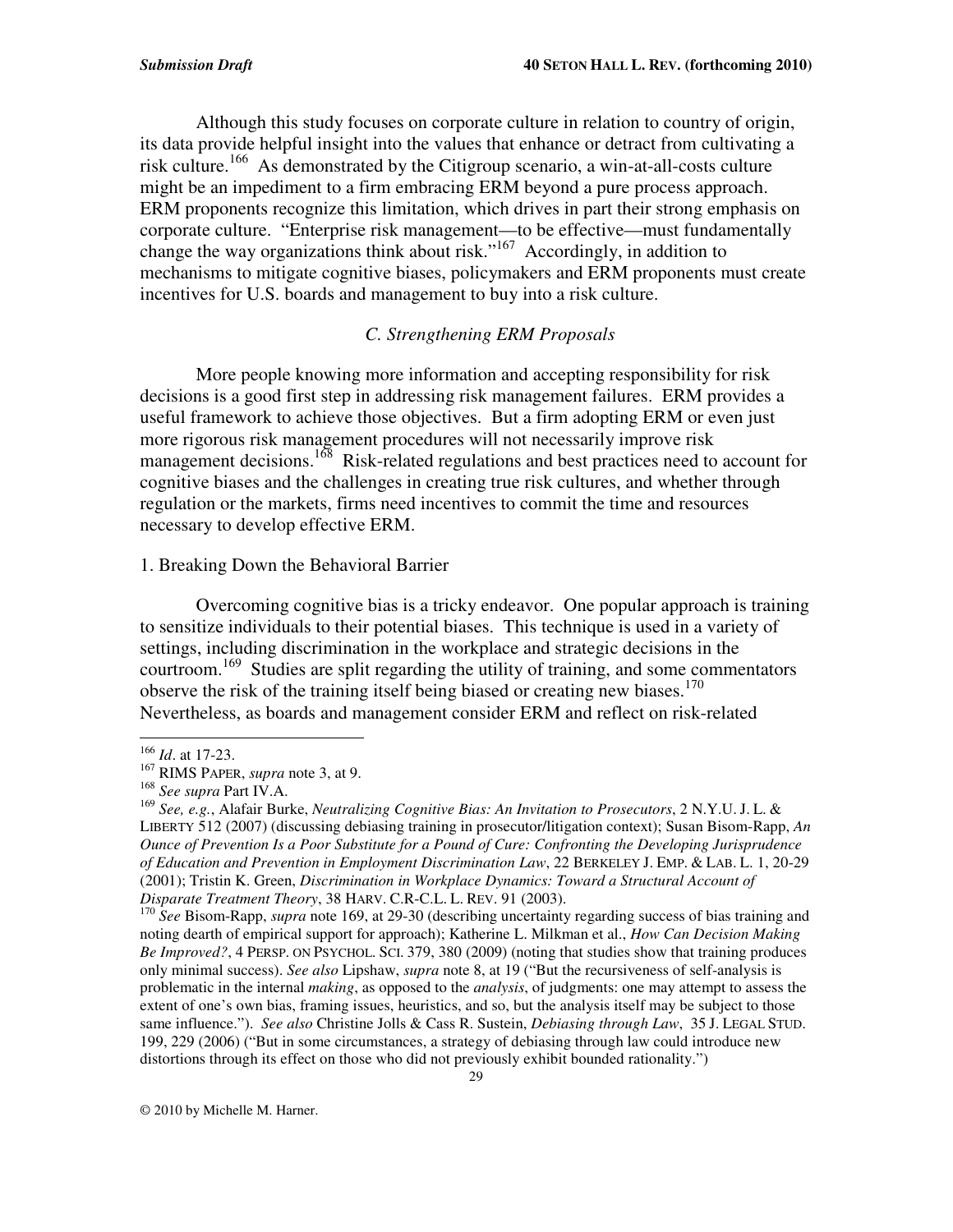decisions, training regarding decisionmaking skills, including the impact of cognitive biases, may complement the process with nominal downside risk. 171

This is not say that boards will automatically make better or unbiased decisions; they might not. The training, however, would increase the prospect of boards and management at least hesitating and reflecting on a decision before pulling the trigger.<sup>172</sup> That reflection time could result in some better outcomes. Many firms have incorporated ongoing training for their boards. Extending that training to management to cover cognitive biases likely can be done at little cost and with significant potential return.

In addition to training, boards and management could create objective tools to gauge biases. For example, in setting the firm's risk appetite, the board and management could breakout in detail the firm's acceptable risk exposure overall and in different segments or projects and then adopt rigorous approval procedures for changing or making exceptions to those designations.<sup>173</sup> By setting parameters at the outset—before any surprises or exigencies—boards and management would have an objective measure for their subsequent decisions. The change/exception approval process again would mandate a moment of hesitation and give decisionmakers the opportunity to recognize any bias. They may still miss the opportunity, but it gives the individuals involved in the process yet another chance to get it right.

Another technique would be employing an outside consultant to model potential risks and role play with the board and management.<sup>174</sup> Here, the consultant basically would play devil's advocate, identifying remote or seemingly inconsequential risks and

© 2010 by Michelle M. Harner.

<sup>&</sup>lt;sup>171</sup> See, e.g., Jolls & Sustein, *supra* note 169, at 234 ("[D]ebiasing through law -- especially debiasing through substantive law -- is a distinctive and sometimes far preferable alternative to the strategy of insulating legal outcomes from the effects of bounded rationality."); Lawrence A. Cunningham, *Behavioral Finance and Investor Governance*, 59 WASH & LEE L. REV. 767, 788-92 (2002) (suggesting training to combat investor biases). *See also* Tristin K. Green, *A Structural Approach as Antidiscrimination Mandate: Locating Employer Wrong*, 60 VAND. L. REV. 849, 860 (2007) (suggesting that training, in connection with structural changes, may address biases more effectively at least in workplace discrimination context).<br><sup>172</sup> See, e.g., Timothy D. Wilson & Nancy Brekke, *Mental Contamination and Mental Correction*: *Unwanted Influences on Judgments and Evaluations*, 116 PSYCHOL. BULL. 117, 130-35 (1994) (explaining ways to improve outcomes of bias training by emphasizing awareness of, motivation for and

consequences/direction of bias); Green, *supra* note 168, at 858-60. 173 *See supra* Part I.B (discussing mapping and profiling aspects of ERM).

<sup>&</sup>lt;sup>174</sup> An outside consultant could serve in various capacities. For example, studies regarding the impact of training show a greater success rate with hands-on personal coaching for the decisionmaker. *See* Katherine L. Milkman et al., *supra* note 170, at 380. Alternatively, the consultant could serve as a "choice architect," who "design[s] situations in which choices are made . . . to maximize the odds that decision makers will make wise choices." *Id.* (citing RICHARD H. THALER & CASS R. SUSTEIN, NUDGE: IMPROVING DECISIONS ABOUT HEALTH, WEALTH, AND HAPPINESS (2008)). A similar proposal is being encouraged in Australia. *See* Leon Gettler, *Reversing Risks*, (explaining that the "real opportunity lies in developing roles in companies with risk expertise, for experts who can go in and model scenarios for managers to get a much deeper understanding of their risk profile").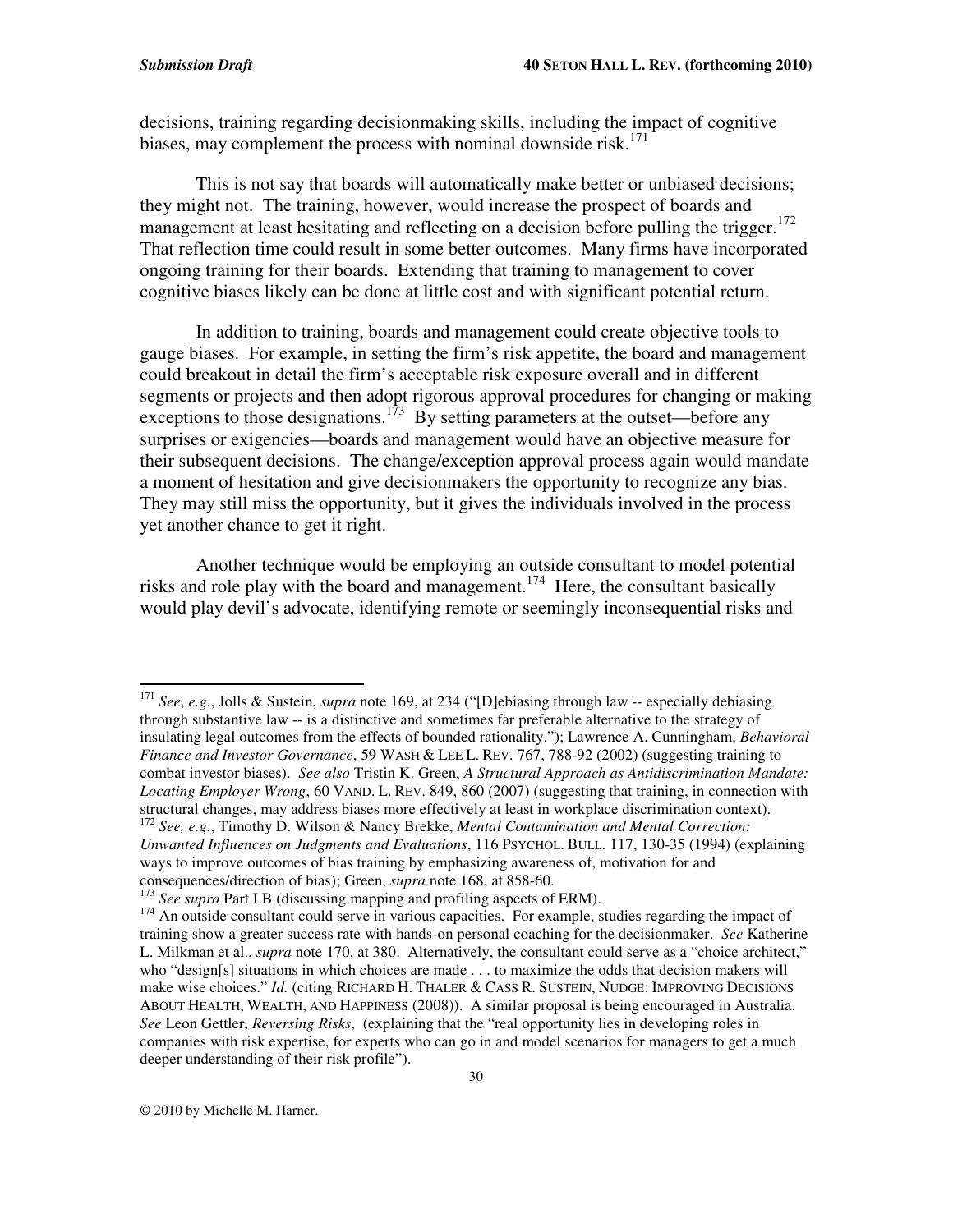countering the board's and management's responses with opposing perspectives.<sup>175</sup> In Citigroup's scenario, a consultant could have asked the hard questions like why are Citigroup's holdings safe while others in the industry are exposed. If Citigroup had responded that it was relying on its ratings from outside agencies, the consultant could have asked why an outsider's assessment of the firm's risk should trump an internal assessment and point out that outside perspectives typically are based on information provided by the firm.

It is of course easy to script this conversation with the benefit of hindsight and much more difficult to do it in the moment.<sup>176</sup> The purpose of the consultant would not necessarily be to identify what the board and management missed. Rather, a primary objective would be to facilitate or teach the board and management how to facilitate conversations leading to that information.<sup>177</sup> In that regard, the consultant technique could be a once-a-year training program or a resource tapped into in times of uncertainty.

#### 2. Breaking Down Cultural Barriers

As articulated in the ERM literature, creating a risk culture must be implemented and maintained by the board and senior management. ERM training again may help boards and management appreciate exactly what it means to have a risk culture and the value of that culture. The training, however, will not create a risk culture; that will be the product of board and management initiative.<sup>178</sup>

Why would a board agree to create a risk culture? The board has a duty to maximize shareholder wealth, and many firms abide by a high-risk, high-reward strategy. And isn't failure just a risk of doing business?

Those are hard questions, and the answer may not be the same for every firm. Boards, management and stakeholders looking to avoid the extraordinary and unexpected losses experienced in recent corporate scandals and the 2008 recession might find the endeavor worthwhile. As noted above, more data showing the value of ERM may help convince these firms to adopt the procedures voluntarily (or involuntarily under

<sup>175</sup> *See, e.g.*, Burke, *supra* note 169 (discussing potential value of having internal and external checks on decisionmaking, including checks that challenge thinking or assumptions of decisionmaker); Dan Lovallo & Olivier Sibony, *The Case for Behavioral Strategy*, STRATEGY PRAC., Mar. 2010 (urging internal and external review of risk options and noting that "[s]ometimes, simply coaxing managers to articulate the experiences influencing them is valuable"). The President & CEO of the Federal Reserve Bank of Boston has suggested an outside review by regulatory supervisors that could ask firms questions regarding risk exposures, including those viewed as nominal by the particular firm, and then "could evaluate the impact and perhaps conclude that the chance of a cascading systemic financial crisis was too big of a chance to take." Rosengren, *supra* note 75.

<sup>176</sup> *See supra* note 122.

<sup>177</sup> *See* Lovallo & Sibony, *supra* note 175.

<sup>178</sup> *See supra* Parts I.A & II.A.

<sup>©</sup> 2010 by Michelle M. Harner.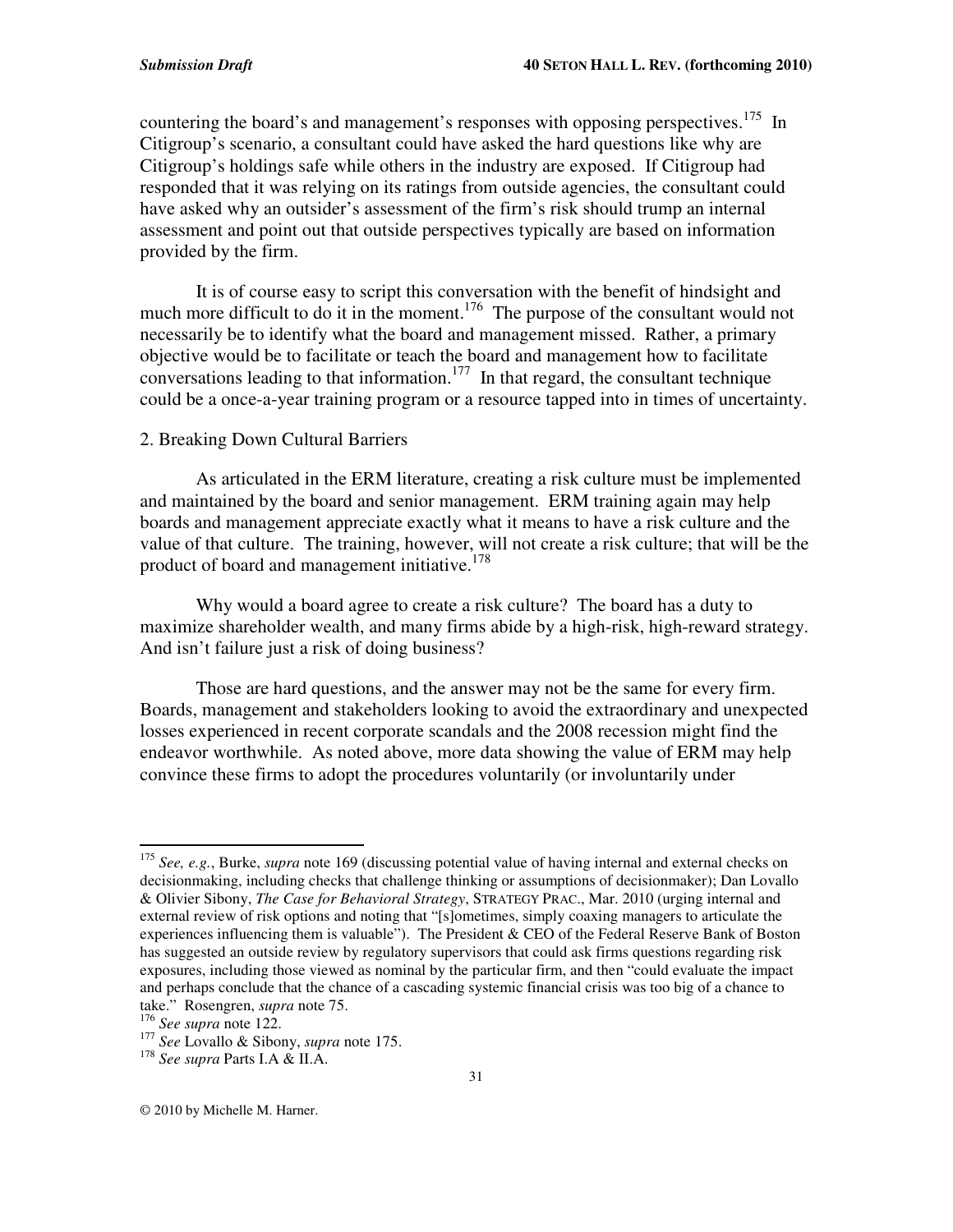stakeholder pressure).<sup>179</sup> Alternatively, policymakers could mandate compliance.<sup>180</sup> In either event, training and motivation will be crucial to ERM's success.

#### 3. Regulating ERM

As business techniques, ERM and the approaches for addressing bias and creating a risk culture sound great, but do they raise legal issues or require legal intervention? ERM directly impacts corporate governance. To the extent the law evaluates and governs the relationship between the board/management and shareholders, ERM invokes legal consideration. Nevertheless, this essay does not suggest that the law should mandate ERM for every corporation in every context.<sup>181</sup>

Rather, ERM appears better suited as a best practice for corporate governance that would offer firms legal protection against certain liabilities. The framework for this approach largely exists in the regulations adopted after the corporate scandals in the early 2000s. The Sarbanes-Oxley Act and the NYSE listing requirements already require corporations to consider risk and adopt codes of ethics, and the listing requirements also require board training.<sup>182</sup> A code of ethics easily could be expanded to cover the firm's risk management policy, and training likewise could be expanded in scope and attendees.<sup>183</sup> Moreover, firms could opt out of these requirements by disclosing their

<sup>179</sup> *See supra* notes 51-53.

<sup>180</sup> *See, e.g.*, Okamoto & Edwards, *supra* note 85, at 47-52, 54 (proposing a thoughtful approach to mandating more thorough risk management procedures through regulation that focus on, among other things, deliberation, contemporaneous rationale and regulator oversight).

<sup>&</sup>lt;sup>181</sup> Imposing a mandatory risk management scheme on all public corporations likely would increase resistance to implementing meaningful ERM programs and encourage thoughtless compliance with the stated process. *See, e.g.*, Jeffrey M. Lipshaw, *Sarbanes-Oxley, Jurisprudence, Game Theory, Insurance and Kant: Toward a Moral Theory of Good Governance*, 50 WAYNE L. REV. 1083, 1088 (2004) (examining the shortcomings of the Sarbanes-Oxley Act and similar legislation and observing: "From the positivist point of view, Sarbanes-Oxley is a rule that imposes an obligation on corporate directors not to repeat the sins of the Enron and WorldCom debacles. And public companies have duly obeyed, like drivers at stop signs in empty intersections at three a.m., often out of compliance for compliance sake, and not for salutary benefit that should result from compliance."); Roberta Romano, *The Sarbanes-Oxley Act and the Making of Quack Corporate Governance*, 114 YALE L. J. 1521 (2005) (assessing the utility of the Sarbanes-Oxley Act based on the information and process underlying the legislation). The complexity of business-risk decisions and the variance based on a number of critical factors, including industry and size, counsel in favor of encouraging ERM through best practices and incentives.

<sup>182</sup> *See supra* Part I.A. As discussed *supra*, many commentators criticize the one-size-fits-all nature of many aspects of the Sarbanes-Oxley Act, as well as certain of its other features. The proposals discussed in this essay try to avoid many of those pitfalls.

<sup>183</sup> *See, e.g.*, *Psychology of Enron's Demise*, *supra* note 137, at 55-58 (suggesting use of a code of ethics and training to create a more ethical corporate culture). Notably, many firms have both a code of ethics and a code of conduct. A firm's code of conduct also might be an appropriate place to discuss risk policies either in addition to or in lieu of discussing it in the code of ethics.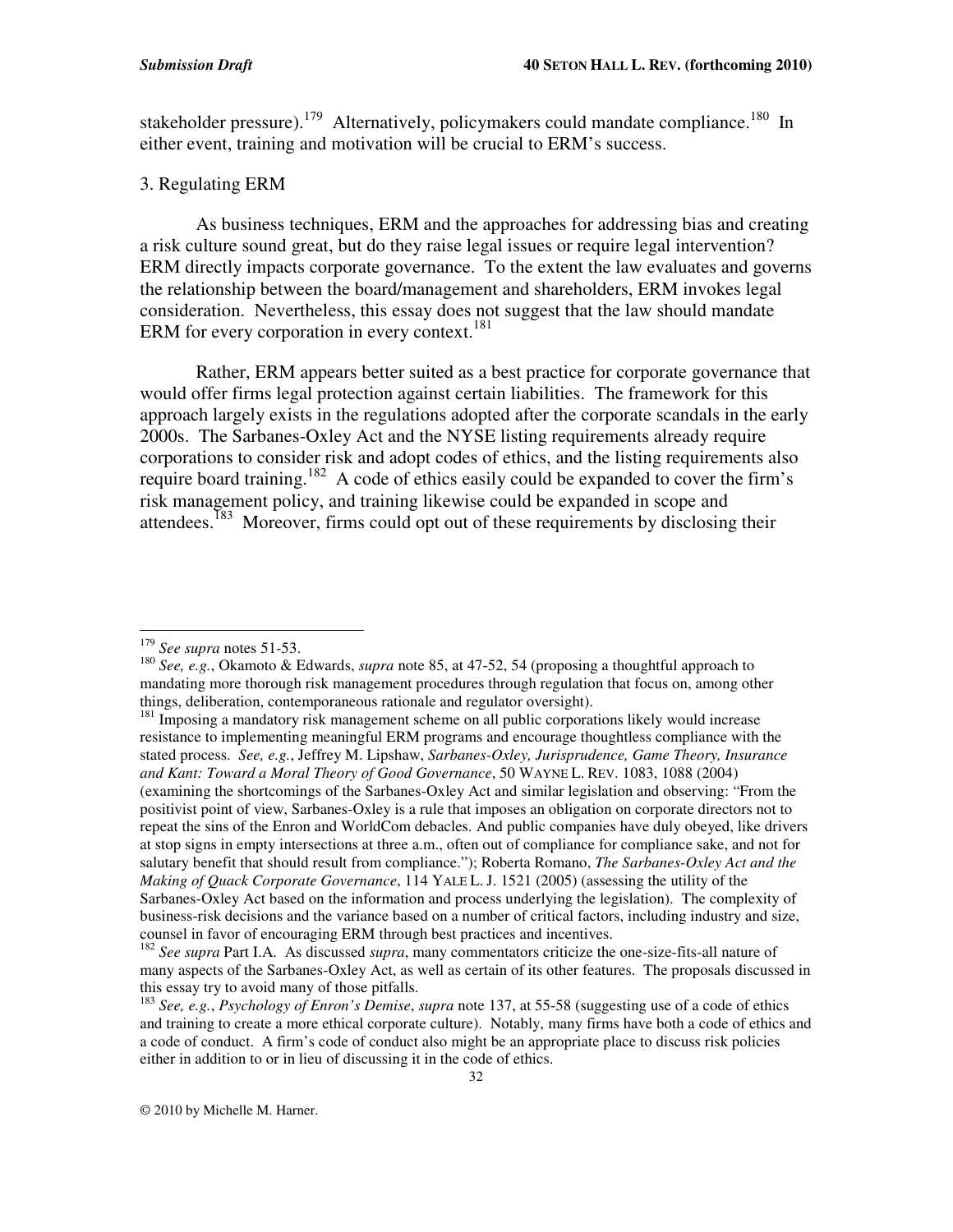decision to do so, recognizing that they lose any protections or defenses available to firms following the guidelines. 184

As to those protections and defenses, the Sentencing Guidelines could provide reduced penalties for firms establishing an ERM program that complies with best practices.<sup>185</sup> The SEC could grant additional weight to ERM programs in considering whether to file enforcement actions, and courts could use ERM best practices as evidence refuting knowledge in securities cases and proving good faith where boards are alleged to have failed to act in the face of a known duty or risk.<sup>186</sup> Even in the context of duty to monitor claims, ERM could expedite or streamline the litigation, particularly if selfregulatory organizations or similar institutions emerge to review and certify ERM programs. 187

In determining what constitutes best practices and whether to acknowledge a process as effective ERM, policymakers and industry players need to consider the potential barriers to effective ERM, including those discussed in this essay.<sup>188</sup> Accordingly, best practices should include training on cognitive biases; require objective risk setting and risk modification standards; and recommend outside consultants. They also should emphasize the board's role in creating a risk culture and require boards to demonstrate their commitment to that culture through the firm's code of ethics, dissemination of risk information and participation in the process. Using a best practices approach allows firms to tailor ERM programs to their specific needs or adapt those programs to internal or external changes.

188 *See supra* Parts IV.A & IV.B.

<sup>184</sup> *See, e.g.*, *supra* Part I.A (discussing the disclose or explain nature of the ethics code requirements under the Sarbanes Oxley Act). *See also* Luca Enriques & Paolo Volpin, *Corporate Governance Reforms in Continental Europe*, 21 J. OF ECON. PRINCIPLES 117, 134-36 (2007) (describing process whereby German firms may opt out of certain governance requirements upon a vote of shareholders representing at least 75 percent of the shares). 185 *See supra* Parts I.A & II.A. *See also* Hess, *supra* note 30, at 1806-16 (discussing challenges of and

benefits to trying to encourage ethical corporate cultures under the Sarbanes Oxley Act and the Sentencing Guidelines).

<sup>186</sup> *See supra* Part II.B.2. *See also* Harner, *supra* note 3, at 55-56.

<sup>&</sup>lt;sup>187</sup> "Self-regulation is a broad concept that includes any attempt by an industry to moderate its conduct with the intent of improving marketplace behavior for the ultimate benefit of consumers. The universe of selfregulatory organizations includes industry-wide or economy-wide private groups that provide, *inter alia*, certification, product information, complaint resolution, quality assurance, industrial standards, product compatibility standards, professional conduct standards, and complaint resolution." Deborah Platt Majoras, Fed. Trade Comm's, Address at Council of Better Business Bureaus, Self Regulatory Organizations and the FTC, Apr. 11, 2005. *See also* Roberta S. Karmel, *Should Securities Industry Self-Regulatory Organizations Be Considered Government Agencies?*, 14 STANFORD J. L. BUS. & FIN. 151 (2008) (explaining use and potential issues relating to SROs); Donna Nagy, *Playing Peekaboo With Constitutional Law: The PCAOB and Its Public/Private Status*, 80 NOTRE DAME L. REV. 975, 1022-26 (reviewing traditional use of SROs in securities industry).

<sup>©</sup> 2010 by Michelle M. Harner.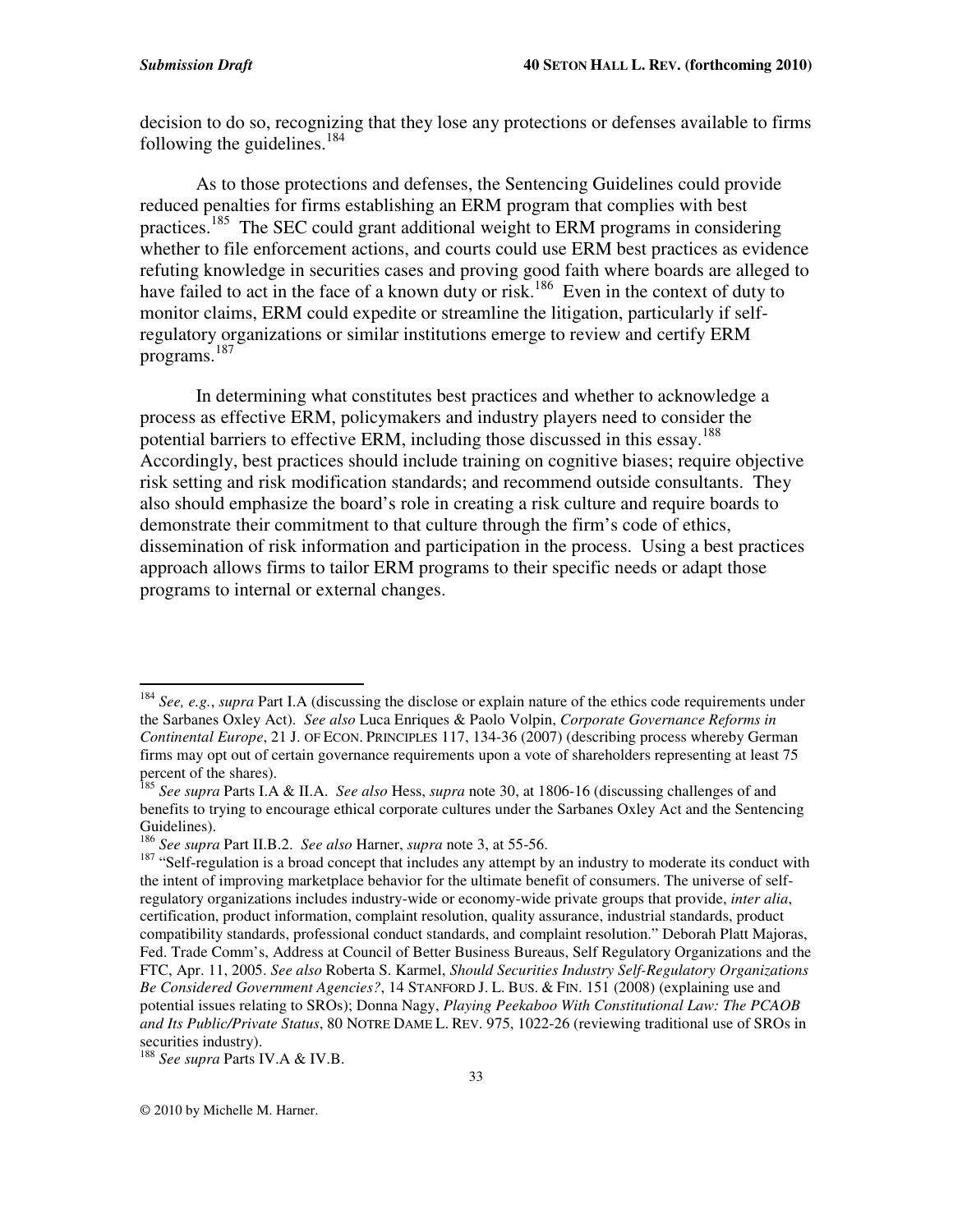In addition to regulatory incentives to adopt ERM, the markets could be very influential in ERM's meaningful development.<sup>189</sup> As stakeholders realize the value of ERM, shareholders can request that firms adopt ERM either informally or through shareholder proposals, and lenders can address ERM disclosures in their transaction documents. Likewise, as investors become more knowledgeable about ERM, they may make investment decisions based on firms with certified or well-documented ERM programs. As discussed above, Standard & Poor's already is working to provide investors with this type of information. 190

Just as risk management did not cause the 2008 recession, improving risk management practices through ERM or otherwise will not prevent the next one. Nevertheless, thoughtful and considered risk planning may mitigate the losses suffered by firms in the next economic downturn and generally constitutes good business. To the extent that such practices preserve firm value and thereby protect stakeholders' interests, policymakers and markets should provide appropriate incentives for firms to adopt meaningful ERM.

#### **CONCLUSION**

As some commentators have observed, the 2008 recession was a "wake-up call" for risk management.<sup>191</sup> Many firms not only were surprised by developments during the recession but also had no effective means to communicate or respond to the changing financial landscape. Their operations were paralyzed by the subprime mortgage crisis and subsequent events. Better risk management practices would not have averted the 2008 recession, but they might have shortened the duration and eased the severity of the financial turmoil.

As policymakers and firms reflect on the recession, they should consider how risk management improvements can help firms operate more efficiently and be better prepared for the next round of operational or economic surprises. Here, ERM offers a technique for firm-wide risk identification, assessment and response that involves the board of directors, senior management and appropriate individuals throughout the firm.<sup>192</sup> Like any risk management practice, however, ERM has its limitations and is not a cure for all corporate ills.

Policymakers and industry organizations promulgating best practices should recognize the behavioral and cultural barriers to effective risk management and

189 *See* Harner, *supra* note 3, at 52-53. *See also* INTERNATIONAL CORPORATE GOVERNANCE NETWORK, ICGN CORPORATE RISK OVERSIGHT PRINCIPLES 4 (2010) (encouraging institutional investors to take an active role in reviewing and assessing a firm's risk management practices, explaining "The objective of these principles is to help investors assess how well a portfolio company's board—either unitary or supervisory—is effectively overseeing risk management.").

<sup>190</sup> *See supra* Part II.A.

<sup>191</sup> *See supra* Part II.A.

<sup>192</sup> *See supra* Parts I.A & II.A.

<sup>©</sup> 2010 by Michelle M. Harner.